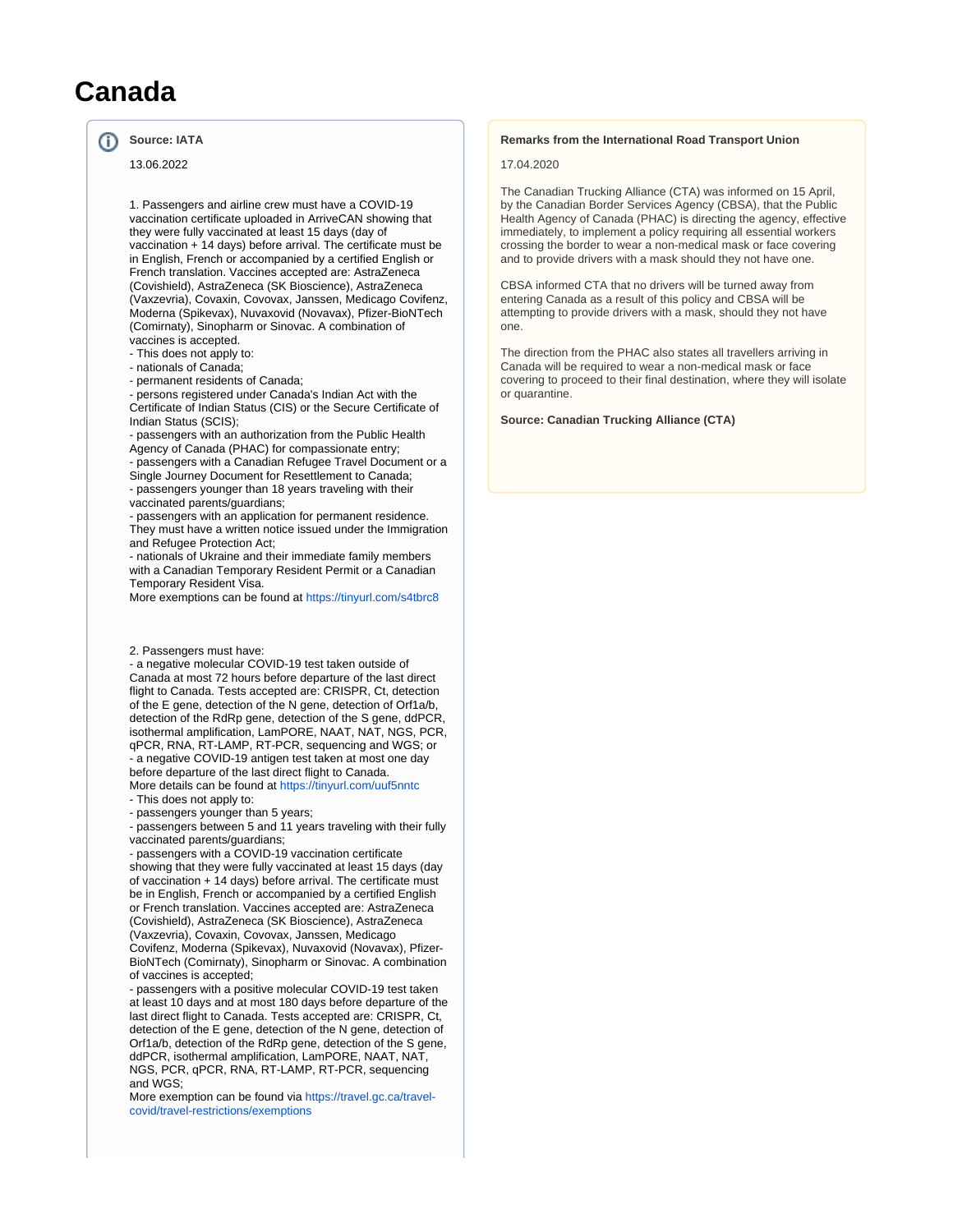3. Passengers and airline crew must submit their information electronically, at most 72 hours before arrival, through the ArriveCAN app or the website [https://www.canada.ca/en](https://www.canada.ca/en/public-health/services/diseases/coronavirus-disease-covid-19/arrivecan.html) [/public-health/services/diseases/coronavirus-disease-covid-19](https://www.canada.ca/en/public-health/services/diseases/coronavirus-disease-covid-19/arrivecan.html) [/arrivecan.html](https://www.canada.ca/en/public-health/services/diseases/coronavirus-disease-covid-19/arrivecan.html) . Passengers must present an ArriveCAN receipt before boarding.

4. Passenger could be subject to COVID-19 molecular test upon arrival. Details can be found at [https://travel.gc.ca/travel](https://travel.gc.ca/travel-covid/travel-restrictions/exemptions#unvaccinated)[covid/travel-restrictions/exemptions#unvaccinated](https://travel.gc.ca/travel-covid/travel-restrictions/exemptions#unvaccinated) .

- Until 30 June 2022, this does not apply to passengers with a COVID-19 vaccination certificate showing that they were fully vaccinated at least 15 days (day of vaccination + 14 days) before arrival. The certificate must be in English or French or be accompanied by a certified translation to English or French.

Vaccines accepted are: AstraZeneca (Covishield), AstraZeneca (SK Bioscience), AstraZeneca (Vaxzevria), Covaxin, Covovax, Janssen, Medicago Covifenz, Moderna (Spikevax), Nuvaxovid (Novavax), Pfizer-BioNTech (Comirnaty), Sinopharm or Sinovac. A combination of vaccines is accepted.

5. Passengers could be subject to quarantine for 14 days. Details can be found at [https://travel.gc.ca/travel-covid/travel](https://travel.gc.ca/travel-covid/travel-restrictions/flying-canada-checklist)[restrictions/flying-canada-checklist](https://travel.gc.ca/travel-covid/travel-restrictions/flying-canada-checklist)

- This does not apply to:

- passengers younger than 12 years traveling with their fully vaccinated parents/guardians;

- passengers with a COVID-19 vaccination certificate showing that they were fully vaccinated at least 15 days (day of vaccination + 14 days) before arrival. The certificate must be in English or French or be accompanied by a certified translation to English or French.

- Vaccines accepted are: AstraZeneca (Covishield), AstraZeneca (SK Bioscience), AstraZeneca (Vaxzevria), Covaxin, Covovax, Janssen, Medicago Covifenz, Moderna (Spikevax), Nuvaxovid (Novavax), Pfizer-BioNTech (Comirnaty), Sinopharm or Sinovac. A combination of vaccines is accepted.

- More details can be found at [https://travel.gc.ca/travel-covid](https://travel.gc.ca/travel-covid/travel-restrictions/covid-vaccinated-travellers-entering-canada) [/travel-restrictions/covid-vaccinated-travellers-entering-canada](https://travel.gc.ca/travel-covid/travel-restrictions/covid-vaccinated-travellers-entering-canada)

Source:<https://www.iatatravelcentre.com/world.php>

**Source: Goverment of Canada / Gouvernement du**  G) **Canada**

08.03.2022

## COVID-19: Travel, testing and borders

## Return or travel to Canada

[Use ArriveCAN to submit your travel plans](https://www.canada.ca/en/public-health/services/diseases/coronavirus-disease-covid-19/arrivecan.html)  [\(mandatory\)](https://www.canada.ca/en/public-health/services/diseases/coronavirus-disease-covid-19/arrivecan.html)

[Steps for fully vaccinated travellers](https://travel.gc.ca/travel-covid/travel-restrictions/covid-vaccinated-travellers-entering-canada)

How to use ArriveCAN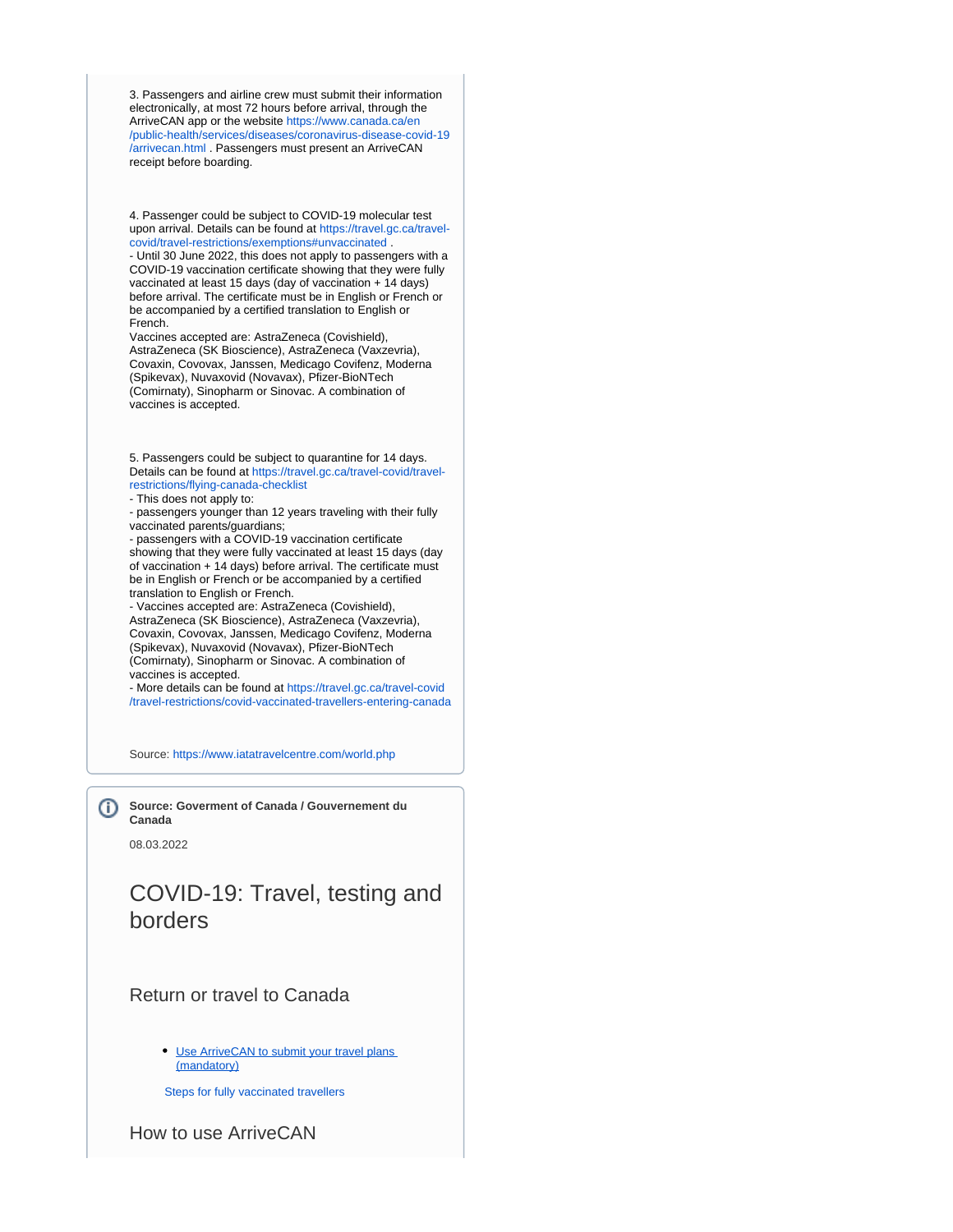#### **Who needs to use ArriveCAN**

All travellers, with limited exceptions, whether entering Canada by air, land, rail or marine vessel, **must** use ArriveCAN unless you're [exempt from this requirement](https://www.canada.ca/en/public-health/services/diseases/coronavirus-disease-covid-19/arrivecan/help.html#exceptions) due to an accessibility need.

You'll need to submit your information within **72 hours** before your arrival to Canada.

If travelling by marine vessellf transiting through to another country by air

### **If you don't submit your information through ArriveCAN**

If you don't submit your information through ArriveCAN, you:

• may be denied boarding if arriving by air and may be denied entry into Canada if crossing at a land, rail or marine border crossing (if you are a foreign national travelling for discretionary purposes)

Canadian citizens, permanent residents, persons registered under the Indian Act and foreign nationals eligible to enter Canada under another entry exemption (such as foreign work, study, compassionate grounds) will not be denied boarding or entry, but you:

- won't be eligible for the fully vaccinated traveller exemption
- may face additional delays at the border for public health questioning
- may be subject to fines or enforcement action

## **Use ArriveCAN to submit:**

Contact information and travel detailsVaccination information, pre-entry test results and travel historyQuarantine planSaved traveller feature

#### **For fully vaccinated travellers**

[Find out if you qualify for the fully vaccinated traveller](https://travel.gc.ca/travel-covid/travel-restrictions/covid-vaccinated-travellers-entering-canada#determine-fully)  [exemption](https://travel.gc.ca/travel-covid/travel-restrictions/covid-vaccinated-travellers-entering-canada#determine-fully)

Include unvaccinated children or dependent adults in your submission regardless of their vaccination status

## **Essential travel requirements**

As of January 15, 2022, essential travellers who were previously exempt must be fully vaccinated to get an ArriveCAN receipt (unless exempt from the vaccination [requirement\).](https://travel.gc.ca/travel-covid/travel-restrictions/exemptions) All essential travellers must submit the following information into ArriveCAN:

- contact information
- travel details
- vaccination information, including which vaccine(s) received, including manufacturer, country received, date received, and upload proof of vaccination. Essential travellers exempt from the vaccination requirement still have to include their vaccination status.

Reusable receipt

#### **Using ArriveCAN for someone else**

If you're travelling with others, you can include multiple travellers in your ArriveCAN submission.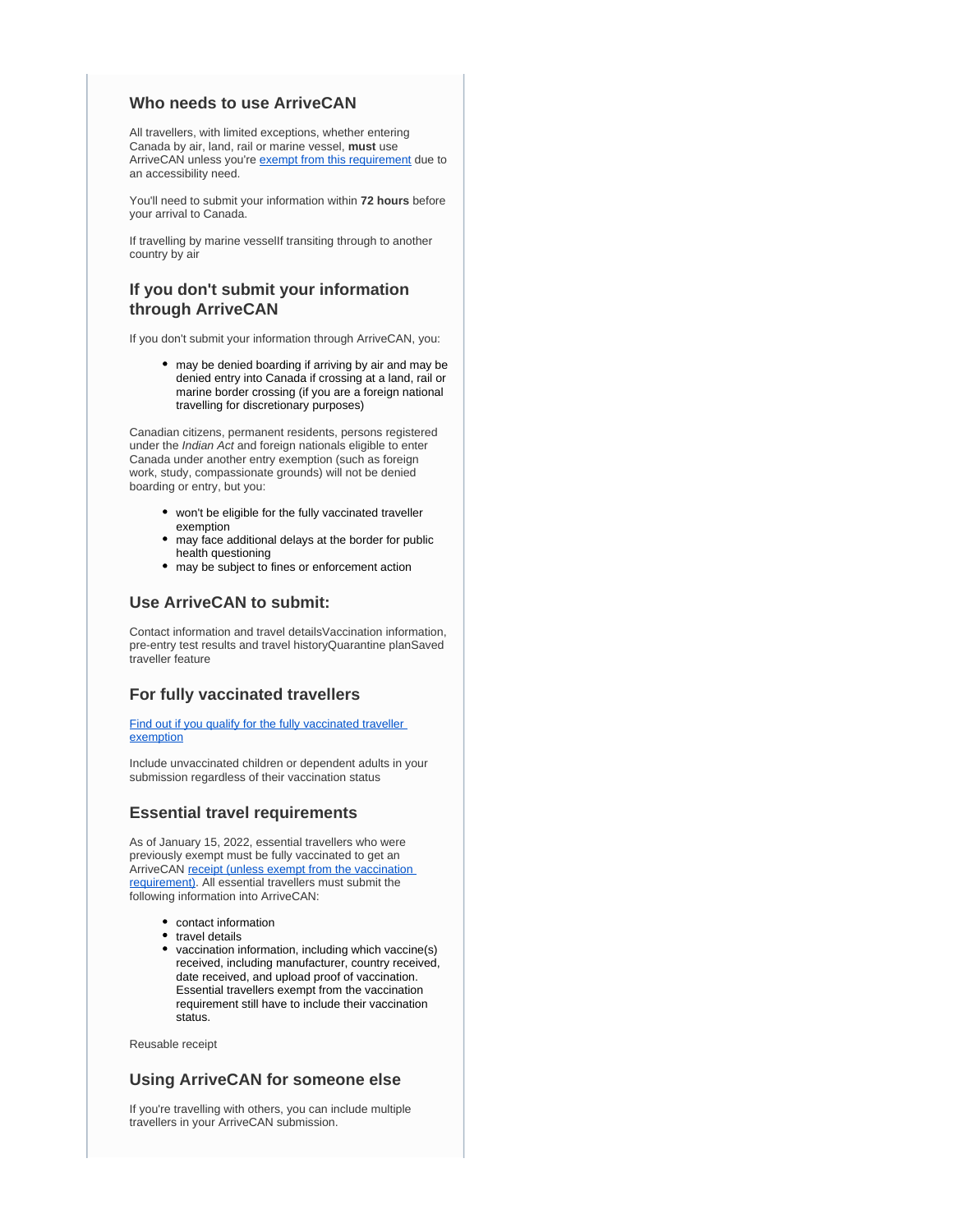Including multiple people in your submissionIf you're not the traveller

### **Getting your ArriveCAN receipt**

Once you submit your information through ArriveCAN, a receipt will be displayed and emailed to you.

ArriveCAN won't confirm exemptions from public health requirements. An ArriveCAN receipt shows that you've successfully provided your information. **It doesn't validate your eligibility to enter Canada, vaccination status, or essential travel status**. Your exemptions from public health requirements and/or essential travel status will be determined by a border services officer.

How to use the ArriveCAN receipt

## Preparing your Advance CBSA Declaration (only available at the Vancouver International Airport (YVR) and Toronto Pearson International Airport (YYZ))

You can now save time at the airport by using the kiosk to answer customs and immigration questions and sending them to the Canada Border Services Agency **before** your flight lands in Canada. The advance declaration is optional.

This feature is only available to travellers who use the web version of [ArriveCAN](https://www.canada.ca/en/public-health/services/diseases/coronavirus-disease-covid-19/arrivecan/contact-us.html#advance-declaration) (**not** the mobile app), and whose **first point of arrival** in Canada is the Vancouver International Airport (YVR) or Toronto Pearson International Airport (YYZ). This feature will be expanded to other airports in the future.

How to submit your [Advance CBSA Declaration](https://www.cbsa-asfc.gc.ca/services/border-tech-frontiere/declare-before-avant-eng.html).

You may **[contact us](https://www.canada.ca/en/public-health/services/diseases/coronavirus-disease-covid-19/arrivecan/contact-us.html#advance-declaration)** if you have any issues preparing your Advance CBSA Declaration.

## If your travel details change before you enter Canada

If you need to edit your information and have an ArriveCAN receipt, you need to start over and create a new submission. ArriveCAN will clear your previous information.

## After you've entered Canada

If a border services officer confirms that you qualify as a fully [vaccinated traveller,](https://travel.gc.ca/travel-covid/travel-restrictions/covid-vaccinated-travellers-entering-canada) you may still be subject to random testing on arrival. However, you won't report your results through ArriveCAN. Follow the instructions given to you by the border services officer. Please register in advance for [your arrival test.](https://travel.gc.ca/travel-covid/travel-restrictions/arrival-testing-providers) It will speed up your testing experience.

ArriveCAN notifications after you've entered CanadaIf you qualified for the fully vaccinated traveller exemptionIf you didn't qualify for the fully vaccinated traveller exemptionIf you submitted information for an unvaccinated traveller

### **How your ArriveCAN information is used and disclosed**

## Get help with ArriveCAN

Find out how to create your ArriveCAN account, troubleshoot problems and contact us on the [ArriveCAN help page](https://www.canada.ca/en/public-health/services/diseases/coronavirus-disease-covid-19/arrivecan/help.html).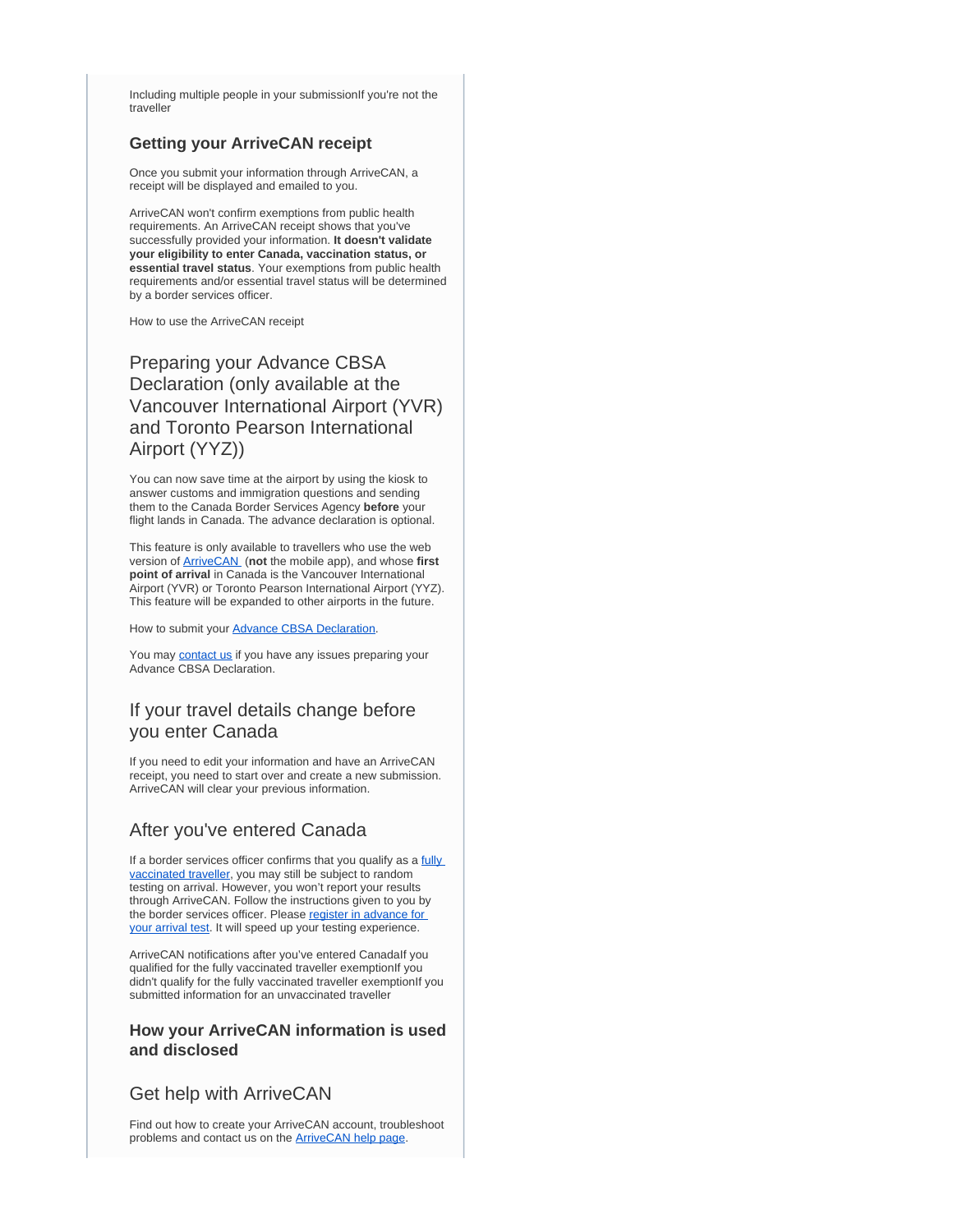#### **Videos and helpful links**

- [Don't forget to use ArriveCAN before your return to](https://www.canada.ca/en/public-health/services/diseases/coronavirus-disease-covid-19/arrivecan/use-arrivecan-before-your-return-to-canada-infographic.html)  [Canada!](https://www.canada.ca/en/public-health/services/diseases/coronavirus-disease-covid-19/arrivecan/use-arrivecan-before-your-return-to-canada-infographic.html) (Infographic)
- [Don't forget to use ArriveCAN before your return to](https://www.canada.ca/en/public-health/services/diseases/coronavirus-disease-covid-19/arrivecan/use-arrivecan-before-your-return-to-canada-poster.html)  [Canada!](https://www.canada.ca/en/public-health/services/diseases/coronavirus-disease-covid-19/arrivecan/use-arrivecan-before-your-return-to-canada-poster.html) (Poster)
- [Travelling to Canada? Use ArriveCAN](https://www.canada.ca/en/public-health/services/video/arrivecan.html) (video)
- [Find testing and entry requirements](https://travel.gc.ca/travel-covid/travel-restrictions/exemptions) (helpful link)
- [COVID-19 vaccinated travellers entering Canada](https://travel.gc.ca/travel-covid/travel-restrictions/covid-vaccinated-travellers-entering-canada) (he lpful link)

#### **Videos and helpful links**

- Don't forget to use ArriveCAN before your return to [Canada!](https://www.canada.ca/en/public-health/services/diseases/coronavirus-disease-covid-19/arrivecan/use-arrivecan-before-your-return-to-canada-infographic.html) (Infographic)
- [Don't forget to use ArriveCAN before your return to](https://www.canada.ca/en/public-health/services/diseases/coronavirus-disease-covid-19/arrivecan/use-arrivecan-before-your-return-to-canada-poster.html)  [Canada!](https://www.canada.ca/en/public-health/services/diseases/coronavirus-disease-covid-19/arrivecan/use-arrivecan-before-your-return-to-canada-poster.html) (Poster)
- [Travelling to Canada? Use ArriveCAN](https://www.canada.ca/en/public-health/services/video/arrivecan.html) (video)
- [Find testing and entry requirements](https://travel.gc.ca/travel-covid/travel-restrictions/exemptions) (helpful link)
- [COVID-19 vaccinated travellers entering Canada](https://travel.gc.ca/travel-covid/travel-restrictions/covid-vaccinated-travellers-entering-canada) (he lpful link)

## Others returning and entering

- [Find out if you can enter Canada](https://travel.gc.ca/travel-covid/travel-restrictions/wizard-start)
- [Foreign workers and students](https://travel.gc.ca/travel-covid/travel-restrictions/visitors-workers-students)
- **•** [Transit through Canada including to/from Alaska](https://travel.gc.ca/travel-covid/travel-restrictions/border)

## Testing and quarantine requirements

- [Checklists: unvaccinated, essential services and](https://travel.gc.ca/travel-covid/travel-restrictions/exemptions)  [others](https://travel.gc.ca/travel-covid/travel-restrictions/exemptions)
- [Flying: Register for your arrival test](https://travel.gc.ca/travel-covid/travel-restrictions/arrival-testing-providers)
- [Testing if not qualified as fully vaccinated](https://travel.gc.ca/travel-covid/travel-restrictions/flying-canada-checklist/covid-19-testing-travellers-coming-into-canada)
- [Quarantine or isolation if not qualified as fully](https://travel.gc.ca/travel-covid/travel-restrictions/isolation)  [vaccinated](https://travel.gc.ca/travel-covid/travel-restrictions/isolation)

## Travelling within Canada

- [Boarding flights, trains and cruise ships in Canada](https://travel.gc.ca/travel-covid/travel-restrictions/domestic-travel)
- [Provincial and territorial restrictions](https://travel.gc.ca/travel-covid/travel-restrictions/provinces)

## Travelling outside Canada

- [Travel advice and advisories](https://travel.gc.ca/travelling/advisories)
- [Proof of vaccination](https://www.canada.ca/en/public-health/services/diseases/coronavirus-disease-covid-19/vaccines/life-after-vaccination/vaccine-proof.html)
- [Cruise ship travel](https://travel.gc.ca/travel-covid/travel-restrictions/cruise)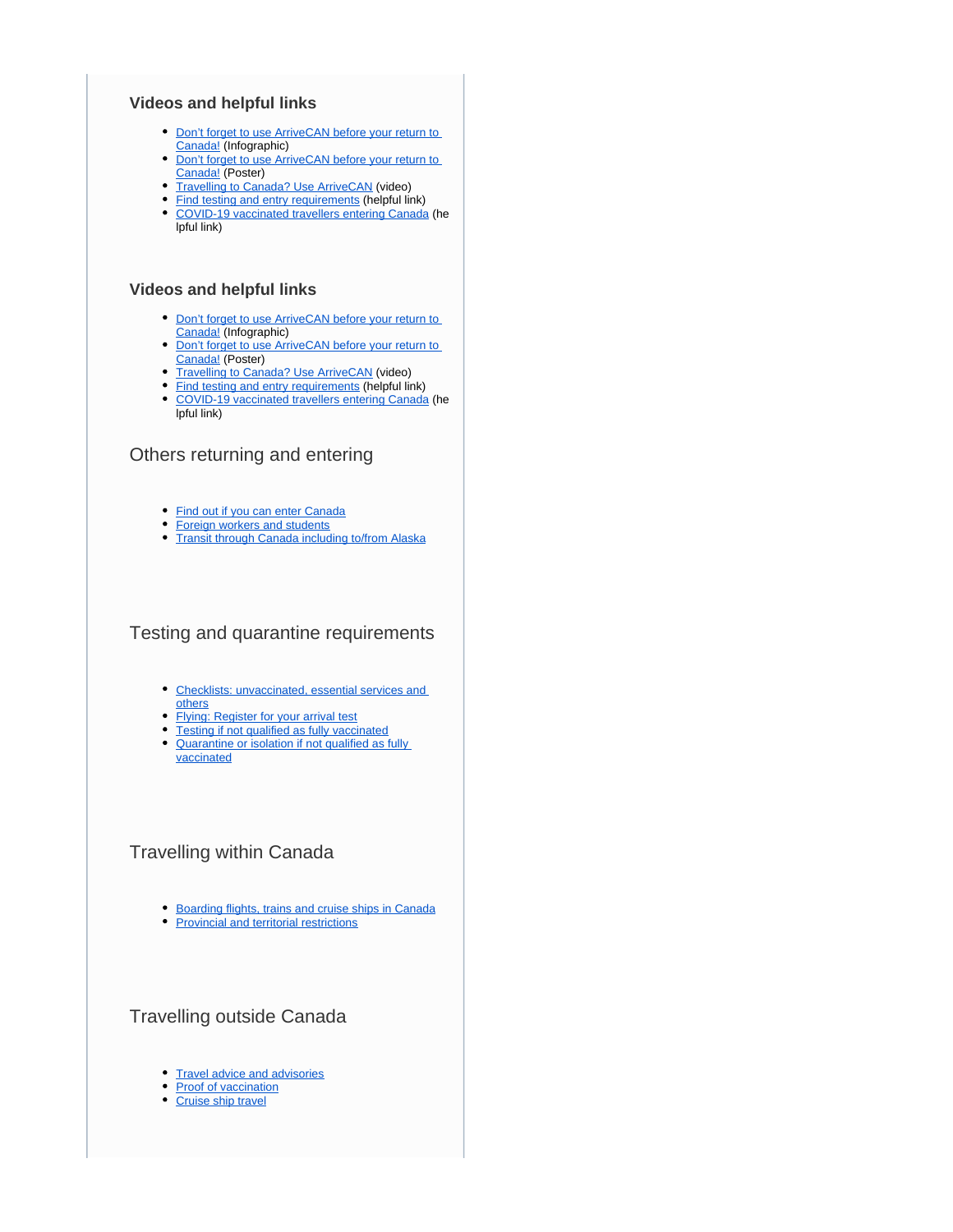## Situation in Canada

• [COVID-19 cases, vaccines, limiting the spread](https://www.canada.ca/en/public-health/services/diseases/coronavirus-disease-covid-19.html)

\_\_\_\_\_\_\_\_\_\_\_\_\_\_\_\_\_\_\_\_\_\_\_\_\_\_\_\_\_\_\_\_\_\_\_\_\_\_\_\_\_\_\_\_\_\_\_\_\_ \_\_\_\_\_\_\_\_\_\_\_\_\_\_\_\_\_\_\_\_\_\_\_\_\_\_\_\_\_\_\_\_\_\_\_\_\_\_\_\_\_\_\_\_\_\_\_\_\_

[Summary data about travellers, testing and](https://www.canada.ca/en/public-health/services/diseases/coronavirus-disease-covid-19/testing-screening-contact-tracing/summary-data-travellers.html)  [compliance](https://www.canada.ca/en/public-health/services/diseases/coronavirus-disease-covid-19/testing-screening-contact-tracing/summary-data-travellers.html)

Source:<https://travel.gc.ca/travel-covid>

 $\overline{\phantom{a}}$ 17.12.2021

## COVID-19: Travel, testing and borders

COVID-19 – Global travel advisory

**Effective December 15, 2021:** Avoid non-essential travel outside Canada, regardless of your vaccination status. [Omicro](https://travel.gc.ca/travelling/health-safety/travel-health-notices/226) [n travel health notice](https://travel.gc.ca/travelling/health-safety/travel-health-notices/226)

## Return or travel to Canada

[Use ArriveCAN to submit your travel plans](https://www.canada.ca/en/public-health/services/diseases/coronavirus-disease-covid-19/arrivecan.html)  [\(mandatory\)](https://www.canada.ca/en/public-health/services/diseases/coronavirus-disease-covid-19/arrivecan.html)

[Steps for fully vaccinated travellers](https://travel.gc.ca/travel-covid/travel-restrictions/covid-vaccinated-travellers-entering-canada)

## Others returning and entering

- [Find out if you can enter Canada](https://travel.gc.ca/travel-covid/travel-restrictions/wizard-start)
- [Foreign workers and students](https://travel.gc.ca/travel-covid/travel-restrictions/visitors-workers-students)
- [Transit through Canada including to/from Alaska](https://travel.gc.ca/travel-covid/travel-restrictions/border)

Testing and quarantine requirements

- [Checklists: unvaccinated, essential services and](https://travel.gc.ca/travel-covid/travel-restrictions/exemptions)  [others](https://travel.gc.ca/travel-covid/travel-restrictions/exemptions)
- [Flying: Register for your arrival test](https://travel.gc.ca/travel-covid/travel-restrictions/arrival-testing-providers)
- [Testing if not qualified as fully vaccinated](https://travel.gc.ca/travel-covid/travel-restrictions/flying-canada-checklist/covid-19-testing-travellers-coming-into-canada)
- Quarantine or isolation if not qualified as fully [vaccinated](https://travel.gc.ca/travel-covid/travel-restrictions/isolation)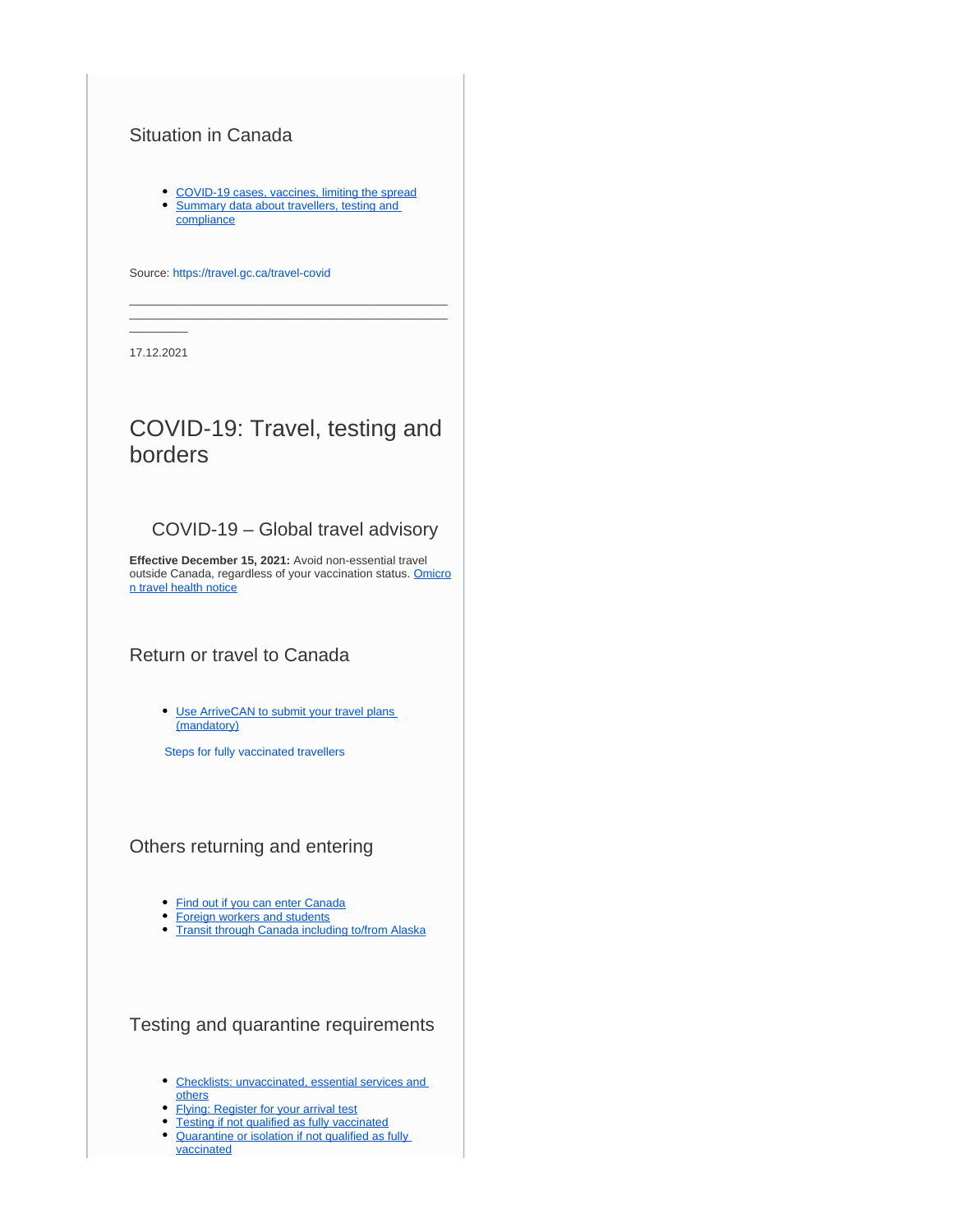### Travelling within Canada

- [Boarding flights and trains in Canada](https://travel.gc.ca/travel-covid/travel-restrictions/domestic-travel)
- [Provincial and territorial restrictions](https://travel.gc.ca/travel-covid/travel-restrictions/provinces)

## Travelling outside Canada

- [Travel advice and advisories](https://travel.gc.ca/travelling/advisories)
- [Proof of vaccination](https://www.canada.ca/en/public-health/services/diseases/coronavirus-disease-covid-19/vaccines/life-after-vaccination/vaccine-proof.html)

## Situation in Canada

• [COVID-19 cases, vaccines, limiting the spread](https://www.canada.ca/en/public-health/services/diseases/coronavirus-disease-covid-19.html) • Summary data about travellers, testing and **[compliance](https://www.canada.ca/en/public-health/services/diseases/coronavirus-disease-covid-19/testing-screening-contact-tracing/summary-data-travellers.html)** 

\_\_\_\_\_\_\_\_\_\_\_\_\_\_\_\_\_\_\_\_\_\_\_\_\_\_\_\_\_\_\_\_\_\_\_\_\_\_\_\_\_\_\_\_\_\_\_\_\_ \_\_\_\_\_\_\_\_\_\_\_\_\_\_\_\_\_\_\_\_\_\_\_\_\_\_\_\_\_\_\_\_\_\_\_\_\_\_\_\_\_\_\_

01.12.2021

## Find out if you can enter Canada

## Temporary border restrictions and measures to address COVID-19 Omicron variant of concern

**In effect**: There are new requirements for all **fully vaccinated travellers** who have been in any country other than Canada and the United States in the 14 days prior to entry to Canada. Fully vaccinated travellers who are selected for arrival testing must [quarantine in a suitable place](https://travel.gc.ca/travel-covid/travel-restrictions/isolation/quarantine-start) until they receive a negative test result. The Government of Canada is increasing the number of fully vaccinated travellers being selected for testing to reach 100% of vaccinated travellers in the coming weeks.

Requirements for [unvaccinated travellers](https://travel.gc.ca/travel-covid/travel-restrictions/flying-canada-checklist/covid-19-testing-travellers-coming-into-canada) remain unchanged.

#### [News release](https://www.canada.ca/en/public-health/news/2021/11/government-of-canada-introduces-additional-measures-to-address-covid-19-omicron-variant-of-concern.html)

For travellers who have been in the following countries within 14 days prior to arrival in Canada: Botswana, Egypt, Eswatini, Lesotho, Malawi, Mozambique, Namibia, Nigeria, South Africa, Zimbabwe: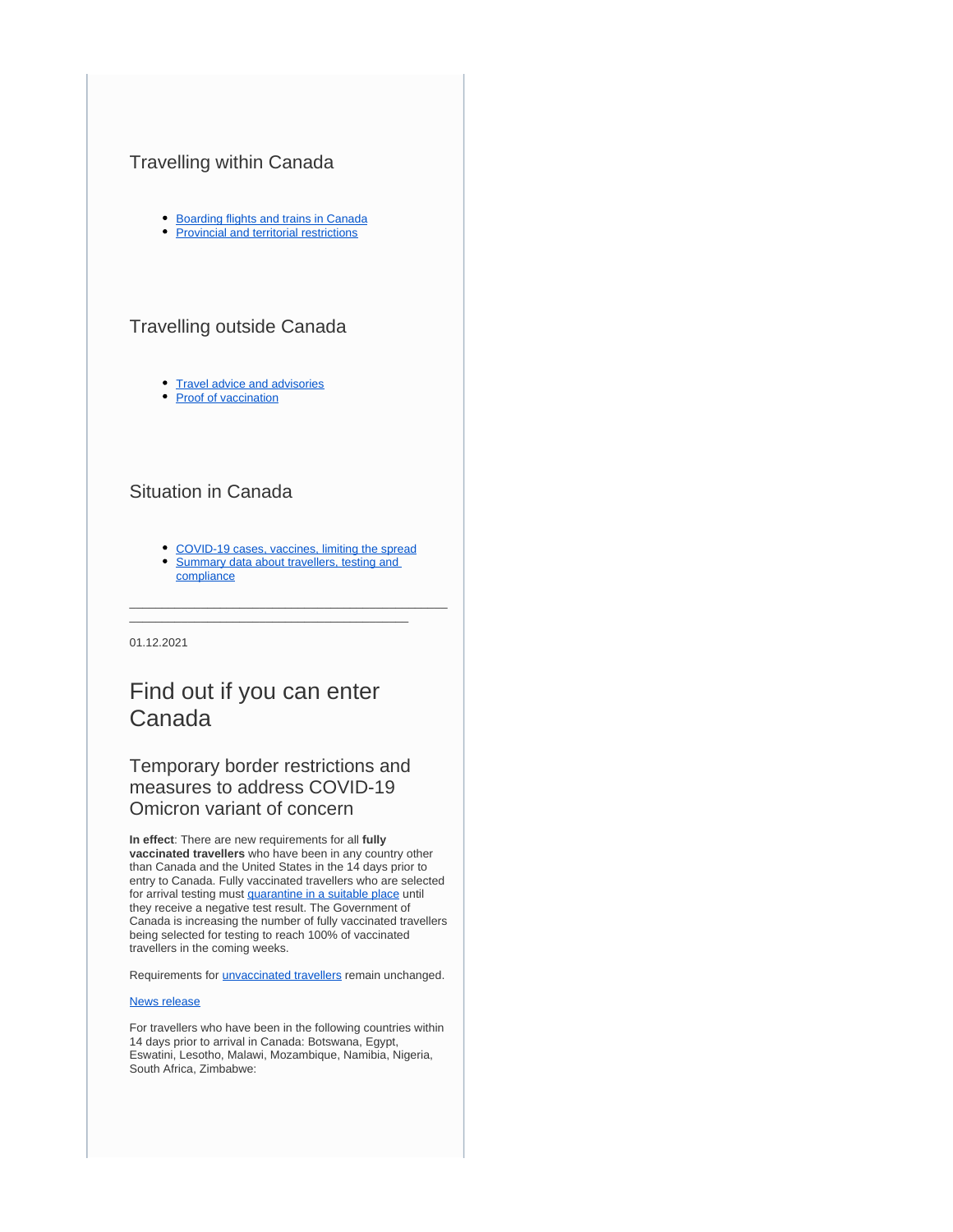- Foreign nationals are not permitted entry into Canada
- Canadian citizens, permanent residents, people with status under the Indian Act, are subject to enhanced pre-entry and arrival testing, screening, and quarantine measures
- Travellers (fully vaccinated and unvaccinated) arriving by air are required to stay at a designated quarantine facility while they await their arrival test result

To limit the further spread of coronavirus in Canada, travel restrictions are in place across all border crossings.

**Answer a few questions to find out if you may be allowed to enter Canada.**

**[https://travel.gc.ca/travel-covid/travel-restrictions/wizard](https://travel.gc.ca/travel-covid/travel-restrictions/wizard-start)[start](https://travel.gc.ca/travel-covid/travel-restrictions/wizard-start)**

\_\_\_\_\_\_\_\_\_\_\_\_\_\_\_\_\_\_\_\_\_\_\_\_\_\_\_\_\_\_\_\_\_\_\_\_\_\_\_\_\_\_\_\_\_\_\_\_\_

30.11.2021

\_\_\_\_\_\_\_\_\_\_\_\_\_\_\_\_\_\_\_\_

## Government of Canada introduces additional measures to address COVID-19 Omicron variant of concern

#### **From: [Public Health Agency of Canada](https://www.canada.ca/en/public-health.html)**

On November 26, 2021, the World Health Organization classified B.1.1.529 as a variant of concern called Omicron. Since then it has been found in a number of countries and regions, including the confirmation of several travel-related cases in Canada.

That is why today, the Minister of Health, the Honourable Jean-Yves Duclos, the Minister of Transport, the Honourable Omar Alghabra, and the Honourable Marco Mendicino, Minister of Public Safety, announced additional border measures to reduce the risk of the importation and transmission of COVID-19 and its variants in Canada related to international travel.

Based on data from ongoing surveillance efforts and the latest public health advice, the Government of Canada is expanding the list of countries with entry prohibitions [originally](https://www.canada.ca/en/public-health/news/2021/11/government-of-canada-introduces-new-measures-to-address-covid-19-omicron-variant-of-concern.html) [announced on November 26, 2021,](https://www.canada.ca/en/public-health/news/2021/11/government-of-canada-introduces-new-measures-to-address-covid-19-omicron-variant-of-concern.html) to include Egypt, Nigeria and Malawi. Effective tomorrow, foreign nationals who have been in any of these countries within the previous 14 days will not be permitted entry into Canada:

- Botswana
- Egypt;
- Eswatini;
- Lesotho;
- Malawi;
- Mozambique;
- Namibia;
- Nigeria;
- South Africa; and
- Zimbabwe.

Canadian citizens, permanent residents and people with status under the *Indian Act*, regardless of their vaccination status or having had a previous history of testing positive for COVID-19, who have been in any of these 10 countries in the previous 14 days, will be subject to enhanced pre-entry and arrival testing, screening, and quarantine measures.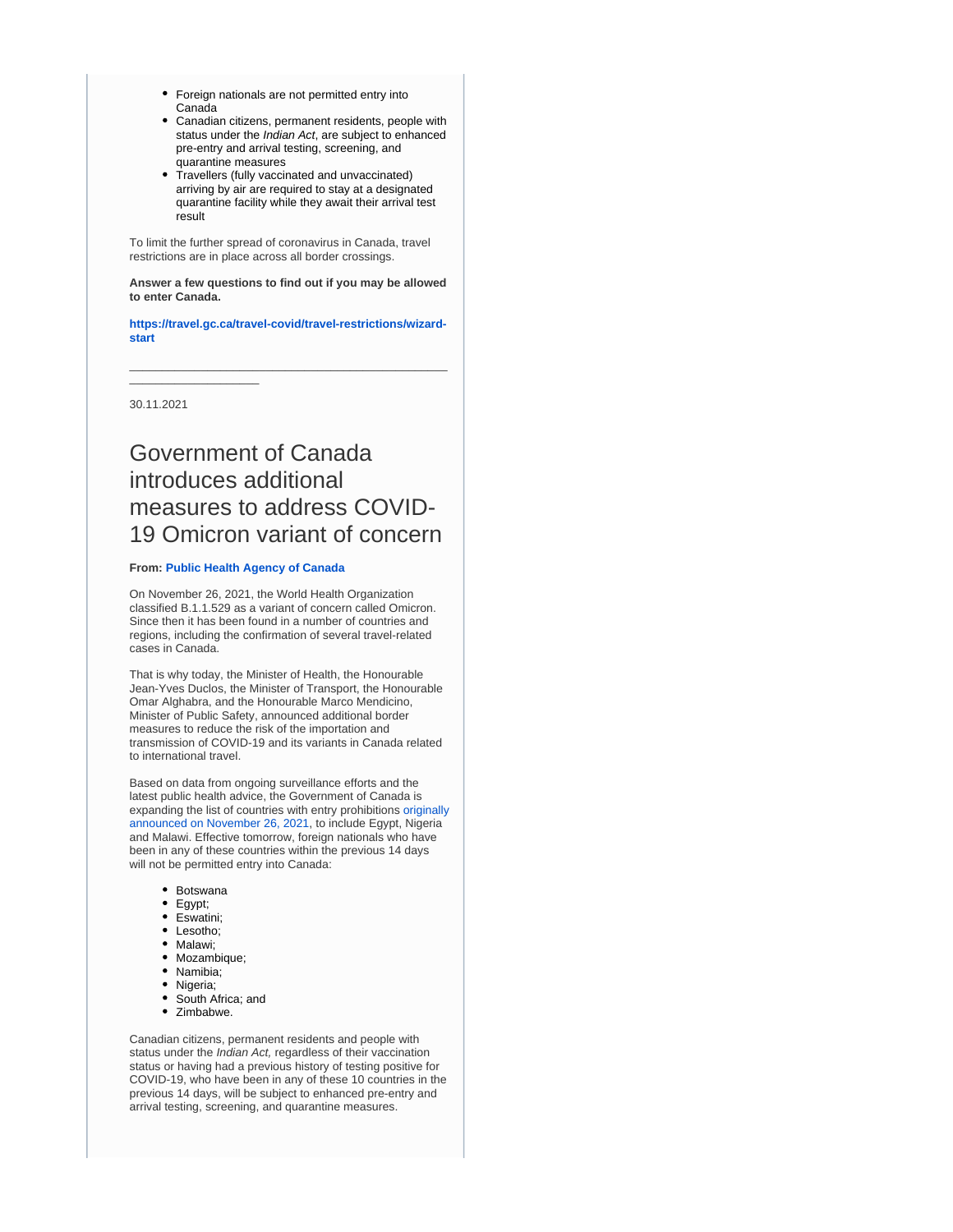Moving forward, border testing surveillance will be adjusted based on the latest available evidence to further reduce the risk of importation of this variant. In the coming days, all fully vaccinated travellers arriving by air from departure points other than the United States will be subject to arrival testing. Fully vaccinated travellers will be required to quarantine while they await the results of their arrival test.

Unvaccinated travellers, with right of entry to Canada, will continue to be tested on arrival and day 8 and quarantine for 14 days. However, those arriving by air will now be required to stay in a designated quarantine facility or other suitable location while they await the result of their on arrival test.

The Government of Canada will continue to assess the evolving situation, monitor case data, and adjust border measures as required. The Government of Canada is working collaboratively with its provincial and territorial counterparts. While the impact of all variants continues to be monitored in Canada, vaccination in combination with public health and individual measures, is working to reduce the spread of COVID-19 and its variants.

## **Quotes**

"Our government continues to take unprecedented and swift action to protect the health and safety of Canadians as we introduce new robust, science-based measures to prevent COVID-19 variants of concern from being spread in Canada. The new requirements announced today are another layer of protection to to safeguard Canadians' health."

The Honourable Omar Alghabra Minister of Transport

"We are taking quick action at our borders to mitigate travel related importations of the Omicron variant. While our monitoring systems are working well, we now know that the Omicron variant is present in Canada. We need to remain vigilant in our own actions. Vaccination and simple public health measures such as masking and limiting the number of persons we interact with slow down transmission, reduce hospitalization and death, and protect our health systems from being overwhelmed. We must all continue to do our part to protect all people in Canada."

The Honourable Jean-Yves Duclos Minister of Health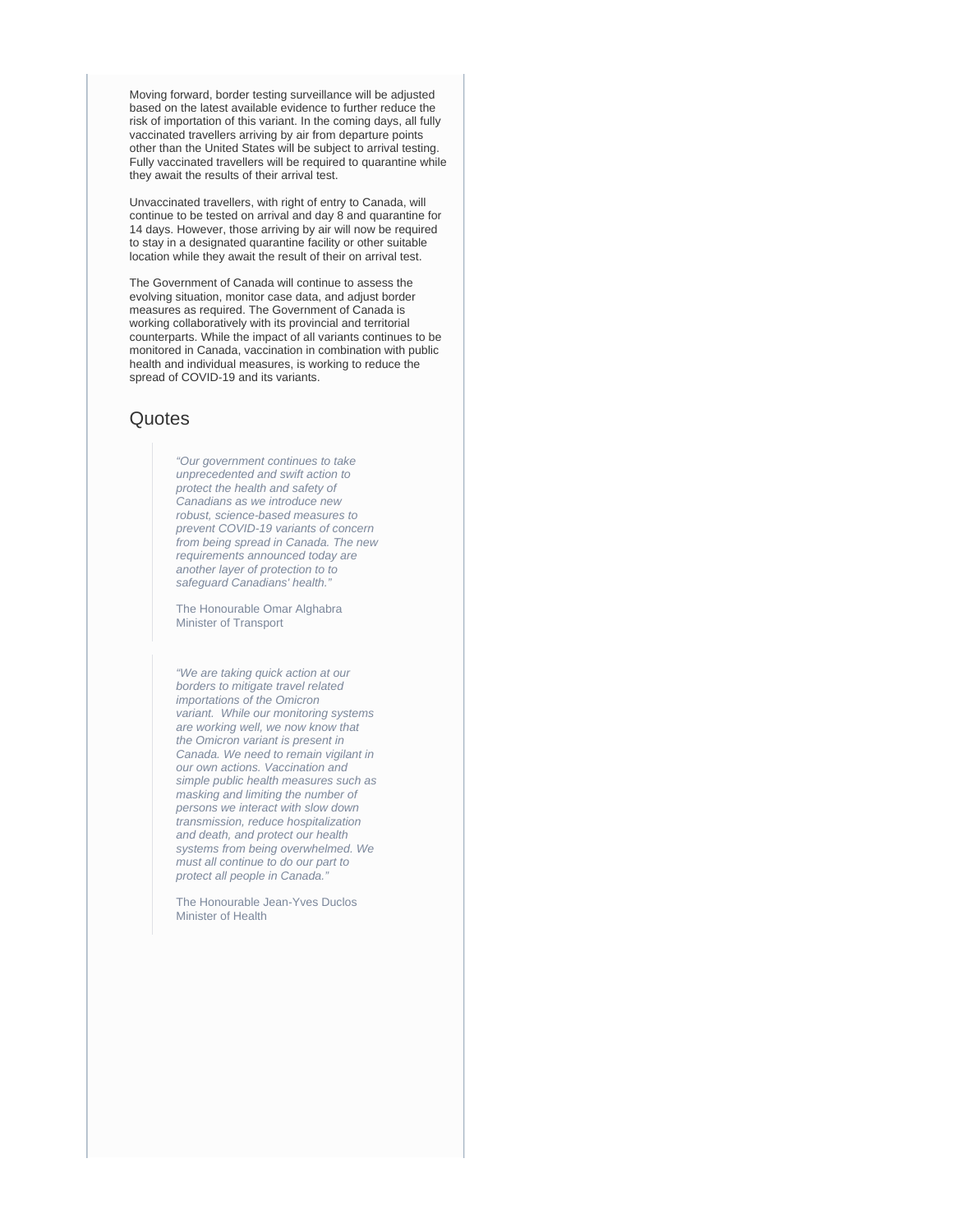"While Canadians may be concerned about the most recent variant, be assured we will continue to enforce stringent measures at our borders to protect Canadians from COVID-19. Canada Border Services Agency officers will apply all measures deemed necessary to comply with entry requirements. I ask all Canadians to be patient as they wait to cross the border and check to ensure you have complied with all entry requirements before arriving at the Canadian border."

The Honourable Marco Mendicino Minister of Public Safety

## Quick facts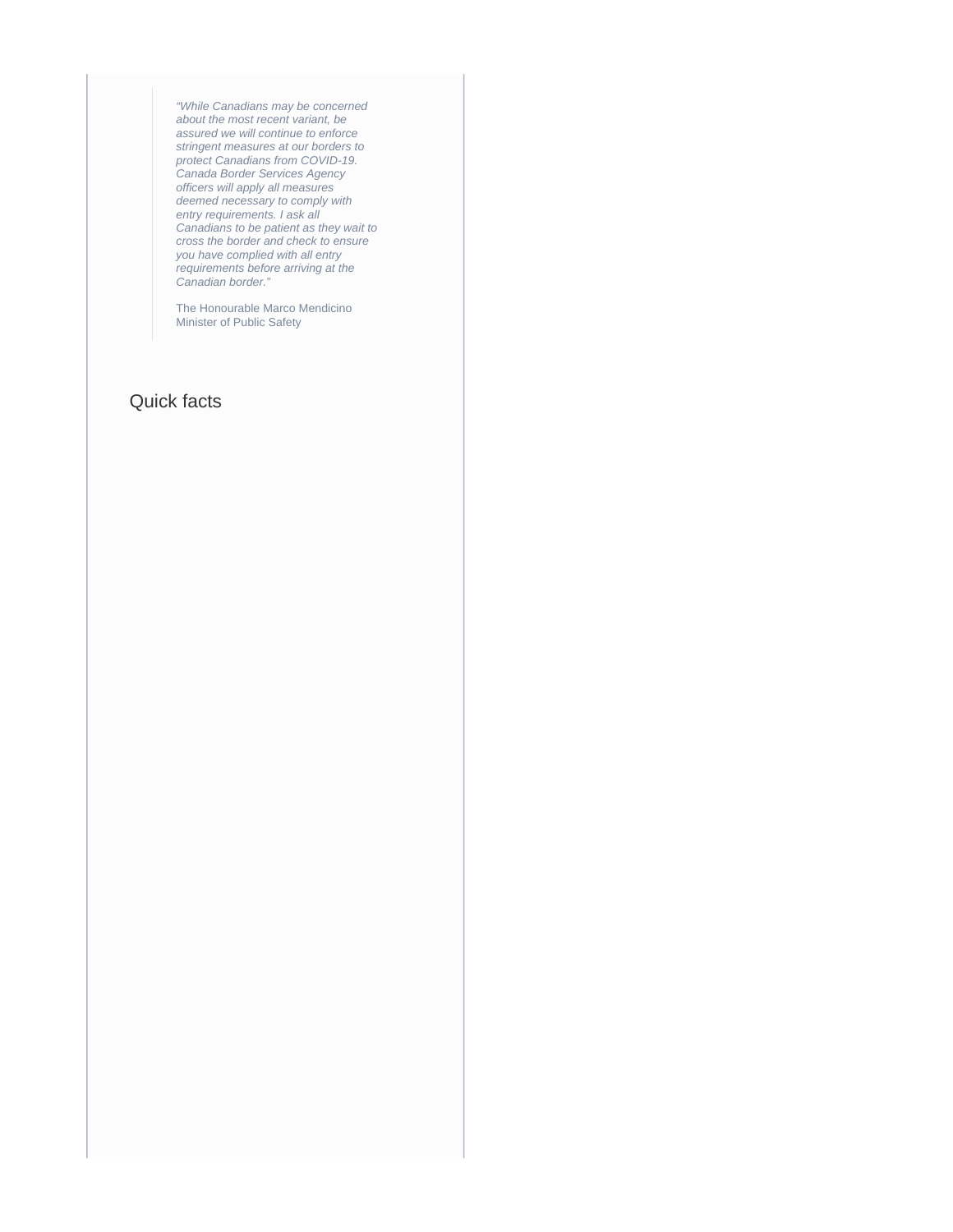- Canadian citizens, permanent residents, and people with status under the *Indian Act* who have been in these countries—Botswana, Egypt, Eswatini, Lesotho, Malawi, Mozambique, Namibia, Nigeria, South Africa, and Zimbabwe—in the 14 days before travel to Canada will be required to:
	- o Obtain, within 72 hours of departure, a valid negative COVID-19 molecular test in a third country before continuing their journey to Canada,
	- Complete testing upon arrival to Canada, regardless of their vaccination status or having had a previous history of testing positive for COVID-19,
	- $\circ$  Required to complete a test on Day 8 after arrival and quarantine for 14 days.
	- Those arriving by air will be required to stay in a designated quarantine facility while they await their arrival test result. They will be permitted onward travel once they have received a negative arrival test result.
	- Those arriving by land may be allowed to proceed directly to their suitable quarantine location. If they do not have a suitable and robust quarantine plan—where they will not have contact with anyone with whom they haven't travelled with—or do not have private transportation to their place of quarantine, they will be directed to stay at a designated quarantine facility.
- There will be increased scrutiny of quarantine plans for travellers from these countries and rigorous monitoring to ensure travellers are complying with quarantine measures. Further, PHAC is contacting travellers, regardless of their vaccination status or having had a previous history of testing positive for COVID-19, who have entered Canada from these countries in the past 14 days to direct them to be tested and to quarantine while they wait for the results of those tests.
- As of November 30, 2021, six cases of the Omicron variant of concern in Canada have been confirmed.
- In February 2021, the Government of Canada increased its capacity to find and track variants of concern in Canada by investing \$53 million in an integrated Variants of Concern Strategy. The Government of Canada is working with provinces and territories and the Canadian COVID Genomics Network and the Canadian Institutes of Health Research on surveillance, sequencing and scientific efforts to detect known and potentially emerging COVID-19 virus variants of concern.
- As of today, vaccination is required for travel within and out of Canada. A valid COVID-19 molecular test is no longer accepted as an alternative to vaccination unless travellers are eligible for one of the limited exemptions, such as a medical inability to be vaccinated. Travellers should contact their airline or railway company to obtain the necessary form and submit it in accordance with their carrier's approval process. Effective today, fully vaccinated Canadian citizens, permanent residents or individuals registered under the Indian Act who depart and re-enter Canada by land or by air within 72 hours of leaving the country do not have to provide a pre-entry molecular test result.
- [ArriveCAN](https://www.canada.ca/en/public-health/services/diseases/coronavirus-disease-covid-19/arrivecan.html?utm_campaign=cbsa-asfc-covid19-21-22&utm_source=news&utm_medium=mdpr&utm_content=bordermeasures_nov21_en33) remains mandatory for everyone, regardless if travellers enter by land/air/marine or how long they were away from Canada. **All travellers** must submit their mandatory information in [ArriveCAN](https://www.canada.ca/en/public-health/services/diseases/coronavirus-disease-covid-19/arrivecan.html?utm_campaign=cbsa-asfc-covid19-21-22&utm_source=news&utm_medium=mdpr&utm_content=bordermeasures_nov21_en33) (free mobile app or website), including proof of vaccination in English or French and a quarantine plan **before** arriving in Canada.

## Associated links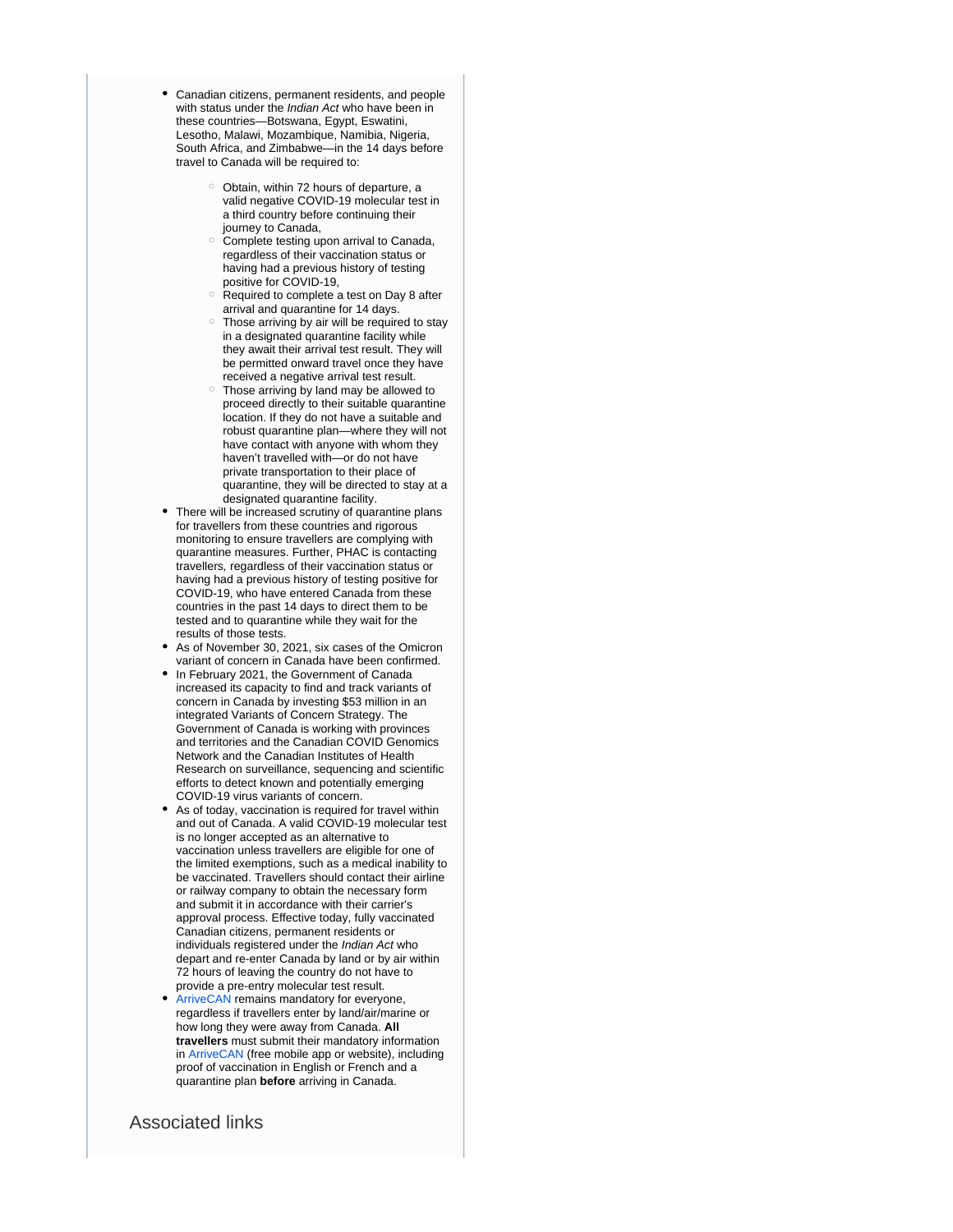- [Travel Information](https://travel.gc.ca/travel-covid)
- [ArriveCan](https://www.canada.ca/en/public-health/services/diseases/coronavirus-disease-covid-19/arrivecan.html)
- [CanCOGeN](https://pm.gc.ca/en/news/news-releases/2020/04/23/prime-minister-announces-new-support-covid-19-medical-research-and)

## **Contacts**

Marie-France Proulx Office of the Honourable Jean-Yves Duclos Minister of Health 613-957-0200

Allison St-Jean Press Secretary & Senior Communications Advisor Office of the Honourable Omar Alghabra Minister of Transport [Allison.St-Jean@tc.gc.ca](mailto:Allison.St-Jean@tc.gc.ca)

James Cudmore Director of Communications Office of the Minister of Public Safety and Emergency Preparedness 613-407-8515 [james.cudmore@ps-sp.gc.ca](mailto:james.cudmore@ps-sp.gc.ca)

Media Relations Public Health Agency of Canada 613-957-2983 [media@hc-sc.gc.ca](mailto:media@hc-sc.gc.ca)

Media Relations Transport Canada, Ottawa 613-993-0055 [media@tc.gc.ca](mailto:media@tc.gc.ca)

Media Relations Public Safety Canada 613-991-0657 [psmediarelations@ps-sp.gc.ca](mailto:psmediarelations@ps-sp.gc.ca)

13.10.2021

## COVID-19: Travel, testing, quarantine and borders

\_\_\_\_\_\_\_\_\_\_\_\_\_\_\_\_\_\_\_\_\_\_\_\_\_\_\_\_\_\_\_\_\_\_\_\_\_

\_\_\_\_\_\_\_\_\_\_\_\_\_\_\_\_\_\_\_\_\_\_\_\_\_\_\_\_\_\_\_\_\_\_\_\_\_\_\_\_\_\_\_\_\_\_\_\_\_

## Return or travel to Canada

• Use ArriveCAN to submit your travel plans [\(mandatory\)](https://www.canada.ca/en/public-health/services/diseases/coronavirus-disease-covid-19/arrivecan.html)

[Steps for fully vaccinated travellers](https://travel.gc.ca/travel-covid/travel-restrictions/covid-vaccinated-travellers-entering-canada)

## Other travellers

- [Find out if you can enter Canada](https://travel.gc.ca/travel-covid/travel-restrictions/wizard-start)
- [Foreign workers and students](https://travel.gc.ca/travel-covid/travel-restrictions/visitors-workers-students)
- [Transit through Canada including to/from Alaska](https://travel.gc.ca/travel-covid/travel-restrictions/border)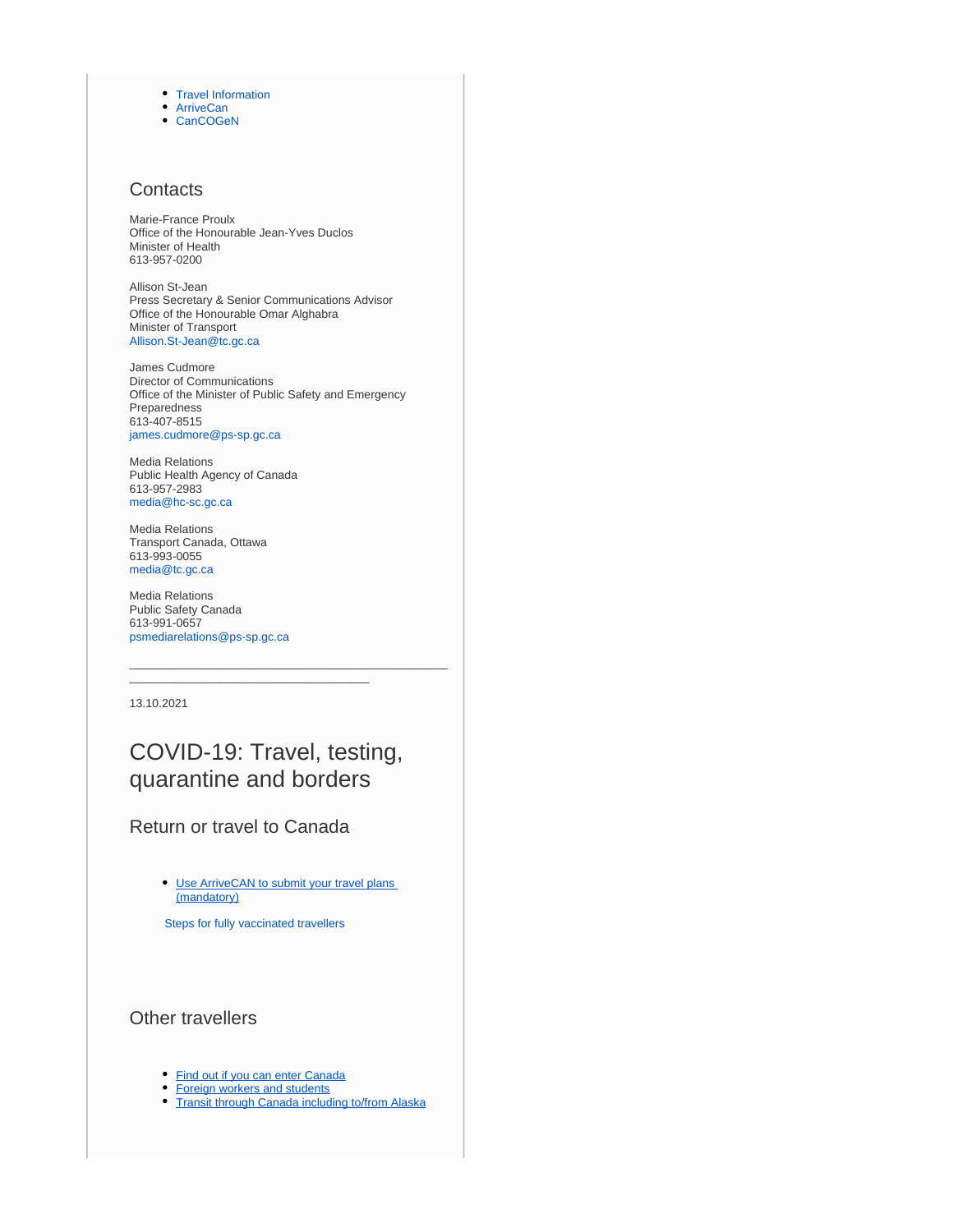## Testing and quarantine requirements

- [Requirements and exemptions checklists](https://travel.gc.ca/travel-covid/travel-restrictions/exemptions)
- $\bullet$ [Testing if not qualified as fully vaccinated](https://travel.gc.ca/travel-covid/travel-restrictions/flying-canada-checklist/covid-19-testing-travellers-coming-into-canada)
- Quarantine or isolation if not qualified as fully [vaccinated](https://travel.gc.ca/travel-covid/travel-restrictions/isolation)

## Travelling within Canada

- [Provincial and territorial restrictions](https://travel.gc.ca/travel-covid/travel-restrictions/provinces)
- [Boarding flights to and within Canada](https://travel.gc.ca/travel-covid/travel-restrictions/flying)

## Travelling outside Canada

- [Travel health notice for all countries: avoid non](https://travel.gc.ca/travelling/health-safety/travel-health-notices/221)[essential travel](https://travel.gc.ca/travelling/health-safety/travel-health-notices/221)
- [Proof of vaccination](https://www.canada.ca/en/public-health/services/diseases/coronavirus-disease-covid-19/vaccines/life-after-vaccination/vaccine-proof.html)

## Situation in Canada

\_\_\_\_\_\_\_\_\_\_\_\_\_\_\_\_\_\_\_\_\_\_\_\_\_\_

[COVID-19 cases, vaccines, limiting the spread](https://www.canada.ca/en/public-health/services/diseases/coronavirus-disease-covid-19.html) • Summary data about travellers, testing and [compliance](https://www.canada.ca/en/public-health/services/diseases/coronavirus-disease-covid-19/testing-screening-contact-tracing/summary-data-travellers.html)

\_\_\_\_\_\_\_\_\_\_\_\_\_\_\_\_\_\_\_\_\_\_\_\_\_\_\_\_\_\_\_\_\_\_\_\_\_\_\_\_\_\_\_\_\_\_\_\_\_

#### 30.03.2021

<https://travel.gc.ca/travel-covid/travel-restrictions/wizard-start>

# Find out if you can enter Canada

To limit the further spread of coronavirus in Canada, travel restrictions are in place across all ports of entry.

**a Canadian citizen (including dual citizens), a permanent resident of Canada, a person registered under the Indian Act, or a protected person (refugee status)**

**a foreign national (including a United States citizen)**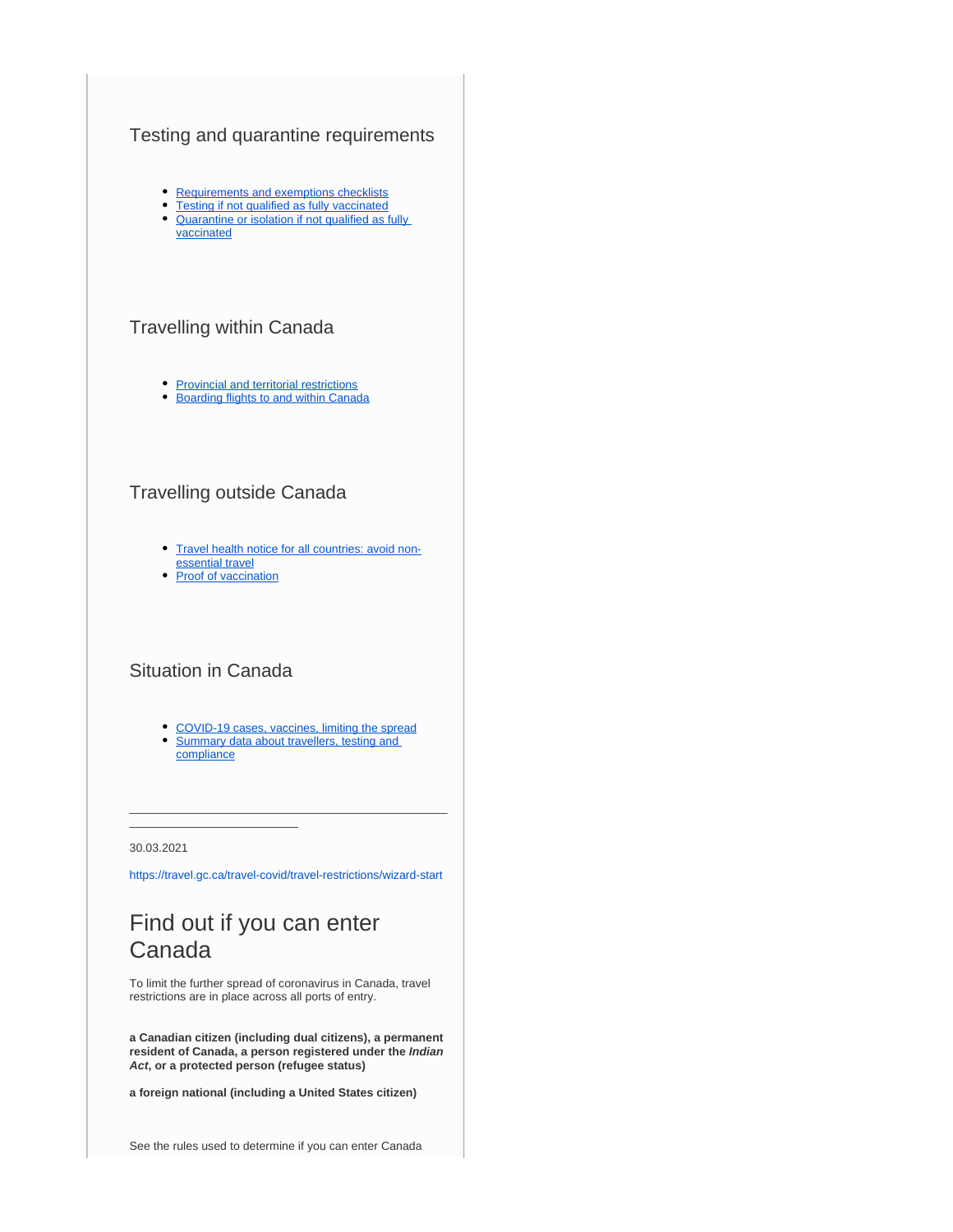This tool has been designed to give you an answer for the **ma jority of reasons** for entry into Canada. The rules are different for Canadians and foreign nationals.

Canadian citizens (including dual citizens), permanent residents, persons registered under the Indian Act, and protected person

## Canadians with symptoms

If you're a Canadian citizen, a permanent resident of Canada, a person registered under the Indian Act, or protected person, and you have symptoms consistent with COVID-19, you should be able to enter Canada **by land or by sea**. You will [not be able to board a public flight](https://travel.gc.ca/travel-covid/travel-restrictions/flying#fly-symptoms) and enter by air if you have symptoms.

You must have a [suitable place and plan to isolate](https://travel.gc.ca/travel-covid/travel-restrictions/isolation#isolation). This is mandatory.

## Canadians without symptoms

If you're a Canadian citizen, a permanent resident of Canada, a person registered under the Indian Act, or protected persons, and you don't have symptoms consistent with COVID-19, you are able to enter Canada.

Unless you are exempt, you will need to follow the testing requirements for your method of entry:

- [Flying to Canada: COVID-19 testing for travellers](https://travel.gc.ca/travel-covid/travel-restrictions/flying/covid-19-testing-travellers-coming-into-canada) • [Driving to Canada: COVID-19 testing for travellers](https://travel.gc.ca/travel-covid/travel-restrictions/covid-19-testing-travellers-driving)
- 

You must have a [suitable place and plan to quarantine](https://travel.gc.ca/travel-covid/travel-restrictions/isolation#quarantine). This is mandatory, unless your reason for entry is considered [quarantine exempt](https://travel.gc.ca/travel-covid/travel-restrictions/isolation#exemptions).

## Provincial and territorial requirements

You may have to comply with additional quarantine requirements make declarations of your arrival or other restrictions depending on which [province or territory](https://travel.gc.ca/travel-covid/travel-restrictions/provinces) is your final destination.

## Dual Canadian citizens

If you're a **dual Canadian citizen**, you can only enter Canada with a:

- [valid Canadian passport](https://www.canada.ca/en/immigration-refugees-citizenship/services/visit-canada/dual-canadian-citizens-visit-canada.html) or
- [special authorization](https://www.canada.ca/en/immigration-refugees-citizenship/services/visit-canada/dual-canadian-citizens-visit-canada.html#findOut)

Foreign nationals coming from the U.S. (including connections, so long as you enter Canada from the U.S.)

Temporary border restriction implemented on March 21, 2020 continues.

## Foreigners with symptoms

If you're a foreign national and you have symptoms consistent with COVID-19, you will not be able to enter Canada.

## Foreigners without symptoms

You must have a [suitable place and plan to quarantine](https://travel.gc.ca/travel-covid/travel-restrictions/isolation#quarantine). This is mandatory, unless your reason for entry is considered [quarantine exempt](https://travel.gc.ca/travel-covid/travel-restrictions/isolation#exemptions). If you do not have a plan, you may be denied entry into Canada.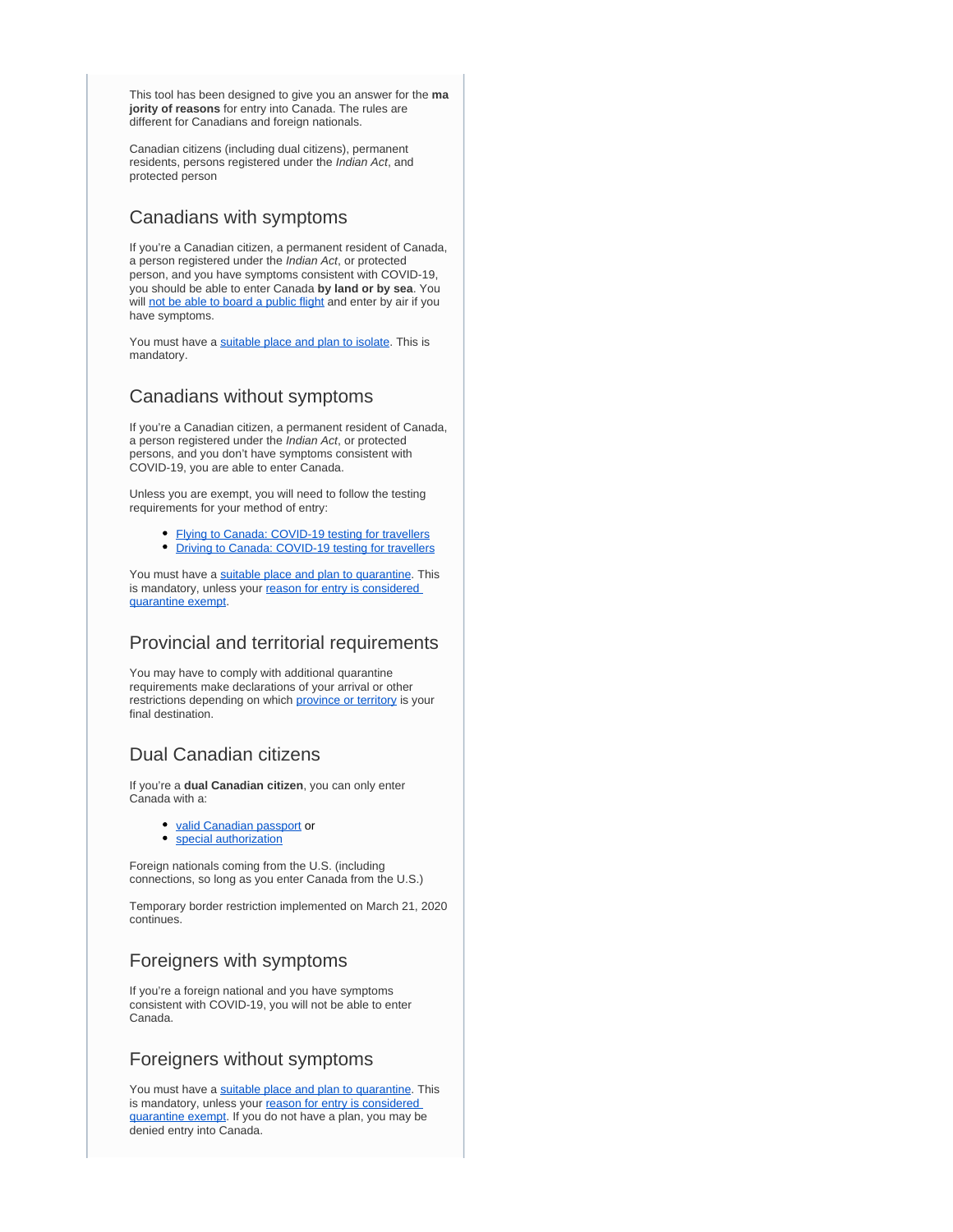Unless you are exempt, you will need to follow the testing requirements for your method of entry:

- [Flying to Canada: COVID-19 testing for travellers](https://travel.gc.ca/travel-covid/travel-restrictions/flying/covid-19-testing-travellers-coming-into-canada)
- [Driving to Canada: COVID-19 testing for travellers](https://travel.gc.ca/travel-covid/travel-restrictions/covid-19-testing-travellers-driving)

#### **No entry for optional reasons**

A foreign national will be denied entry into Canada for discretionary (optional) reasons such as:

- leisure, tourism, visiting friends
- social gatherings, weddings
- being a property owner in Canada

#### **Entry for non-discretionary (nonoptional) reasons**

Foreigners entering from the U.S may only enter to:

Reunite with family in CanadaTravel for an essential or not discretionary (optional) reason

#### **Transiting through Canada**

You may be permitted to transit through Canada to reach another country.

For more information about flights, see Transit to another [country by air](https://travel.gc.ca/travel-covid/travel-restrictions/border#transit-air).

#### **Alaska and the rest of the United States**

You will likely be permitted to transit across Canada, but there are several requirements to follow.

For more information, see Transit between Alaska and the [rest of the United States](https://travel.gc.ca/travel-covid/travel-restrictions/border#alaska)

#### **Canadian waters**

You cannot enter Canadian waters for optional reasons. You may still navigate through international or Canadian waters while in transit.

For more information, see [Transit through Canadian waters](https://travel.gc.ca/travel-covid/travel-restrictions/border#waters)

#### **Provincial and territorial requirements**

You may have to comply with additional quarantine requirements, make declarations of your arrival or other restrictions depending on which [province or territory](https://travel.gc.ca/travel-covid/travel-restrictions/provinces) is your final destination.

Foreign nationals who are coming directly from another country

Temporary border restriction implemented on March 21, 2020 continues.

## Foreigners with symptoms

If you're a foreign national and you have symptoms consistent with COVID-19, you will not be able to enter Canada.

## Foreigners without symptoms

You must have a [suitable place and plan to quarantine](https://travel.gc.ca/travel-covid/travel-restrictions/isolation#quarantine). This is mandatory, unless your reason for entry is considered [exempt from quarantine](https://travel.gc.ca/travel-covid/travel-restrictions/isolation#exemptions). If you do not have a plan, you may be denied entry into Canada.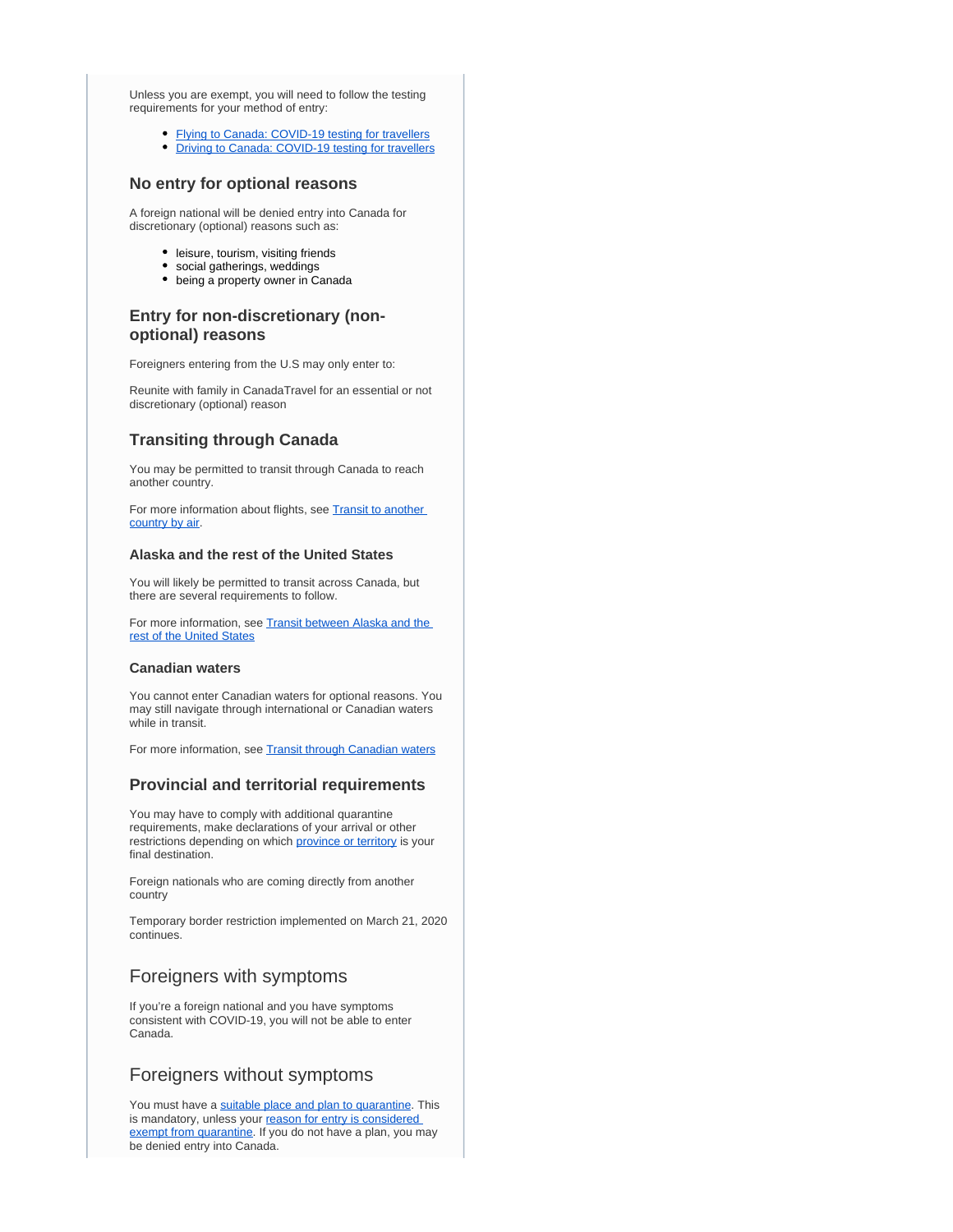Unless you are exempt, you will need to follow the testing requirements for your method of entry:

- [Flying to Canada: COVID-19 testing for travellers](https://travel.gc.ca/travel-covid/travel-restrictions/flying/covid-19-testing-travellers-coming-into-canada)
- [Driving to Canada: COVID-19 testing for travellers](https://travel.gc.ca/travel-covid/travel-restrictions/covid-19-testing-travellers-driving)

#### **No entry for optional reasons**

A foreign national will be denied entry into Canada for any optional reason such as:

- leisure, tourism, visiting friends
- social gatherings, weddings
- being a property owner in Canada

#### **Entry is permitted only under certain travel exemptions**

Even if you believe your reason for travel is an essential visit, you may only enter Canada to:

Reunite with family in CanadaTravel for a specific purpose that is permitted (travel exemption)

### **Transiting through Canada**

You may be permitted to transit through Canada to reach another country.

For more information about flights, see Transit to another [country by air](https://travel.gc.ca/travel-covid/travel-restrictions/border#transit-air).

#### **Canadian waters**

You cannot enter Canadian waters for optional reasons. You may still navigate through international and Canadian waters while in transit.

For more information, see [Transit through Canadian waters](https://travel.gc.ca/travel-covid/travel-restrictions/border#waters)

#### **Provincial and territorial requirements**

You may have to comply with additional quarantine requirements, make declarations of your arrival or other restrictions depending on which [province or territory](https://travel.gc.ca/travel-covid/travel-restrictions/provinces) is your final destination.

**Disclaimer**: In addition to the temporary entry restriction in place due to COVID-19, foreign nationals must meet the entry requirements under the Immigration and Refugee Protection Act and provide appropriate travel and immigration documentation as necessary.

Source: [https://travel.gc.ca/travel-covid/travel-restrictions](https://travel.gc.ca/travel-covid/travel-restrictions/wizard-start) [/wizard-start](https://travel.gc.ca/travel-covid/travel-restrictions/wizard-start)

**Source: Transport Canada** (i)

02.10.2020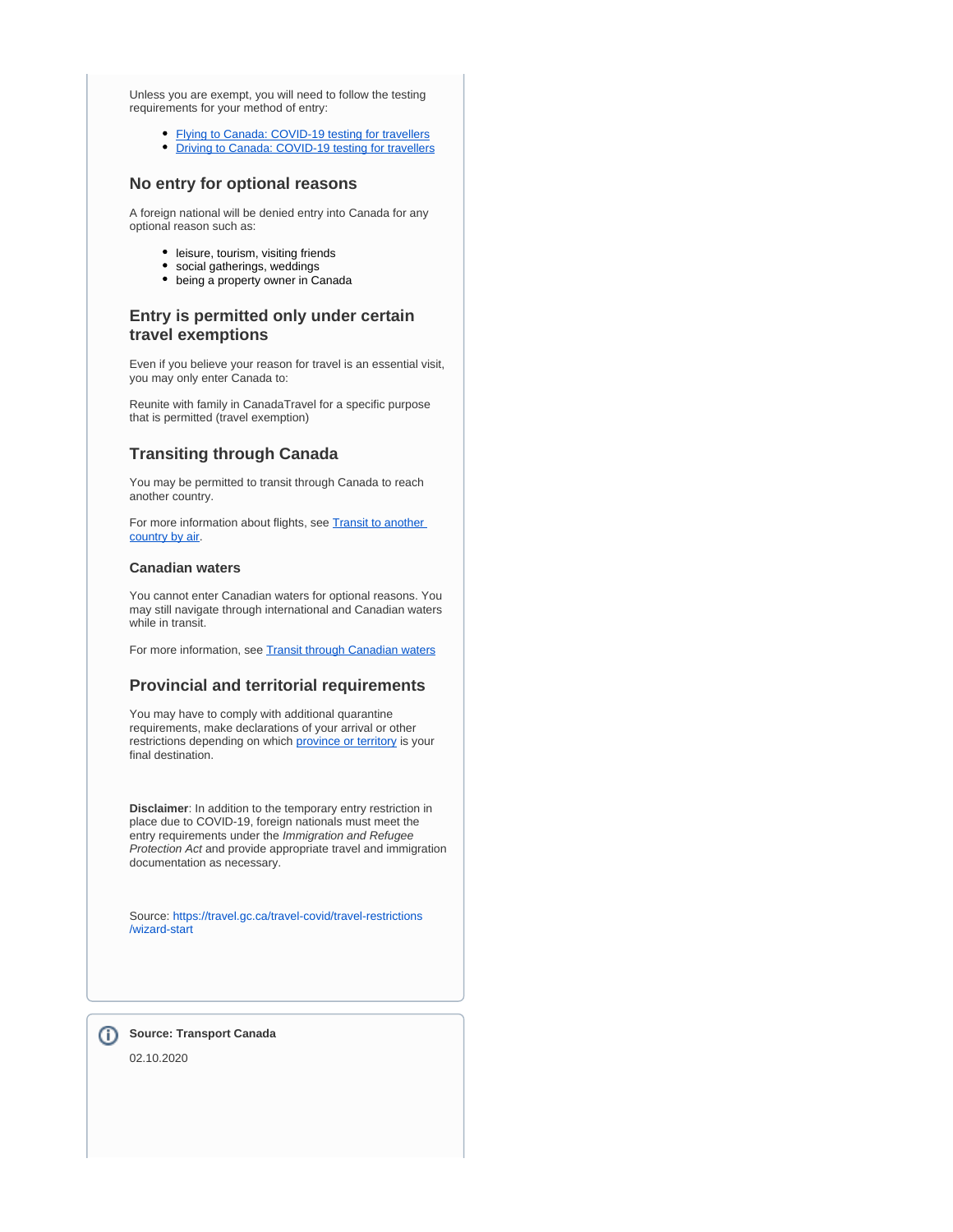## **[Government introduces new border](https://www.canada.ca/en/immigration-refugees-citizenship/news/2020/10/government-introduces-new-border-measures-to-protect-canadian-public-health-provides-update-on-travel-restrictions.html)  [measures to protect Canadian public](https://www.canada.ca/en/immigration-refugees-citizenship/news/2020/10/government-introduces-new-border-measures-to-protect-canadian-public-health-provides-update-on-travel-restrictions.html)  [health, provides update on travel](https://www.canada.ca/en/immigration-refugees-citizenship/news/2020/10/government-introduces-new-border-measures-to-protect-canadian-public-health-provides-update-on-travel-restrictions.html)  [restrictions](https://www.canada.ca/en/immigration-refugees-citizenship/news/2020/10/government-introduces-new-border-measures-to-protect-canadian-public-health-provides-update-on-travel-restrictions.html)**

**Quick facts**

- While Canadian citizens and Canadian permanent residents can travel to Canada, foreign nationals are subject to the travel restrictions.
- The new measure for extended family members complements the updated rules for immediate family members [announced on June 8, 2020,](https://www.canada.ca/en/border-services-agency/news/2020/06/changes-to-travel-restrictions-for-immediate-family-members-of-canadian-citizens-and-permanent-residents.html) and will help families in Canada reunite with more of their loved ones.
- All travellers must quarantine for 14 days upon arrival in Canada, unless they are exempt. Travellers may also seek approval for limited release from mandatory quarantine for compassionate reasons in specific situations where respecting the 14day mandatory quarantine period is not feasible, such as visiting a loved one who is critically ill.
- All travellers to Canada are now required to provide specific information after entry into Canada, including contact information. They may also provide updates on symptoms through selfassessment during their quarantine period. The ArriveCAN app is the recommended option for providing this information.
- Travellers flying to Canada must pass a health check conducted by airlines before they will be allowed to board their flight. Upon arrival in Canada, a traveller's health and ability to quarantine will be assessed before they leave the port of entry.
- Any foreign national showing signs or symptoms of COVID19 will not be allowed to enter Canada. A border services officer will determine if a foreign national can enter the country.

[Travel restrictions and exemptions – Who can and can't](https://www.canada.ca/en/immigration-refugees-citizenship/services/coronavirus-covid19/travel-restrictions-exemptions.html#enter)  [travel to Canada](https://www.canada.ca/en/immigration-refugees-citizenship/services/coronavirus-covid19/travel-restrictions-exemptions.html#enter)

Source: [https://www.canada.ca/en/immigration-refugees](https://www.canada.ca/en/immigration-refugees-citizenship/news/2020/10/government-introduces-new-border-measures-to-protect-canadian-public-health-provides-update-on-travel-restrictions.html)[citizenship......](https://www.canada.ca/en/immigration-refugees-citizenship/news/2020/10/government-introduces-new-border-measures-to-protect-canadian-public-health-provides-update-on-travel-restrictions.html)

\_\_\_\_\_\_\_\_\_\_\_\_\_\_\_\_\_\_\_\_\_\_\_\_\_\_\_\_\_\_\_\_\_\_\_\_\_\_\_\_\_\_\_\_\_\_\_\_\_ \_\_\_\_\_\_\_\_\_\_\_\_\_\_\_\_\_\_\_\_\_\_\_\_\_\_\_\_\_\_\_\_\_\_\_\_\_\_\_\_\_\_\_\_\_\_

10.09.2020

Coronavirus disease (COVID-19): Travel restrictions, exemptions and advice

On this page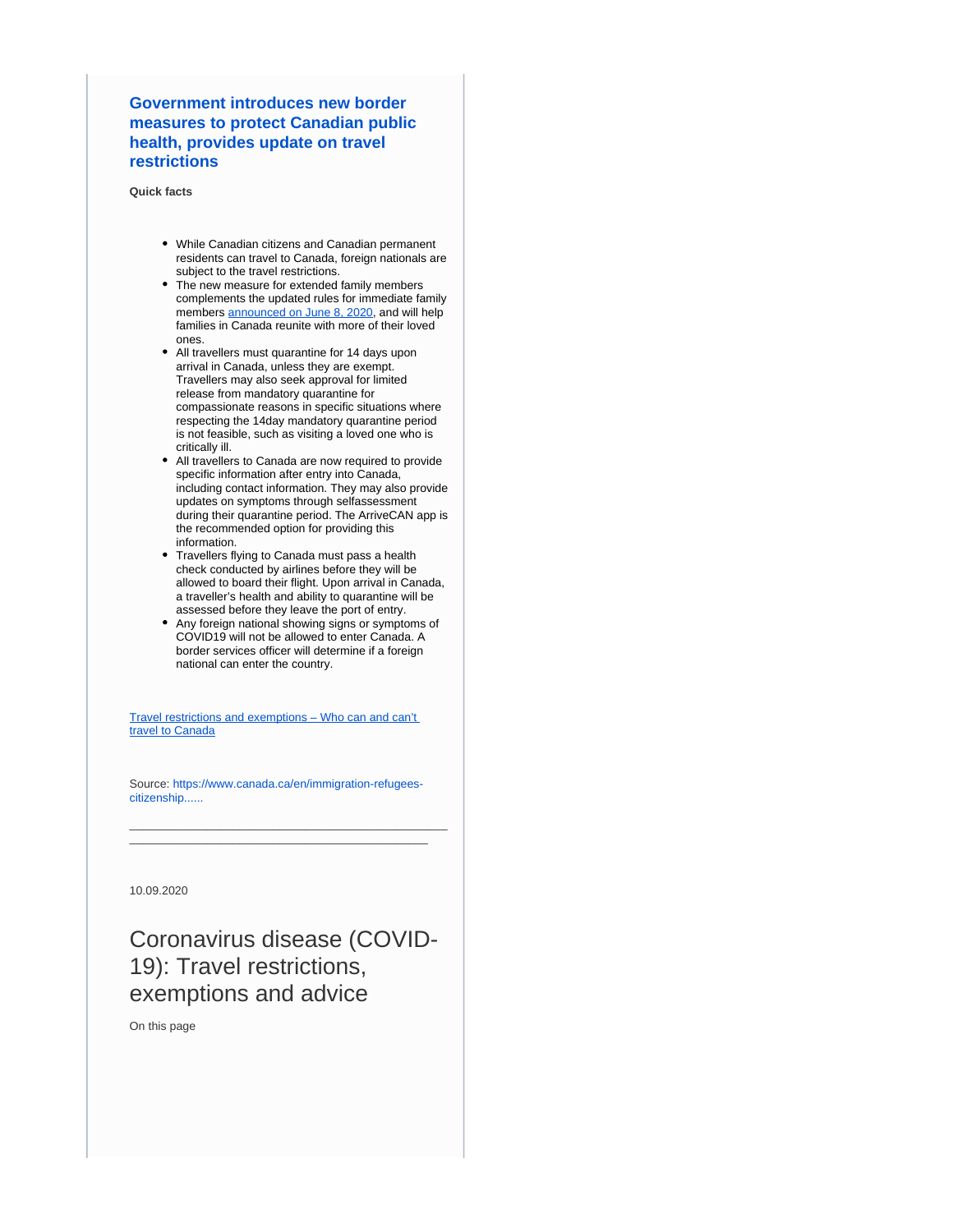- **[Travellers entering Canada](https://www.canada.ca/en/public-health/services/diseases/2019-novel-coronavirus-infection/latest-travel-health-advice.html#f)** 
	- [ArriveCAN app](https://www.canada.ca/en/public-health/services/diseases/2019-novel-coronavirus-infection/latest-travel-health-advice.html#a_arriveCAN)
	- <sup>o</sup> [Border restrictions](https://www.canada.ca/en/public-health/services/diseases/2019-novel-coronavirus-infection/latest-travel-health-advice.html#_Canada-U.S._border_restrictions_1)
	- <sup>o</sup> [Exemptions to border restrictions](https://www.canada.ca/en/public-health/services/diseases/2019-novel-coronavirus-infection/latest-travel-health-advice.html#a3)
	- <sup>o</sup> Mandatory quarantine or mandatory
	- **[isolation](https://www.canada.ca/en/public-health/services/diseases/2019-novel-coronavirus-infection/latest-travel-health-advice.html#_Mandatory_quarantine_and)**
	- <sup>o</sup> [Compliance and enforcement](https://www.canada.ca/en/public-health/services/diseases/2019-novel-coronavirus-infection/latest-travel-health-advice.html#a2)
	- **[Travellers within Canada](https://www.canada.ca/en/public-health/services/diseases/2019-novel-coronavirus-infection/latest-travel-health-advice.html#domestic)**
	- [Travellers departing Canada](https://www.canada.ca/en/public-health/services/diseases/2019-novel-coronavirus-infection/latest-travel-health-advice.html#_Travellers_departing_Canada)
		- <sup>o</sup> [Protect yourself and others](https://www.canada.ca/en/public-health/services/diseases/2019-novel-coronavirus-infection/latest-travel-health-advice.html#must-travel)
		- <sup>o</sup> Leaving Canada while in mandatory [quarantine](https://www.canada.ca/en/public-health/services/diseases/2019-novel-coronavirus-infection/latest-travel-health-advice.html#_leaving_Canada_)
		- [Avoid all travel on cruise ships outside](https://www.canada.ca/en/public-health/services/diseases/2019-novel-coronavirus-infection/latest-travel-health-advice.html#cruise)  **[Canada](https://www.canada.ca/en/public-health/services/diseases/2019-novel-coronavirus-infection/latest-travel-health-advice.html#cruise)**
- [Non-medical masks or face coverings while travelling](https://www.canada.ca/en/public-health/services/diseases/2019-novel-coronavirus-infection/latest-travel-health-advice.html#a4)

## Travellers entering Canada

To limit the spread of COVID-19, travellers entering Canada must follow the rules set out by the [emergency orders](https://www.canada.ca/en/public-health/corporate/mandate/about-agency/acts-regulations/list-acts-regulations.html#emergency) under the Quarantine Act.

No one should travel when sick. Commercial airline restrictions may also prevent you from boarding your plane if you're sick. However, Canadians, persons with status under the Indian Act and permanent residents who have COVID-19 symptoms are allowed to return to Canada.

When entering Canada, you'll be:

- asked if you have a cough, fever or difficulty breathing
- required to acknowledge that you must:
	- quarantine for 14 days if you don't have symptoms **or**
	- <sup>o</sup> isolate for 14 days if you have symptoms
- asked if you have a suitable place to isolate or quarantine, where:
	- you'll have access to basic necessities, including water, food, medication and heat during the winter months
	- you won't have contact with people who:
		- are 65 years or older
		- have underlying medical conditions
		- have compromised immune
		- systems
	- you won't be in a group or community living arrangement
- given instructions about the actions you must take under the emergency order and the penalties for non-compliance

Travellers entering Canada must:

- provide traveller contact information through:
	- the [ArriveCAN mobile app](https://www.canada.ca/en/public-health/services/diseases/2019-novel-coronavirus-infection/latest-travel-health-advice.html#a_arriveCAN) **or**
	- an [accessible web-based form](https://arrivecan.cbsa-asfc.cloud-nuage.canada.ca/) **or**
	- a paper form
- undergo screening by a border official
	- answer any relevant questions:
		- when you arrive in Canada
		- $\circ$  during your 14-day period while in quarantine or isolation

Government of Canada representatives at Canadian ports of entry will: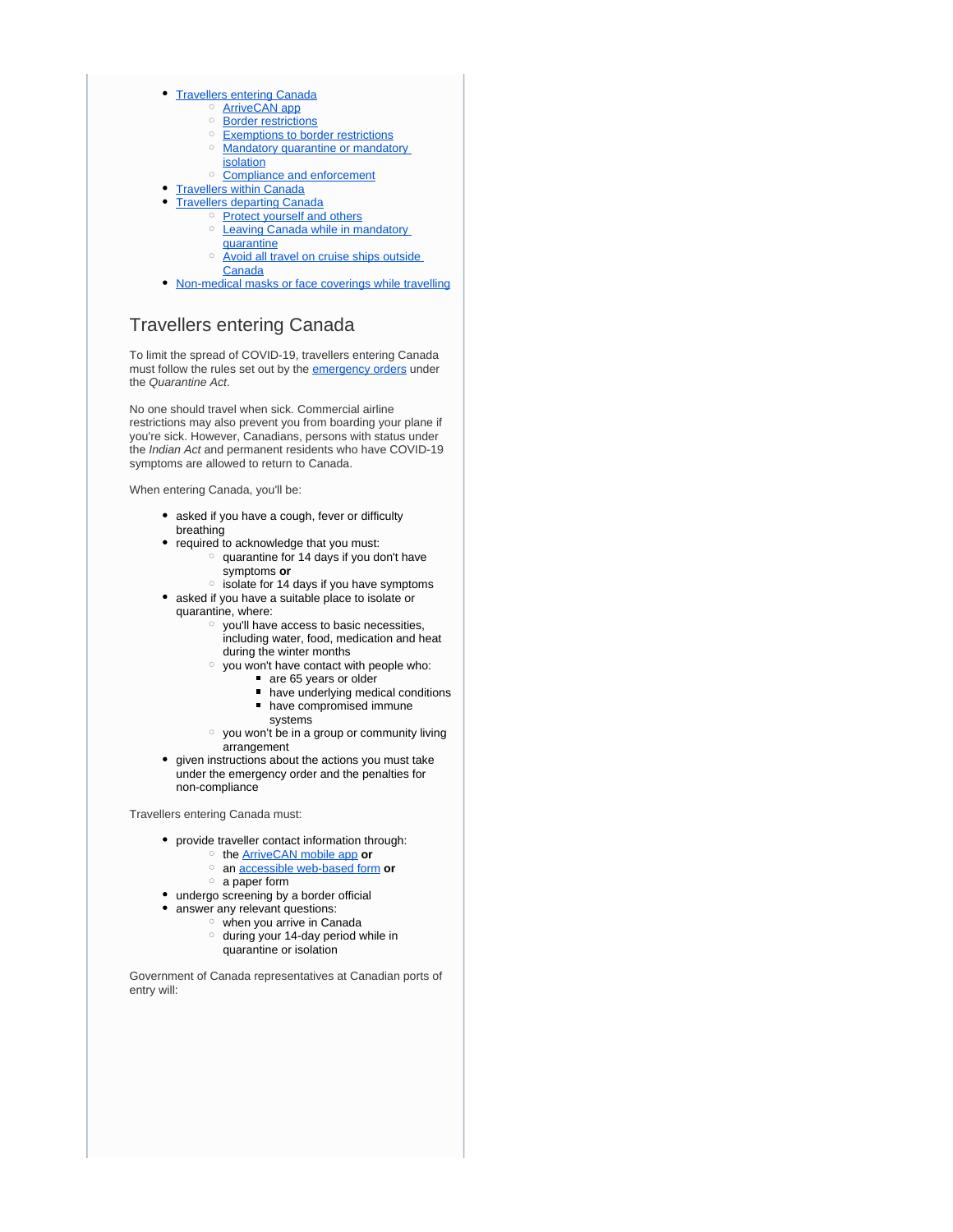- administer the emergency orders on behalf of the Public Health Agency of Canada
- assess your potential risks to public health under the Quarantine Act
- determine if you:
	- <sup>o</sup> have suitable plans for quarantine or **[isolation](https://www.canada.ca/en/public-health/services/diseases/2019-novel-coronavirus-infection/latest-travel-health-advice.html#_Mandatory_quarantine_and)**
	- o need to be transferred to a designated quarantine facility, if no other suitable options are available
	- <sup>o</sup> have no symptoms of COVID-19 and can continue domestic travel to your place of quarantine

The information border officials collect helps the Public Health Agency of Canada with its [compliance and](https://www.canada.ca/en/public-health/services/diseases/2019-novel-coronavirus-infection/latest-travel-health-advice.html#a2)  [enforcement efforts.](https://www.canada.ca/en/public-health/services/diseases/2019-novel-coronavirus-infection/latest-travel-health-advice.html#a2) Providing false or misleading information is an offence under the Quarantine Act and can result in fines and potentially prison time.

### **ArriveCAN app**

Use this mobile app to speed up your arrival process in Canada and spend less time with border and public health officers. Submit your information easily and securely using the app within **48 hours before** arriving in Canada. The app helps you to:

- provide mandatory information that's required for entry into Canada
- reduce your wait time and points of contact at the border
- provide the Government of Canada with voluntary updates on your quarantine compliance and the development of any symptoms during the 14 days after arriving in Canada

**Download the ArriveCAN app** (*iOS*, [Android](https://play.google.com/store/apps/details?id=ca.gc.cbsa.coronavirus) or [web format](https://arrivecan.cbsa-asfc.cloud-nuage.canada.ca/)). Make sure you have the official version by downloading it here.

#### **Border restrictions**

If you're a foreign national (not a Canadian citizen or a permanent resident of Canada), you won't be able to enter Canada if you have [COVID-19 symptoms.](https://www.canada.ca/en/public-health/services/diseases/2019-novel-coronavirus-infection/symptoms.html#s)

There are currently border restrictions for discretionary (optional) travel to Canada:

- at the [Canada-U.S. border](https://orders-in-council.canada.ca/attachment.php?attach=39536&lang=en)
- from [any country other than the U.S.](https://orders-in-council.canada.ca/attachment.php?attach=39612&lang=en)

Discretionary travel includes, but is not limited to, tourism, recreation and entertainment.

If a traveller's entry is permitted, they'll be subject to [mandator](https://orders-in-council.canada.ca/attachment.php?attach=39613&lang=en) [y quarantine](https://orders-in-council.canada.ca/attachment.php?attach=39613&lang=en) for 14 days.

#### **Exemptions to border restrictions**

There are no exemptions to border restrictions for compassionate reasons, such as visiting a critically ill loved one or attending a funeral.

You'll only be considered for an exemption to border restrictions at Canada's ports of entry if:

- you don't have symptoms of COVID-19
- your reason for travel is:
	- $\circ$  included in the conditions outlined in the  $em$ [ergency orders](https://www.canada.ca/en/public-health/corporate/mandate/about-agency/acts-regulations/list-acts-regulations.html#emergency) **or**
	- <sup>o</sup> on the list of group exemptions from entry [prohibitions](https://www.canada.ca/en/public-health/corporate/mandate/about-agency/acts-regulations/list-acts-regulations.html#GE3) **or**
	- <sup>o</sup> on the list of group exemptions quarantine **[requirements](https://www.canada.ca/en/public-health/corporate/mandate/about-agency/acts-regulations/list-acts-regulations.html#6e)**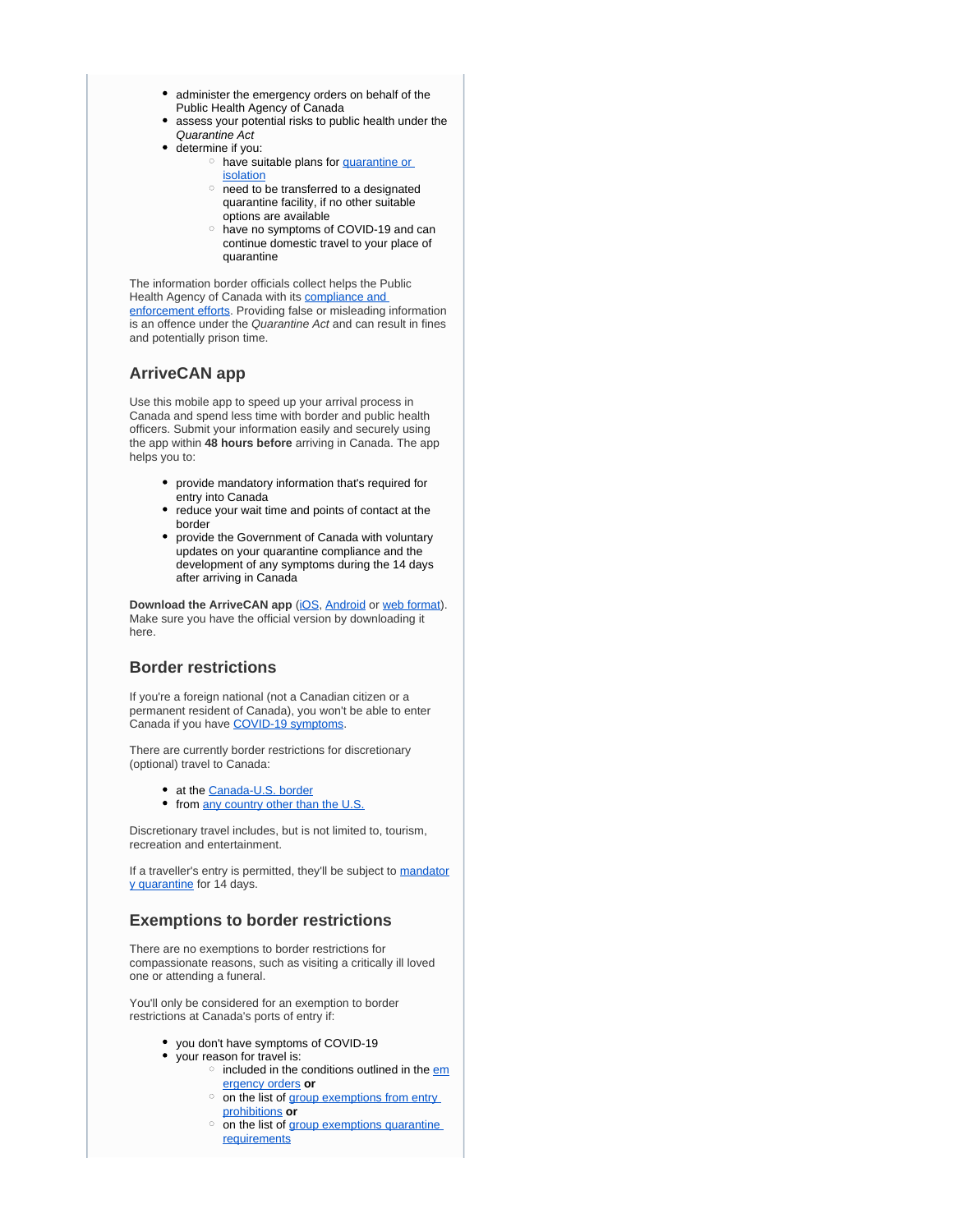**You don't require an interpretive letter from the Public Health Agency of Canada in order to be exempted from an emergency order.**

If you've requested an interpretive letter for a future travel exemption, this letter would be taken into account. However, it wouldn't be considered a final decision for entry or for quarantine requirements.

A government representative at the border will determine if your reason for travelling to Canada can be considered for exemption under the emergency orders.

Foreign nationals arriving from the U.S. may be able to enter Canada for non-discretionary (non-optional) travel purposes.

Foreign nationals arriving from countries other than the U.S. may also be allowed to enter Canada. However, their travel must be non-discretionary (non-optional) and fall under exemptions set out in the emergency order. For example:

- [an immediate family member](https://www.canada.ca/en/immigration-refugees-citizenship/services/coronavirus-covid19/travel-restrictions-exemptions.html#immediate) of a Canadian citizen or permanent resident who is travelling to **be with** an immediate family member **and** is planning to stay for a period of at least 15 days
	- $\circ$  foreign nationals who are allowed into Canada under this exemption **must** [quarant](https://www.canada.ca/en/public-health/services/publications/diseases-conditions/2019-novel-coronavirus-information-sheet.html) [ine](https://www.canada.ca/en/public-health/services/publications/diseases-conditions/2019-novel-coronavirus-information-sheet.html) for 14 days

Being exempt from border restrictions does **not** mean you're exempt from other requirements, including:

- mandatory [quarantine](https://www.canada.ca/en/public-health/services/diseases/2019-novel-coronavirus-infection/latest-travel-health-advice.html#_Mandatory_quarantine_and)
- any additional public health requirements of the province or territory where you'll be quarantining and staying while in Canada

In some cases, your reason for travelling may be considered essential by a province, territory or under Canada's National [Strategy for Critical Infrastructure](https://www.publicsafety.gc.ca/cnt/ntnl-scrt/crtcl-nfrstrctr/esf-sfe-en.aspx). However, you'll only be given an [exemption](https://www.canada.ca/en/public-health/services/diseases/2019-novel-coronavirus-infection/latest-travel-health-advice.html#a3) by the Government of Canada if your reason for travel is considered essential under the Quarantine Act's emergency orders.

Foreign nationals who meet an exemption to the border restrictions must still present the appropriate travel documents at the border. This includes citizenship documents or work permits. Government representatives will make the final decision on your entry to Canada at the port of entry.

For more information on the restrictions to enter Canada and the exemptions, consult the [Canada Border Services Agency](https://www.cbsa-asfc.gc.ca/services/covid/non-canadians-canadiens-eng.html).

#### **Mandatory quarantine or mandatory isolation**

Before considering travelling, all travellers arriving in Canada must plan for their mandatory 14-day quarantine period, which starts on the date they arrive. Government of Canada representatives will conduct health screenings at the time of entry to Canada and let you know if you need to quarantine **or** isolate.

If **you don't have COVID-19 symptoms**, you must **quarantine** for 14 days while you're still at risk of developing symptoms and infecting others.

- Quarantine instructions for travellers without [symptoms of COVID-19 returning to Canada](https://www.canada.ca/en/public-health/services/publications/diseases-conditions/2019-novel-coronavirus-information-sheet.html)
- [Quarantine instructions for Canadians crossing the](https://www.canada.ca/en/public-health/services/publications/diseases-conditions/covid-19-crossing-border-school-united-states.html)  [border daily to attend school in the U.S.](https://www.canada.ca/en/public-health/services/publications/diseases-conditions/covid-19-crossing-border-school-united-states.html)

If you **have COVID-19 symptoms**, you must **isolate** for 14 days. The only people who may enter Canada if they have COVID-19 or any [symptoms of COVID-19](https://www.canada.ca/en/public-health/services/diseases/2019-novel-coronavirus-infection/symptoms.html#s) are: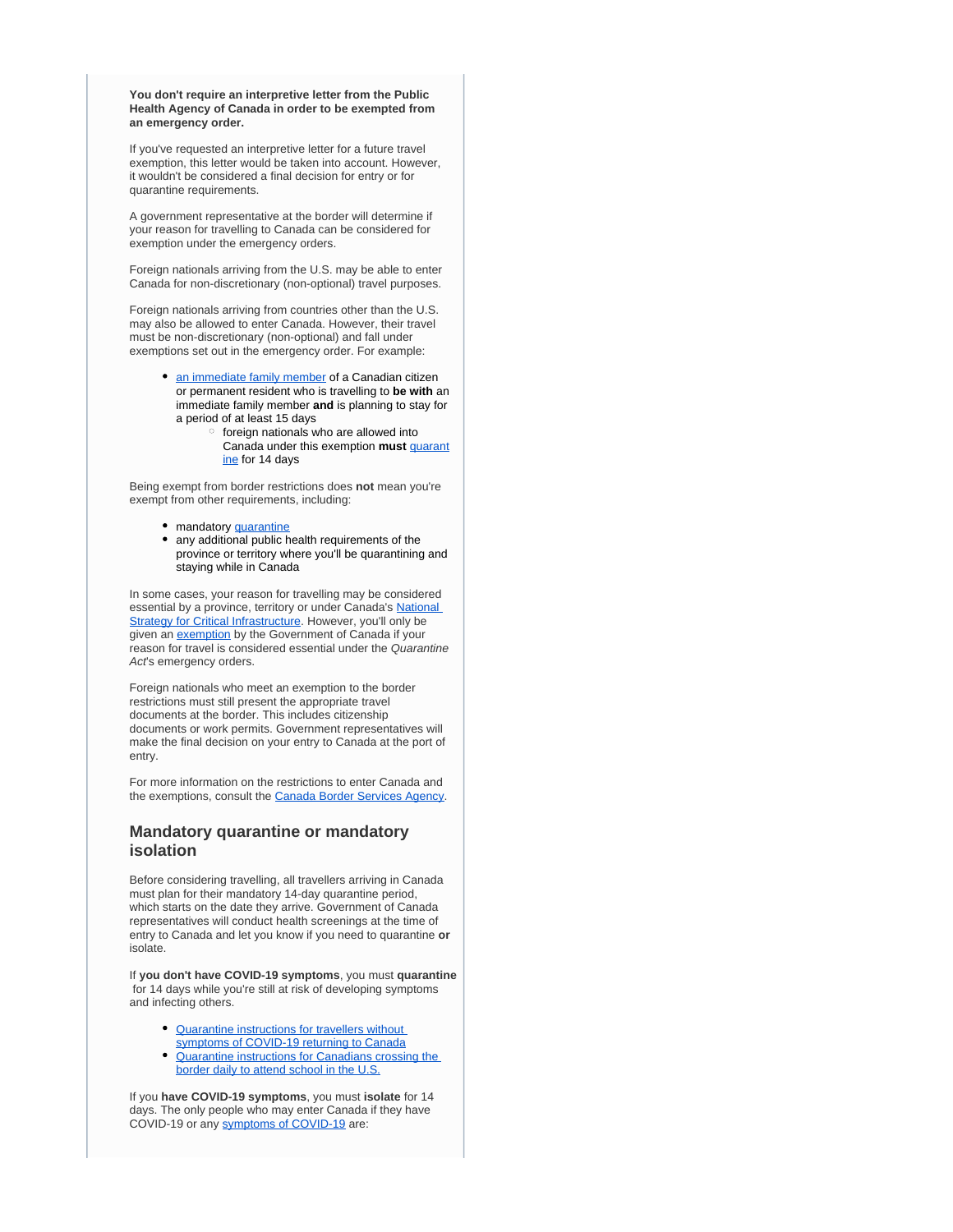- Canadians
- persons with status under the Indian Act
- permanent residents

[Isolation instructions for travellers with COVID-19 symptoms](https://www.canada.ca/en/public-health/services/publications/diseases-conditions/travellers-with-symptoms-return-canada.html)  [returning to Canada](https://www.canada.ca/en/public-health/services/publications/diseases-conditions/travellers-with-symptoms-return-canada.html)

All travellers entering Canada, whether in mandatory quarantine or isolation, must:

- arrange for a suitable place to quarantine or isolate, within your financial means
- go directly to your place of quarantine or isolation, without stopping anywhere
- wear a [non-medical mask or face covering](https://www.canada.ca/en/public-health/services/diseases/2019-novel-coronavirus-infection/prevention-risks/about-non-medical-masks-face-coverings.html) while travelling to the place where you'll quarantine or isolate
- stay at your place of quarantine or isolation for 14 days (only leave to seek medical assistance if needed)
- not have any guests
- monitor your health for fever and a cough, or fever and difficulty breathing
- follow all other guidance provided by your local public health authority

You're strongly urged to make housing arrangements for quarantine or isolation before you arrive in Canada. In most cases, this can be in your own home or in the same place you' re visiting in Canada.

If this isn't possible, you should consider making alternative arrangements that are within your own financial means. A suitable place is one where you:

- won't have contact with people who are vulnerable, such as those who:
	- are 65 years or older
	- o have underlying medical conditions
	- o have compromised immune systems
- aren't in a group living environment
- can stay for at least 14 days (and possibly longer)
- have access to basic necessities, including water, food, medication and heat during the winter months

Exceptions to staying with a vulnerable person include if:

- they're a consenting adult
- they're either the parent or the minor in a parentminor relationship

Before you travel, you must plan to quarantine or isolate in a suitable place. If you don't, you may be assessed further. If you can't quarantine in your own home, consider other options within your financial means, such as:

- hotel
- motel
- other paid housing
- friends or family, as long as you won't expose anyone who:
	- $\circ$  is not part of your travel group
	- $\circ$  is at risk of more severe outcomes of COVID-19

If no other options are available, travellers may be referred to a designated quarantine facility as a last resort. This decision will be made by a government representative at the border.

After you arrive in Canada, a representative of the Government of Canada will call you to monitor compliance with your mandatory quarantine or isolation. We ask that you please answer calls from **1-888-336-7735**.

#### **Travellers who need medical testing or treatment while in quarantine or isolation**

If you need to seek testing or medical treatment, you must: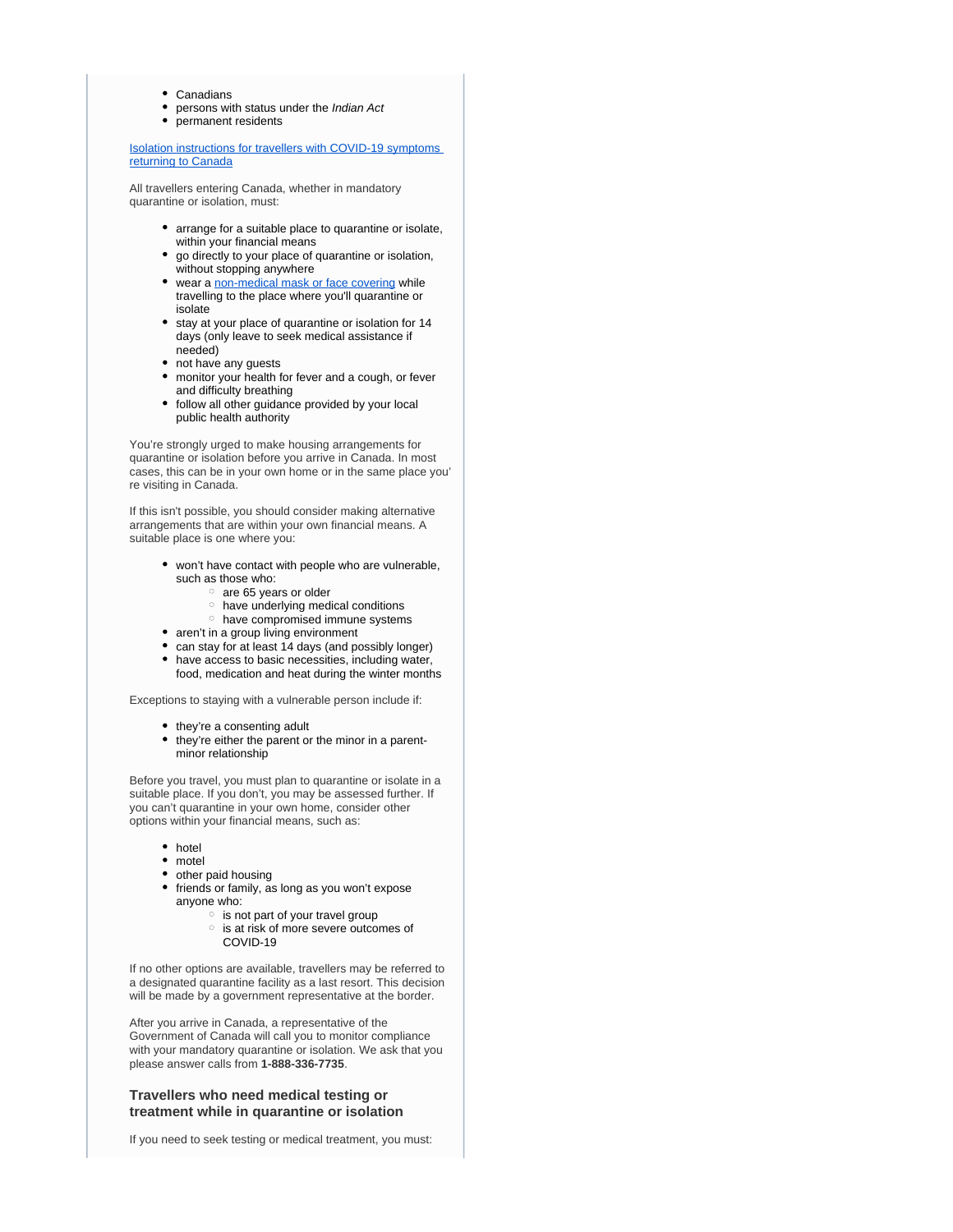- immediately return to your place of quarantine or isolation location afterwards
- wear a non-medical mask or face covering while in transit

We also recommended that you contact your local public health authority and follow any additional instructions they provide.

#### **Travellers with symptoms (mandatory isolation)**

No one should travel when sick. Commercial airline restrictions may also prevent you from boarding your plane if you're sick. However, Canadians, persons with status under the Indian Act and permanent residents who have COVID-19 symptoms are allowed to return to Canada.

If you arrive in Canada with symptoms of COVID-19, let a border official know. A Government of Canada representative will then be contacted to assess your situation. If you need it, they'll help you get medical care.

Foreign nationals won't be allowed to enter Canada if they have COVID-19 or any symptoms of COVID-19.

In addition to the steps described above for mandatory [quarantine or isolation](https://www.canada.ca/en/public-health/services/diseases/2019-novel-coronavirus-infection/latest-travel-health-advice.html#_Mandatory_quarantine_and), if you have symptoms of COVID-19 you must also:

- use private transportation (such as your own vehicle) to get to your place of isolation
- wear a suitable non-medical mask or face covering while in transit
- practise physical distancing at all times
- not go outside, including private outdoor spaces, like backyards or balconies, at your place of isolation

If your symptoms get worse during your isolation period, contact your local public health authority and follow their instructions.

[Isolation instructions for travellers with COVID-19 symptoms](https://www.canada.ca/en/public-health/services/publications/diseases-conditions/travellers-with-symptoms-return-canada.html)  [returning to Canada](https://www.canada.ca/en/public-health/services/publications/diseases-conditions/travellers-with-symptoms-return-canada.html)

#### **Travellers without symptoms (mandatory quarantine)**

If you're in mandatory quarantine and have no COVID-19 symptoms, you may use a private outdoor space if your place of quarantine has one. This means one that's not shared with anyone else.

Avoid contact with those who:

- are 65 years or older
- have underlying medical conditions
- have compromised immune systems

You may only quarantine with somebody from the above group if:

- they consent to the quarantine or are the parent or minor in a parent-minor relationship
- you complete a form provided by a government representative at the port of entry explaining the consent and receive authorization to proceed

If you develop COVID-19 symptoms within your 14-day quarantine period:

- isolate yourself from others immediately
- contact your [public health authority](https://www.canada.ca/en/public-health/services/diseases/2019-novel-coronavirus-infection/symptoms/provincial-territorial-resources-covid-19.html) and follow their instructions
- extend your quarantine to 14 days from the day your symptoms developed

[Quarantine instructions for travellers without symptoms of](https://www.canada.ca/en/public-health/services/publications/diseases-conditions/2019-novel-coronavirus-information-sheet.html)  [COVID-19 returning to Canada](https://www.canada.ca/en/public-health/services/publications/diseases-conditions/2019-novel-coronavirus-information-sheet.html)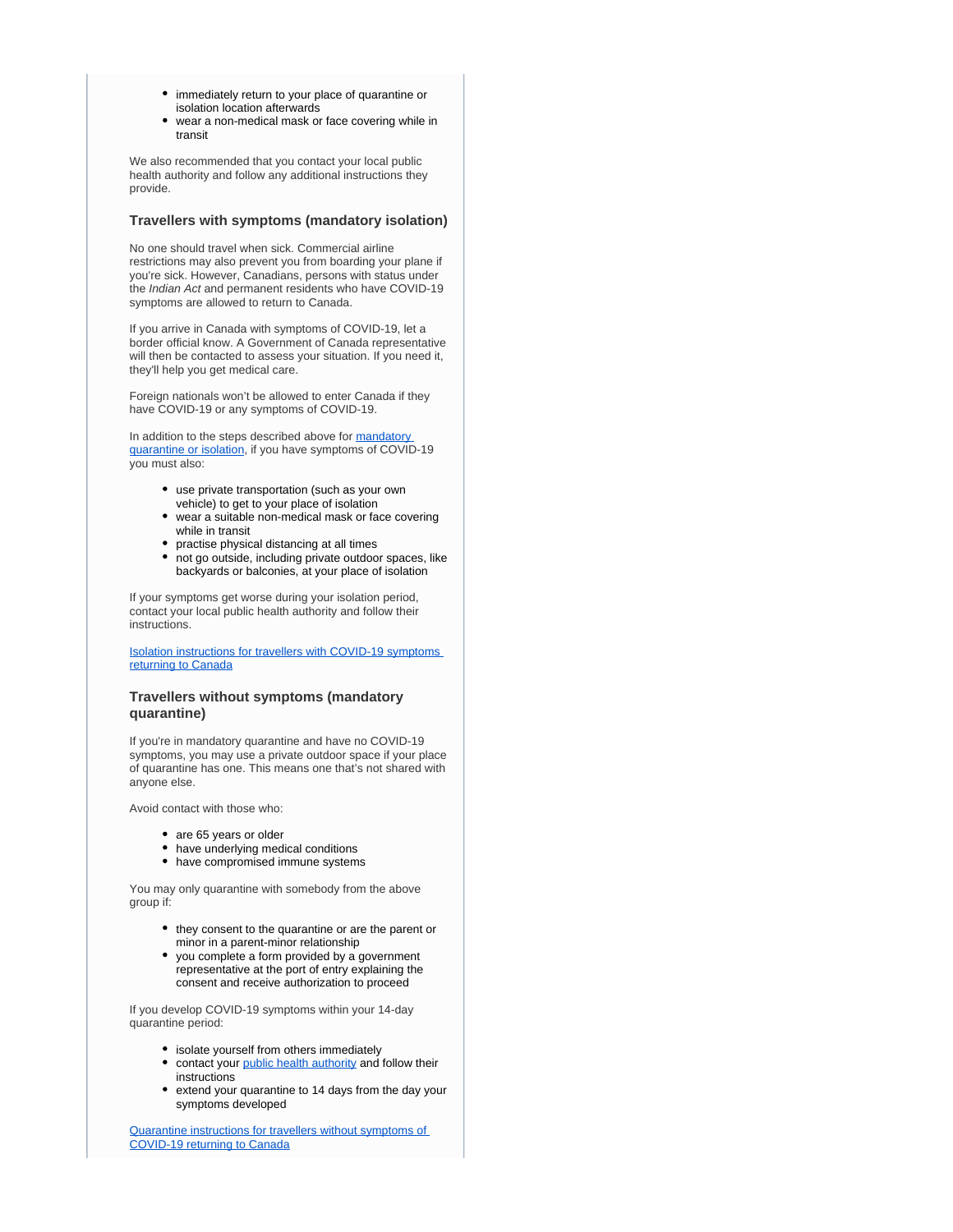#### **Exemptions to mandatory quarantine**

There are **no** exemptions from mandatory quarantine for:

- compassionate reasons, such as visiting a critically ill loved one or attending a funeral
- travellers entering Canada who have tested negative for COVID-19
	- o this is because a negative [test for COVID-](https://www.canada.ca/en/public-health/services/diseases/2019-novel-coronavirus-infection/symptoms/testing.html#accuracy)[19](https://www.canada.ca/en/public-health/services/diseases/2019-novel-coronavirus-infection/symptoms/testing.html#accuracy) doesn't prove that a traveller is COVID-19 free
- travellers entering Canada who have recovered from COVID-19
	- $\circ$  this is because there's potential risk of reinfection and it's not yet certain how long the virus is contagious

If you don't have symptoms of COVID-19 and you're a member of one of the exempt classes of persons listed in the [mandatory isolation order,](https://orders-in-council.canada.ca/attachment.php?attach=39613&lang=en) then you don't have to meet federal quarantine requirements, but are required to respect the intent of the order in addition to any provincial and local requirements. This exemption from federal quarantine requirements includes, with conditions, persons who perform an [essential job or function, as described in the order.](https://www.canada.ca/en/public-health/corporate/mandate/about-agency/acts-regulations/list-acts-regulations.html#exempted)

#### **You don't require an interpretive letter from the Public Health Agency of Canada in order to be exempted from an emergency order.**

If you've requested an interpretive letter for a future travel exemption, this letter would be taken into account. However, it wouldn't be considered a final decision for entry or for quarantine requirements.

A government representative at the border will determine if your reason for travelling to Canada can be considered for exemption under the emergency orders.

If you're exempt from the 14-day quarantine requirement, you must still:

- monitor your health for COVID-19 symptoms
- wear a non-medical mask or face covering while in public settings if physical distancing can't be maintained
- follow public health guidance and prevention measures from your local health authority and your employer

Isolate yourself from others right away if you develop [COVID-](https://www.canada.ca/en/public-health/services/diseases/2019-novel-coronavirus-infection/symptoms.html#s)[19 symptoms](https://www.canada.ca/en/public-health/services/diseases/2019-novel-coronavirus-infection/symptoms.html#s) and contact your local public health authority for further instruction.

Employers of exempt workers should conduct active daily monitoring of their staff for COVID-19 symptoms, checking for cough, fever or shortness of breath. Use the risk assessment [tool for workplaces and businesses](https://www.canada.ca/en/public-health/services/diseases/2019-novel-coronavirus-infection/guidance-documents/risk-informed-decision-making-workplaces-businesses-covid-19-pandemic.html) for more guidance.

#### **Compliance and enforcement**

Violating any instructions provided to you when you entered Canada or failing to provide accurate information is an offence under the Quarantine Act and could lead to up to:

- 6 months in prison **and/or**
- \$750,000 in fines

If you choose to break your mandatory quarantine or isolation, resulting in the death or serious bodily harm to another person, you could face:

- a fine of up to \$1,000,000 **or**
- imprisonment of up to 3 years **or**
- $\bullet$  both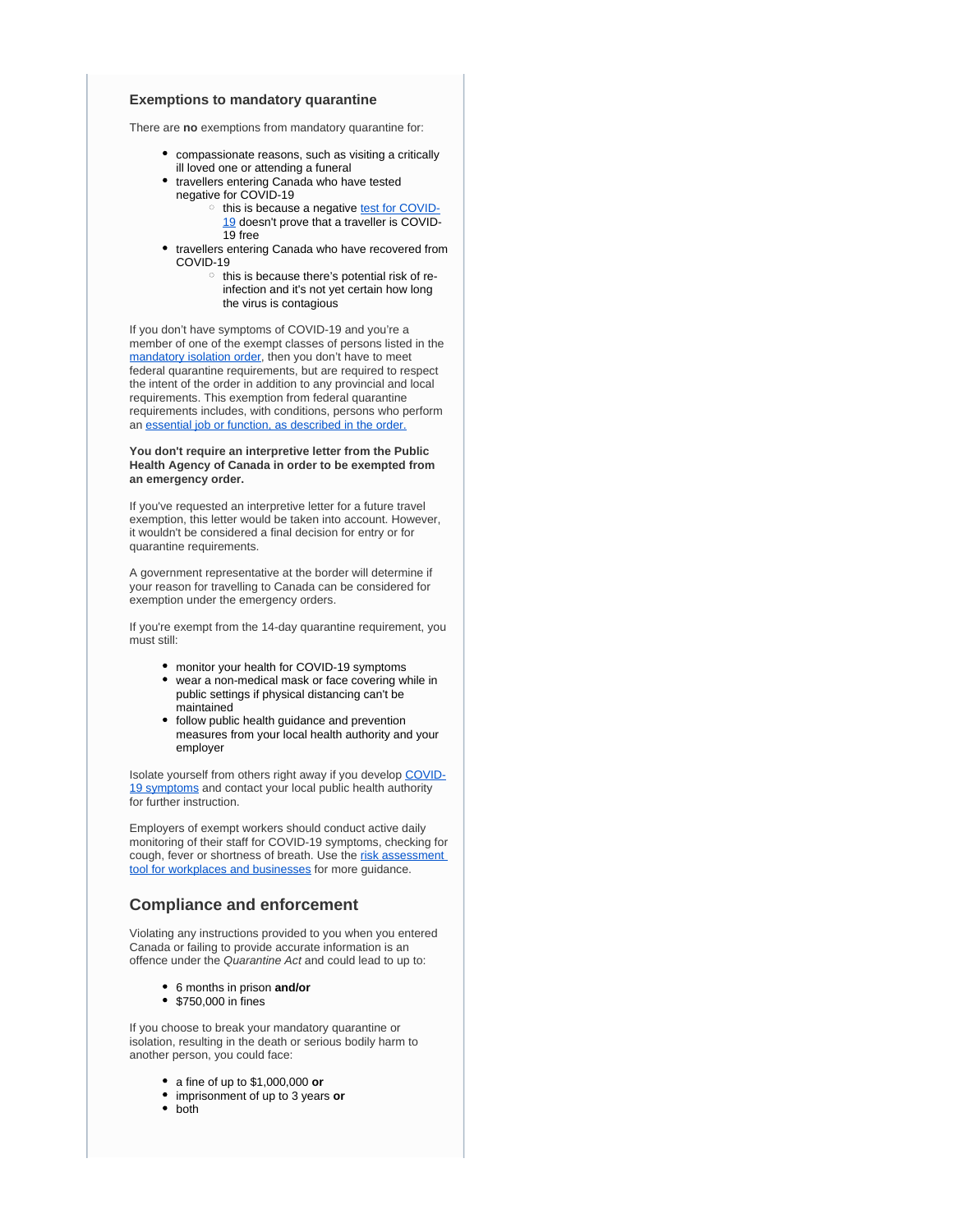The Contraventions Act has been changed to give police (including the RCMP, provincial and local police) more power to enforce the Quarantine Act. They can issue tickets to people who don't comply with the act or the emergency orders. Fines range from \$275 to \$1,000.

## Travellers within Canada

As of March 30, 2020, all airline passengers in Canada will be subject to a health check prior to boarding. You won't be able to board if you:

- show any symptoms of COVID-19
- are subject to a provincial or local public health order  $\bullet$ have been refused boarding in the past 14 days due to a medical reason related to COVID-19

If you weren't allowed on a flight because you had COVID-19 symptoms, you can't board any other flight until:

- 14 days have passed and you no longer have symptoms **or**
- you present a medical certificate confirming that your symptoms aren't related to COVID-19

Travellers within Canada may be subject to additional provincial, territorial and local public health measures at your final destination. In addition, they may be exempted from provincial or territorial border restrictions within Canada if their reason for travelling within Canada is to provide support to a business that's considered essential:

- by Public Safety Canada
- within a province or territory

## Travellers departing Canada

Canadian citizens and permanent residents are advised to **av oid all non-essential travel outside of Canada** until further notice to limit the spread of COVID-19.

The best way to protect yourself, your family and those most at risk of severe illness from COVID-19 in our communities is to choose to stay in Canada. Contact your airline or tour operator to determine options for cancelling or postponing your trip.

Many countries have put in place travel or border restrictions, such as movement restrictions and quarantines. Many airlines have reduced or suspended flights and many airports have closed.

These restrictions are changing quickly and may be imposed by countries with little warning. Your travel plans may be severely disrupted. Should you choose to take non-essential travel outside Canada, you may be forced to remain outside of Canada longer than expected.

It's important to remember that if you choose to travel abroad:

- your trip may become much longer than you planned
- you may have reduced access to quality health care
- you could be subject to the measures of other countries

If you're still considering travel outside of Canada, you should:

- understand the risks to your safety and security abroad
- check the [pandemic travel health notice](https://travel.gc.ca/travelling/health-safety/travel-health-notices/221) before travelling
- know the health risks and travel restrictions and requirements for your destination
- make sure you have enough money and necessities, including medication, in case your travel is disrupted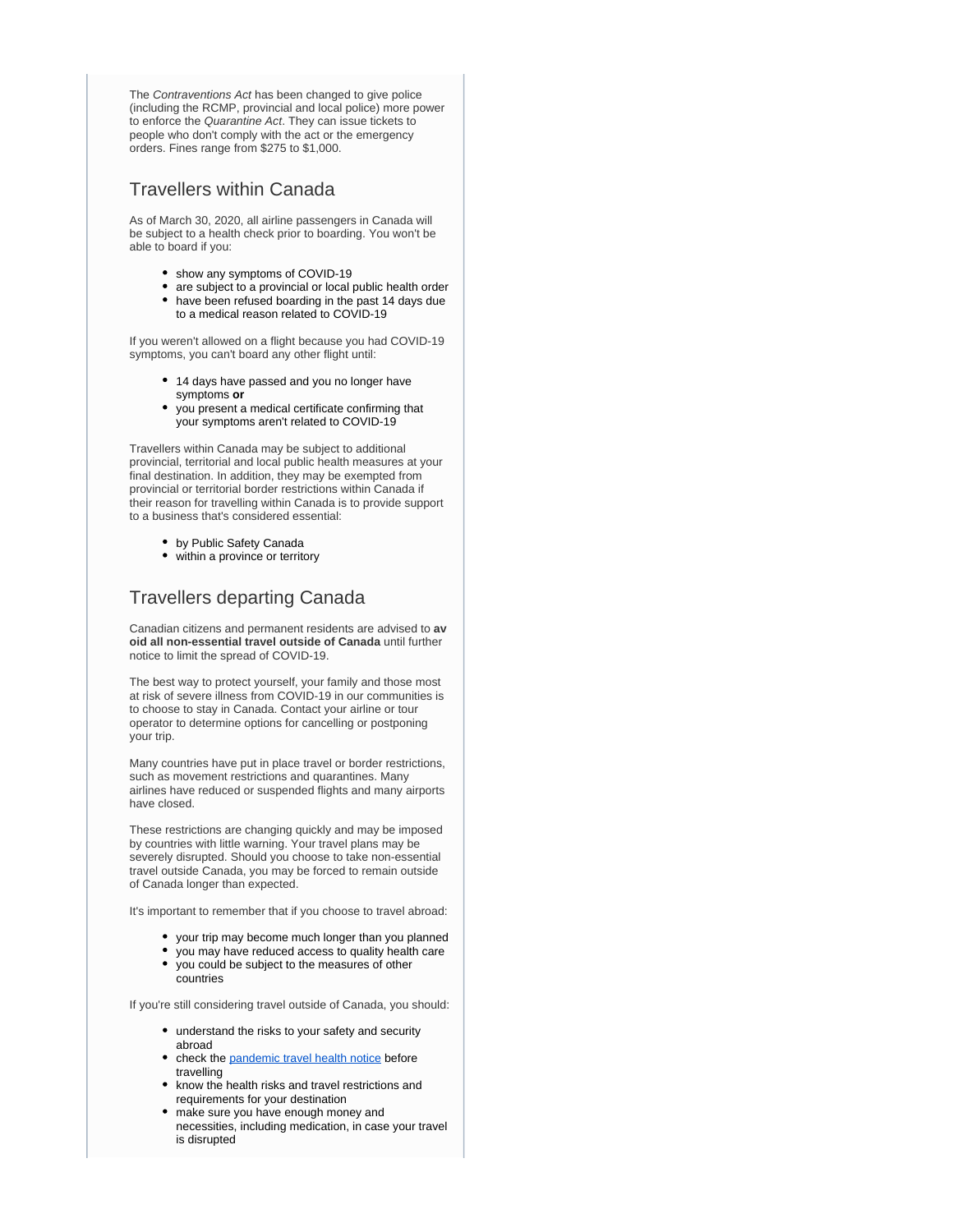#### **Protect yourself and others**

If you must travel or are already outside Canada, get the latest [advice and information for your safety and security.](https://travel.gc.ca/travelling/health-safety/covid-19-security)

During your trip:

- wear a non-medical mask or face covering when physical distancing can't be maintained
- cough and sneeze into a tissue or the bend of your arm
- be aware of the local situation and follow local public health advice
- take [precautions against respiratory illnesses,](https://www.canada.ca/en/public-health/services/diseases/2019-novel-coronavirus-infection/prevention-risks.html#p) which includes:
	- avoiding contact with sick people
	- <sup>o</sup> avoiding [large crowds](https://travel.gc.ca/travelling/health-safety/mass-gatherings) or crowded areas
- [wash your hands](https://www.canada.ca/en/health-canada/services/healthy-living/your-health/diseases/benefits-hand-washing.html) often with soap under warm running water for at least 20 seconds if none is available, use hand sanitizer
	- containing at least 60% alcohol

If you feel sick during your flight or upon arrival:

- seek medical attention
- look for messaging on airport screens to guide you
- inform the flight attendant or a border services officer

When travelling outside Canada, expect increased health screening measures at points of entry for international destinations, including airports and land borders. Local authorities may impose control measures suddenly, including movement restrictions such as quarantines.

### **Leaving Canada while in mandatory quarantine or isolation**

No one should travel when sick. Commercial airline restrictions may also prevent you from boarding your plane if you're sick.

If you arrive in Canada and have started your 14-day mandatory quarantine or isolation period but then have to leave the country before this period ends, you must:

- continue to quarantine or isolate until you depart Canada
- wear a non-medical mask or face covering while around others
- get permission and follow the instructions laid out by a quarantine officer (for people in isolation only)

#### **Avoid all travel on cruise ships outside Canada**

Canada is **advising Canadian citizens and permanent residents to avoid all travel on cruise ships outside Canada** until further notice.

Cruise passengers include travellers from around the world who may be arriving from areas with known or unknown spread of COVID-19. The virus can spread quickly on board cruises due to the close contact between passengers. Older people and people with a weakened immune system or underlying medical conditions are at a higher risk of developing severe disease.

Cruise ship outbreaks of COVID-19 indicate that a large number of individuals onboard can become infected.

As the COVID-19 situation evolves, many countries outside of Canada have put policies and restrictions in place to contain the global outbreak. These restrictions may impact a cruise traveller's: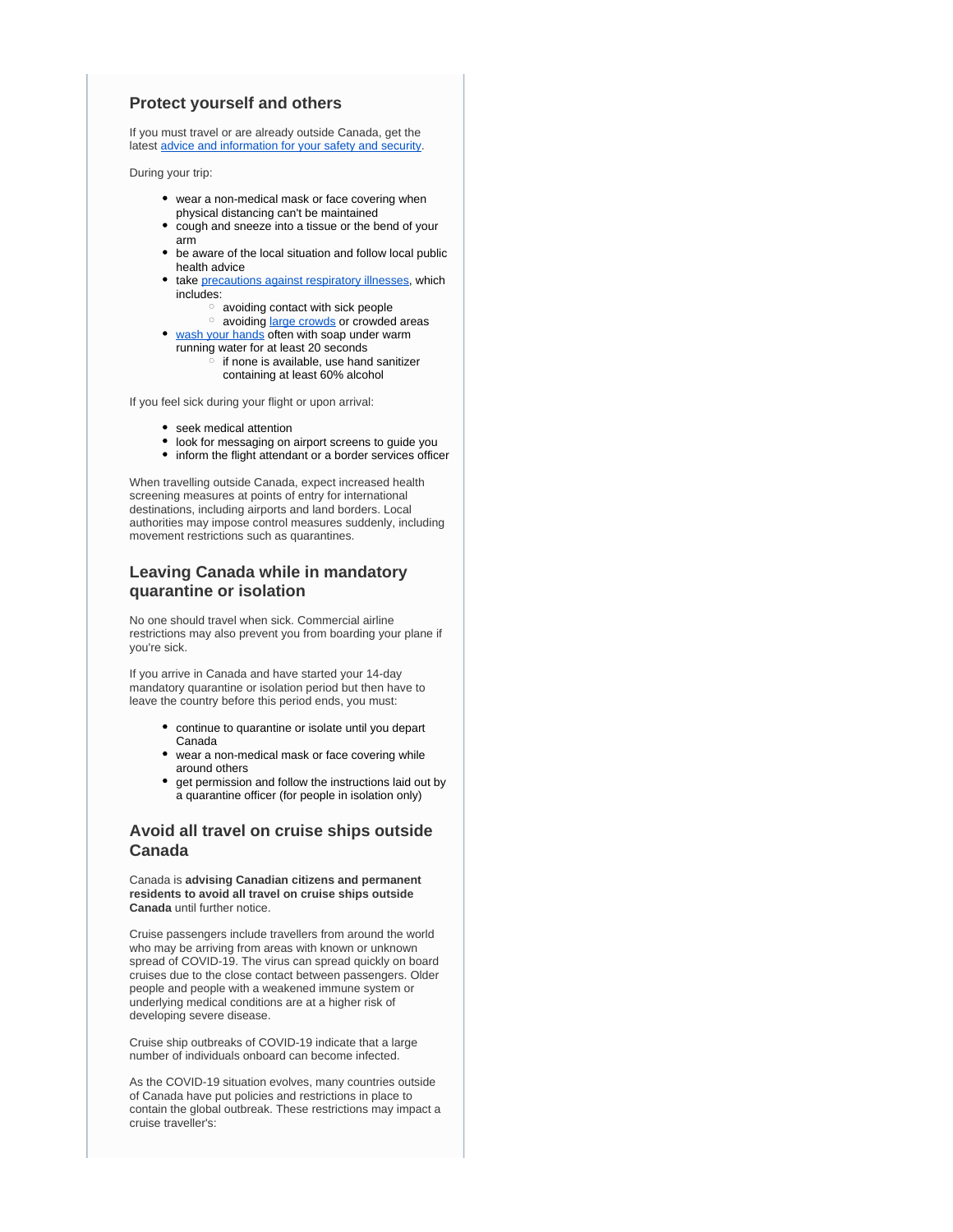- itinerary
- ability to disembark
- access to health care

If an outbreak of COVID-19 occurs on your cruise ship while you are outside of Canada:

- you could be subject to quarantine procedures onboard ship or in a foreign country
- the range of consular services available to those on cruise ships may be significantly restricted by local authorities, especially in situations of quarantine
- you must quarantine for 14 days upon your return to Canada

The Government of Canada isn't planning additional repatriation flights to bring Canadians home during the COVID-19 pandemic. If an outbreak of COVID-19 occurs on your cruise ship while you're outside of Canada, our ability to help may be limited. Your options to return to Canada may also be limited due to decreased availability of flights.

For information on domestic cruises and passenger vessels, refer to the following:

> [COVID-19 measures, updates, and guidance for](https://tc.canada.ca/en/initiatives/covid-19-measures-updates-guidance-issued-transport-canada/covid-19-measures-updates-guidance-marine-transportation-issued-transport-canada)  [marine transportation issued by Transport Canada](https://tc.canada.ca/en/initiatives/covid-19-measures-updates-guidance-issued-transport-canada/covid-19-measures-updates-guidance-marine-transportation-issued-transport-canada)

## Non-medical masks or face coverings while travelling

All air travellers, with some exceptions, are required to wear a [non-medical mask or face covering](https://www.canada.ca/en/public-health/services/diseases/2019-novel-coronavirus-infection/prevention-risks/about-non-medical-masks-face-coverings.html) while travelling.

The following people should **not** wear a mask:

- children under 2 years old
- people who need help to remove a mask
- people who provide a medical certificate certifying  $\bullet$ that they're unable to wear a face mask for a medical reason

You may also be required to wear a non-medical mask or face covering on other modes of transportation that are federally regulated. Before you travel, check to see how [trans](https://www.tc.gc.ca/en/initiatives/covid-19-measures-updates-guidance-tc/covid-19-information-for-travellers.html) [portation measures](https://www.tc.gc.ca/en/initiatives/covid-19-measures-updates-guidance-tc/covid-19-information-for-travellers.html) affect your plans and what you need to pack.

## Related links

- [Locations where you may have been exposed to](https://www.canada.ca/en/public-health/services/diseases/2019-novel-coronavirus-infection/latest-travel-health-advice/exposure-flights-cruise-ships-mass-gatherings.html)  [COVID-19](https://www.canada.ca/en/public-health/services/diseases/2019-novel-coronavirus-infection/latest-travel-health-advice/exposure-flights-cruise-ships-mass-gatherings.html)
- **[Emergency orders in council under the](https://www.canada.ca/en/public-health/corporate/mandate/about-agency/acts-regulations/list-acts-regulations.html#emergency) Quarantine** [Act](https://www.canada.ca/en/public-health/corporate/mandate/about-agency/acts-regulations/list-acts-regulations.html#emergency)
- COVID-19: Legislation and regulations for protecting **[Canadians](https://www.justice.gc.ca/eng/csj-sjc/covid.html)**
- [Advice for cruise travellers](https://travel.gc.ca/travelling/publications/advice-for-cruise-travellers)
- [Travel advice and advisories](https://travel.gc.ca/travelling/advisories#wb-cont)
- [COVID-19: Digital tools](https://www.canada.ca/en/government/system/digital-government/digital-government-response-to-covid-19.html)
- [COVID-19: Your safety and security outside Canada](https://travel.gc.ca/travelling/health-safety/covid-19-security?_ga=2.163873207.906763293.1585171685-365691667.1584457654)
- [Sickness or injury when travelling](https://travel.gc.ca/assistance/emergency-info/sick-injured)
- [If you get sick after travelling](https://travel.gc.ca/returning/sick)
- [Travel vaccinations](https://travel.gc.ca/travelling/health-safety/vaccines)

Source: [https://www.canada.ca/en/public-health/services](https://www.canada.ca/en/public-health/services/diseases/2019-novel-coronavirus-infection/latest-travel-health-advice.html) [/diseases/2019-novel-coronavirus-infection/latest-travel](https://www.canada.ca/en/public-health/services/diseases/2019-novel-coronavirus-infection/latest-travel-health-advice.html)[health-advice.html](https://www.canada.ca/en/public-health/services/diseases/2019-novel-coronavirus-infection/latest-travel-health-advice.html)

\_\_\_\_\_\_\_\_\_\_\_\_\_\_\_\_\_\_\_\_\_\_\_\_\_\_\_\_\_\_\_\_\_\_\_\_\_\_\_\_\_\_\_\_\_\_\_\_\_ \_\_\_\_\_\_\_\_\_\_\_\_\_\_\_\_\_\_\_\_\_\_\_\_\_\_\_\_\_\_\_\_\_\_\_\_\_\_\_\_\_\_\_\_\_\_

30.07.2020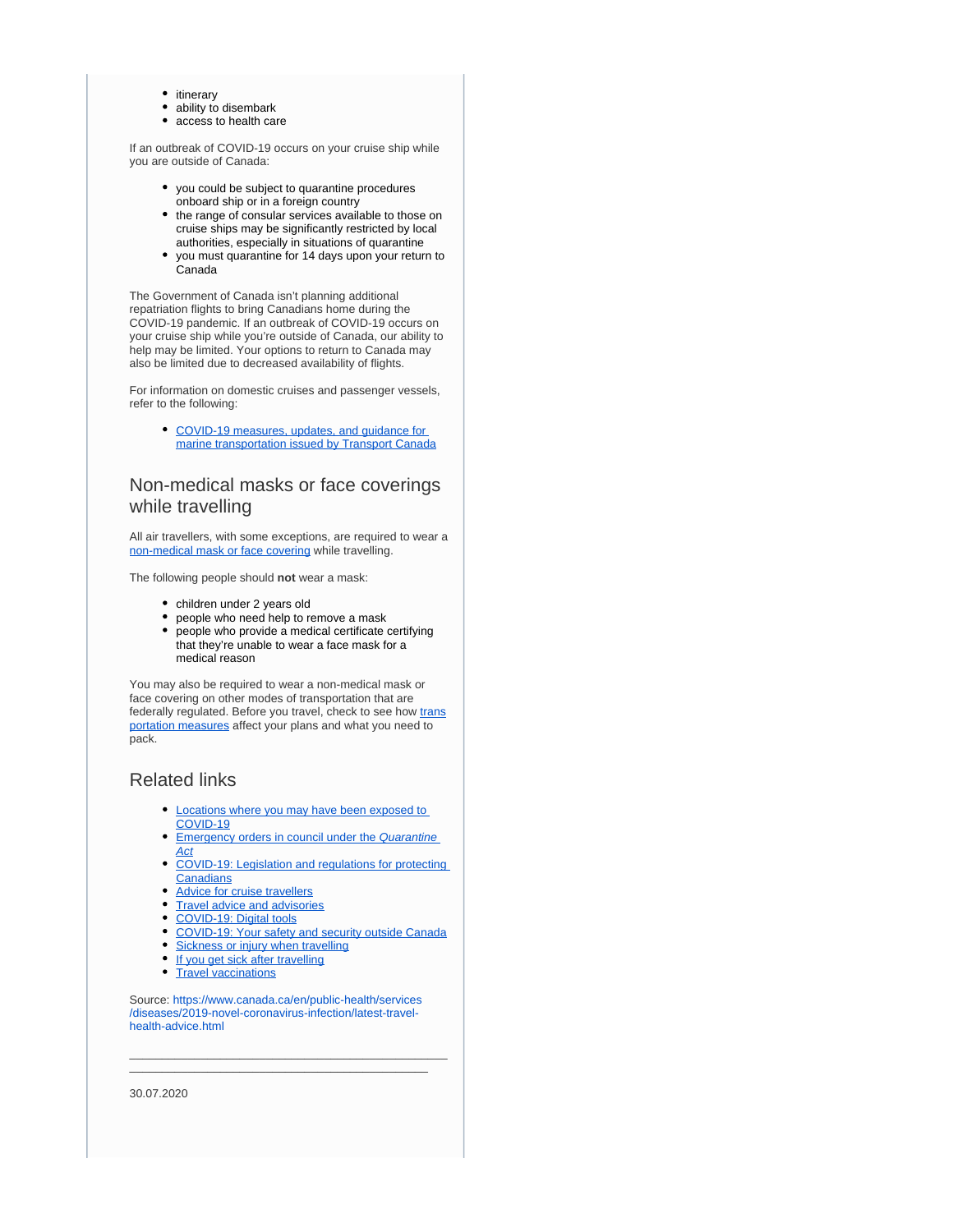## COVID-19 measures, updates, and guidance for road issued by Transport Canada

## General information and news releases

[New measures introduced for non-medical masks or](https://www.canada.ca/en/transport-canada/news/2020/04/new-measures-introduced-for-non-medical-masks-or-face-coverings-in-the-canadian-transportation-system.html)  [face coverings in the Canadian transportation system](https://www.canada.ca/en/transport-canada/news/2020/04/new-measures-introduced-for-non-medical-masks-or-face-coverings-in-the-canadian-transportation-system.html) [Use of non-medical masks or face](https://www.canada.ca/en/transport-canada/news/2020/04/use-of-non-medical-masks-or-face-coverings-in-the-canadian-transportation-system.html)  [coverings in the Canadian transportation](https://www.canada.ca/en/transport-canada/news/2020/04/use-of-non-medical-masks-or-face-coverings-in-the-canadian-transportation-system.html)  [system](https://www.canada.ca/en/transport-canada/news/2020/04/use-of-non-medical-masks-or-face-coverings-in-the-canadian-transportation-system.html)

## Guidance for road industry

- [Federal Guidance for School Bus Operations during](https://tc.canada.ca/en/services/road/federal-guidance-school-bus-operations-during-COVID-19-pandemic.html)  [the COVID-19 Pandemic,](https://tc.canada.ca/en/services/road/federal-guidance-school-bus-operations-during-COVID-19-pandemic.html) May 29, 2020
- [Joint Guidance Document Transport Canada and](https://tc.canada.ca/en/services/road/joint-guidance-document-transport-canada-csa-d250-school-bus-technical-committee.html)  [CSA D250 School Bus Technical Committee](https://tc.canada.ca/en/services/road/joint-guidance-document-transport-canada-csa-d250-school-bus-technical-committee.html), May 29, 2020
- [Council of Ministers Responsible for Transportation](https://www.comt.ca/Reports/Practices for the Use of PPE in Road Transportation.pdf)  [and Highway Safety: Practices for the Use of Masks,](https://www.comt.ca/Reports/Practices for the Use of PPE in Road Transportation.pdf)  [Face Coverings and Gloves for Transportation](https://www.comt.ca/Reports/Practices for the Use of PPE in Road Transportation.pdf)  Workers and Passengers in the Road
	- [Transportation System \(PDF, 344 KB\),](https://www.comt.ca/Reports/Practices for the Use of PPE in Road Transportation.pdf) June 2, 2020 <sup>o</sup> Personal Protective Equipment and their [uses by Commercial Vehicle Drivers,](https://tc.canada.ca/en/covid-19-measures-updates-guidance-issued-transport-canada/personal-protective-equipment-their-uses-commercial-vehicle-drivers) May 6, 2020
- [Guidance poster: Face coverings for intercommunity](https://tc.canada.ca/documents/2019-2020-AA-36-COVID-19_10_BUS_MASKS_17X11_EN.PDF)  [bus, and motor carrier passengers](https://tc.canada.ca/documents/2019-2020-AA-36-COVID-19_10_BUS_MASKS_17X11_EN.PDF) (PDF, 248 KB), April 24, 2020
- [Guidance: Considerations Relating to the Use of](https://www.tc.gc.ca/eng/motorvehiclesafety/considerations-relating-use-face-coverings-commercial-vehicle-drivers-motor-carrier-intercommunity-bus-passengers.html)  [Face Coverings by Commercial Vehicle Drivers and](https://www.tc.gc.ca/eng/motorvehiclesafety/considerations-relating-use-face-coverings-commercial-vehicle-drivers-motor-carrier-intercommunity-bus-passengers.html)  [Motor Carrier, and Intercommunity Bus Passengers](https://www.tc.gc.ca/eng/motorvehiclesafety/considerations-relating-use-face-coverings-commercial-vehicle-drivers-motor-carrier-intercommunity-bus-passengers.html), April 17, 2020
- [Employment confirmation essential transportation](https://www.tc.gc.ca/eng/motorvehiclesafety/employment-confirmation-essential-transportation-worker.html)  [worker,](https://www.tc.gc.ca/eng/motorvehiclesafety/employment-confirmation-essential-transportation-worker.html) April 8, 2020
- [Federal safety guidance to protect drivers and limit](https://www.tc.gc.ca/eng/motorvehiclesafety/federal-safety-guidance-protect-drivers-limit-spread-covid-19-commercial-vehicle-operations.html)  [the spread of COVID-19 in commercial vehicle](https://www.tc.gc.ca/eng/motorvehiclesafety/federal-safety-guidance-protect-drivers-limit-spread-covid-19-commercial-vehicle-operations.html)  [operations](https://www.tc.gc.ca/eng/motorvehiclesafety/federal-safety-guidance-protect-drivers-limit-spread-covid-19-commercial-vehicle-operations.html), April 2, 2020

## Other COVID-19 related resources

- **Information on Mandatory Self-Isolation for** [Individuals Entering Canada](https://www.canada.ca/en/public-health/news/2020/03/new-order-makes-self-isolation-mandatory-for-individuals-entering-canada.html)
- [Canada's COVID-19 Economic Response Plan](https://www.canada.ca/en/department-finance/economic-response-plan.html)
- [News releases from the Prime Minister of Canada](https://pm.gc.ca/en/news/releases)
- [Coronavirus disease \(COVID-19\): Canada's](https://www.canada.ca/en/public-health/services/diseases/2019-novel-coronavirus-infection/canadas-reponse.html?topic=tilelink)  [response](https://www.canada.ca/en/public-health/services/diseases/2019-novel-coronavirus-infection/canadas-reponse.html?topic=tilelink)
- [Government of Canada's response to COVID-19](https://www.justice.gc.ca/eng/csj-sjc/covid.html)  [\(legislative and other measures\)](https://www.justice.gc.ca/eng/csj-sjc/covid.html)

## Detailed information

#### **[Aviation](https://tc.canada.ca/en/initiatives/covid-19-measures-updates-guidance-issued-transport-canada/covid-19-measures-updates-guidance-aviation-issued-transport-canada)**

Guidance, exemptions, safety alerts and bulletins for the air industry during the COVID-19 pandemic

## **[Marine Transportation](https://tc.canada.ca/en/initiatives/covid-19-measures-updates-guidance-issued-transport-canada/covid-19-measures-updates-guidance-marine-transportation-issued-transport-canada)**

Guidance, interim orders and ship safety bulletins for the marine industry during the COVID-19 pandemic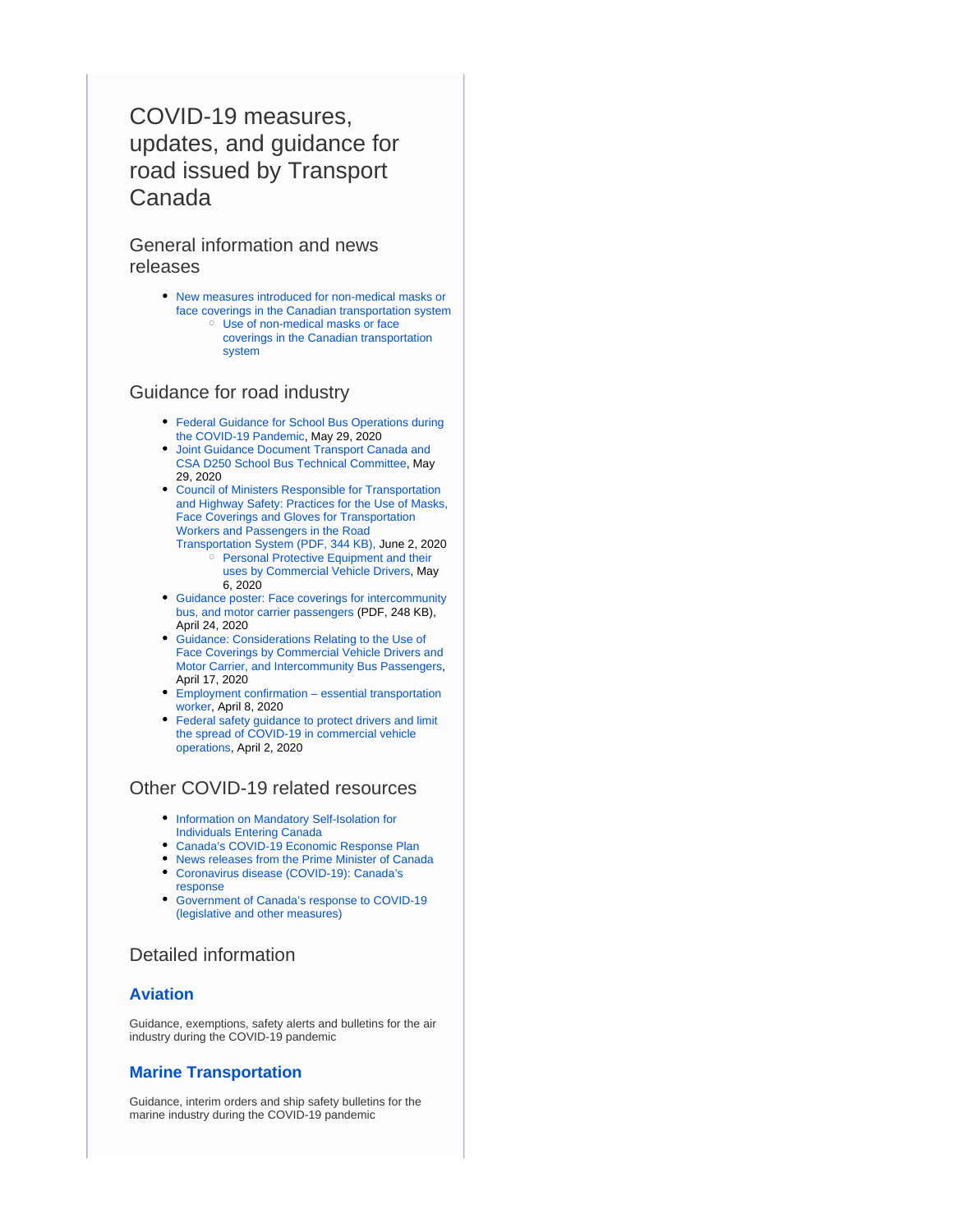#### **[Road Transportation](https://tc.canada.ca/en/initiatives/covid-19-measures-updates-guidance-issued-transport-canada/covid-19-measures-updates-guidance-road-issued-transport-canada)**

Guidance for the road industry during the COVID-19 pandemic

#### **[Rail Transportation](https://tc.canada.ca/en/initiatives/covid-19-measures-updates-guidance-issued-transport-canada/covid-19-measures-updates-guidance-rail-issued-transport-canada)**

Guidance, orders and temporary exemptions for the rail industry during the COVID-19 pandemic

#### **[Transportation of Dangerous Goods](https://tc.canada.ca/en/initiatives/covid-19-measures-updates-guidance-issued-transport-canada/covid-19-measures-updates-guidance-transportation-dangerous-goods-issued-transport-canada)**

Temporary certificates and transporting requirements for transporting dangerous goods during the COVID-19 pandemic

\_\_\_\_\_\_\_\_\_\_\_\_\_\_\_\_\_\_\_\_\_\_\_\_\_\_\_\_\_\_\_\_\_\_\_\_\_\_\_\_\_\_\_\_\_\_\_\_\_ \_\_\_\_\_\_\_\_\_\_\_\_\_\_\_\_\_\_\_\_\_\_\_\_\_\_\_\_\_\_\_\_\_\_\_\_\_\_\_\_\_\_\_\_\_\_

Source: [Transport Canada](https://tc.canada.ca/en)

28.07.2020

## Coronavirus disease (COVID-19): Current border measures and requirements

The Canada Border Services Agency (CBSA) is committed to the safety and security of Canadians. This section offers resources and information about how we continue to facilitate the flow of legitimate travel and trade during the current global pandemic.

#### Most requested

- [Entry restrictions](https://www.cbsa-asfc.gc.ca/services/covid/non-canadians-canadiens-eng.html#s1)
- [Students and temporary workers](https://www.cbsa-asfc.gc.ca/services/covid/non-canadians-canadiens-eng.html#s3)
- [Returning to Canada](https://www.cbsa-asfc.gc.ca/services/covid/canadians-canadiens-eng.html#s2) New
- [Open NEXUS ports of entry](https://www.cbsa-asfc.gc.ca/prog/nexus/land-terre-eng.html#where-ou)
- [Border wait times](https://www.cbsa-asfc.gc.ca/bwt-taf/menu-eng.html)

## Services and information

#### **[Canadians and permanent residents](https://www.cbsa-asfc.gc.ca/services/covid/canadians-canadiens-eng.html)**

Travel restrictions, border measures, enforcing the Quarantine Act.

#### **[Non-Canadians](https://www.cbsa-asfc.gc.ca/services/covid/non-canadians-canadiens-eng.html)**

Entry restrictions and exemptions, border services and more.

#### **[Business](https://www.cbsa-asfc.gc.ca/services/covid/business-affaires-eng.html)**

Customs notices and changes for importers and exporters, open ports of entry.

### **[Changes to travel-related programs and](https://www.cbsa-asfc.gc.ca/services/covid/changes-changements-eng.html)  [services](https://www.cbsa-asfc.gc.ca/services/covid/changes-changements-eng.html)**

NEXUS/FAST enrollment centres and lane closures, processing delays, reduction of services.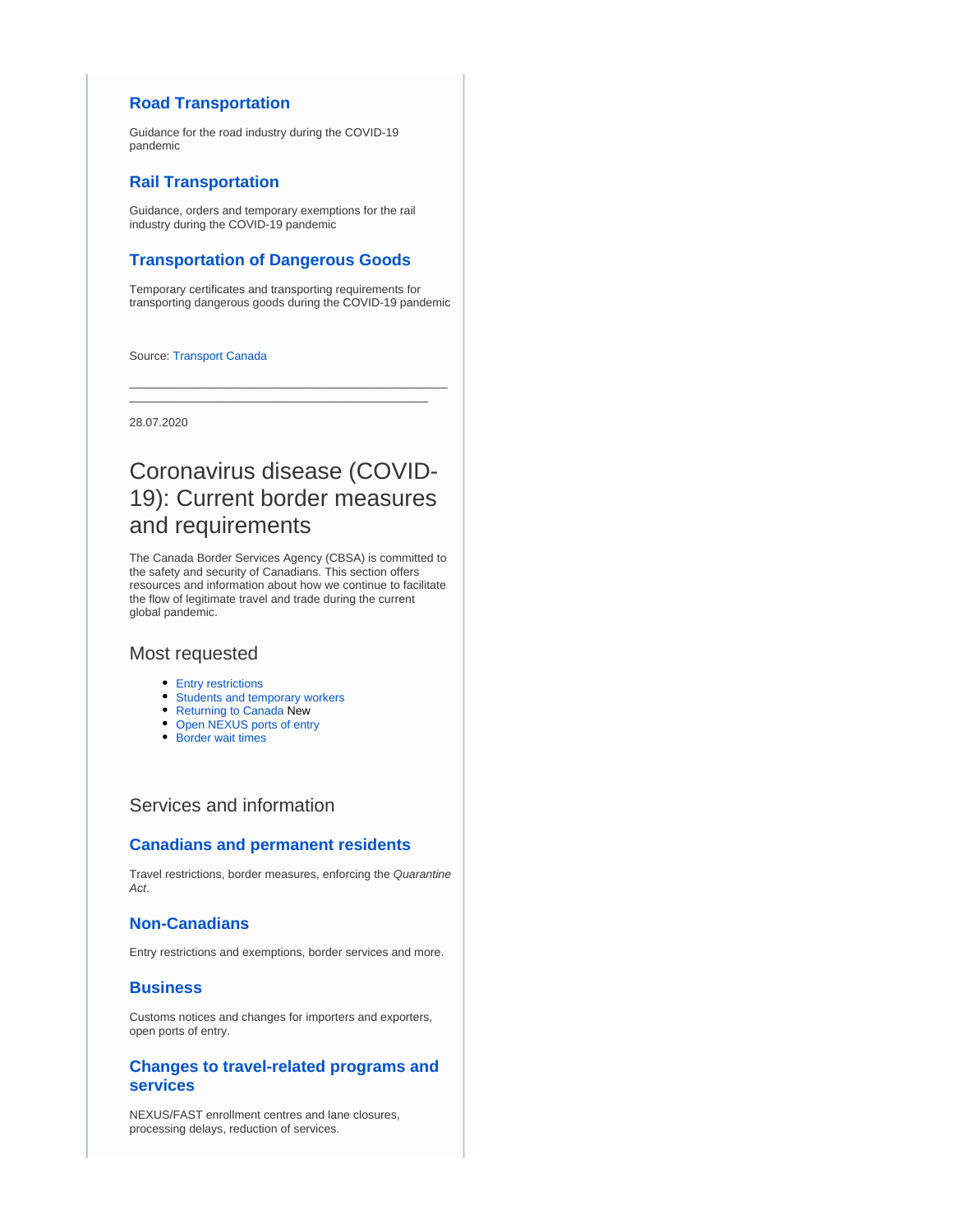#### **[Open ports of entry](https://www.cbsa-asfc.gc.ca/do-rb/openpoe-temp-pdeouvert/air-aerien-eng.html)**

Certain air, marine and land borders are temporarily closed.

### Contact us

**• [Border Information Service](https://www.cbsa-asfc.gc.ca/contact/bis-sif-eng.html)** 

Source: [https://www.cbsa-asfc.gc.ca/services/covid/menu](https://www.cbsa-asfc.gc.ca/services/covid/menu-eng.html)[eng.html](https://www.cbsa-asfc.gc.ca/services/covid/menu-eng.html)

\_\_\_\_\_\_\_\_\_\_\_\_\_\_\_\_\_\_\_\_\_\_\_\_\_\_\_\_\_\_\_\_\_\_\_\_\_\_\_\_\_\_\_\_\_\_\_\_\_ \_\_\_\_\_\_\_\_\_\_\_\_\_\_\_\_\_\_\_\_\_\_\_\_\_\_\_\_\_\_\_\_\_\_\_\_\_\_\_\_\_\_\_\_\_\_

11.06.2020

# COVID-19 information for the transportation industry

Information for the transportation industry

Pandemics cannot be stopped by one level of government alone. They know no border and do not respect provincial /territorial lines. In a country like Canada, where responsibilities are divided, collaboration between all levels of government is key.

The Government of Canada is working with provinces, territories, industry, and communities to help prevent the spread of COVID-19 within the transportation industry and communities.

In early June, the Minister of Transport introduced new [measu](https://tc.canada.ca/en/initiatives/covid-19-measures-updates-guidance-issued-transport-canada/backgrounder-new-measures-introduced-use-face-coverings-canadian-transportation-sector) [res for the use of face coverings in the Canadian](https://tc.canada.ca/en/initiatives/covid-19-measures-updates-guidance-issued-transport-canada/backgrounder-new-measures-introduced-use-face-coverings-canadian-transportation-sector)  [transportation sector.](https://tc.canada.ca/en/initiatives/covid-19-measures-updates-guidance-issued-transport-canada/backgrounder-new-measures-introduced-use-face-coverings-canadian-transportation-sector)

Many transportation workers are essential to deliver goods and get people from point A to point B. Public Safety Canada has developed [Guidance on Essential Services and](https://www.publicsafety.gc.ca/cnt/ntnl-scrt/crtcl-nfrstrctr/esf-sfe-en.aspx)  [Functions in Canada During the COVID-19 Pandemic,](https://www.publicsafety.gc.ca/cnt/ntnl-scrt/crtcl-nfrstrctr/esf-sfe-en.aspx) which identifies essential workers in transportation. Each province and territory also has its own [list of essential workers or](https://tc.canada.ca/en/initiatives/covid-19-measures-updates-guidance-issued-transport-canada/covid-19-information-transportation-industry#PT)  [businesses in transportation.](https://tc.canada.ca/en/initiatives/covid-19-measures-updates-guidance-issued-transport-canada/covid-19-information-transportation-industry#PT)

## Aviation

#### **Air operations in Canada**

Canada is the world's third-largest aviation market, with 18 million km2 of airspace managed by NAV CANADA. In 2018, 6.5 million aircraft movements took place at airports, 3.7 million of which were made by airlines. General aviation companies made the other 2.8 million, which were itinerant and local (other commercial, private and government).

#### **Managing the onboarding process**

Transport Canada issued [guidance for managing air travellers](https://tc.canada.ca/en/initiatives/covid-19-measures-updates-guidance-issued-transport-canada/covid-19-measures-updates-guidance-aviation-issued-transport-canada) , including managing the onboarding process for flights departing from a Canadian [aerodrome](https://tc.canada.ca/en/initiatives/covid-19-measures-updates-guidance-tc/guidance-material-air-operators), [U.S. transborder](https://tc.canada.ca/en/initiatives/covid-19-measures-updates-guidance-issued-transport-canada/air-operators-managing-travellers-during-check-procedure-transborder-us-airports)  [airports](https://tc.canada.ca/en/initiatives/covid-19-measures-updates-guidance-issued-transport-canada/air-operators-managing-travellers-during-check-procedure-transborder-us-airports) and [international airports.](https://tc.canada.ca/en/initiatives/covid-19-measures-updates-guidance-issued-transport-canada/air-operators-managing-travellers-during-check-procedure-international-airports)

#### **More information**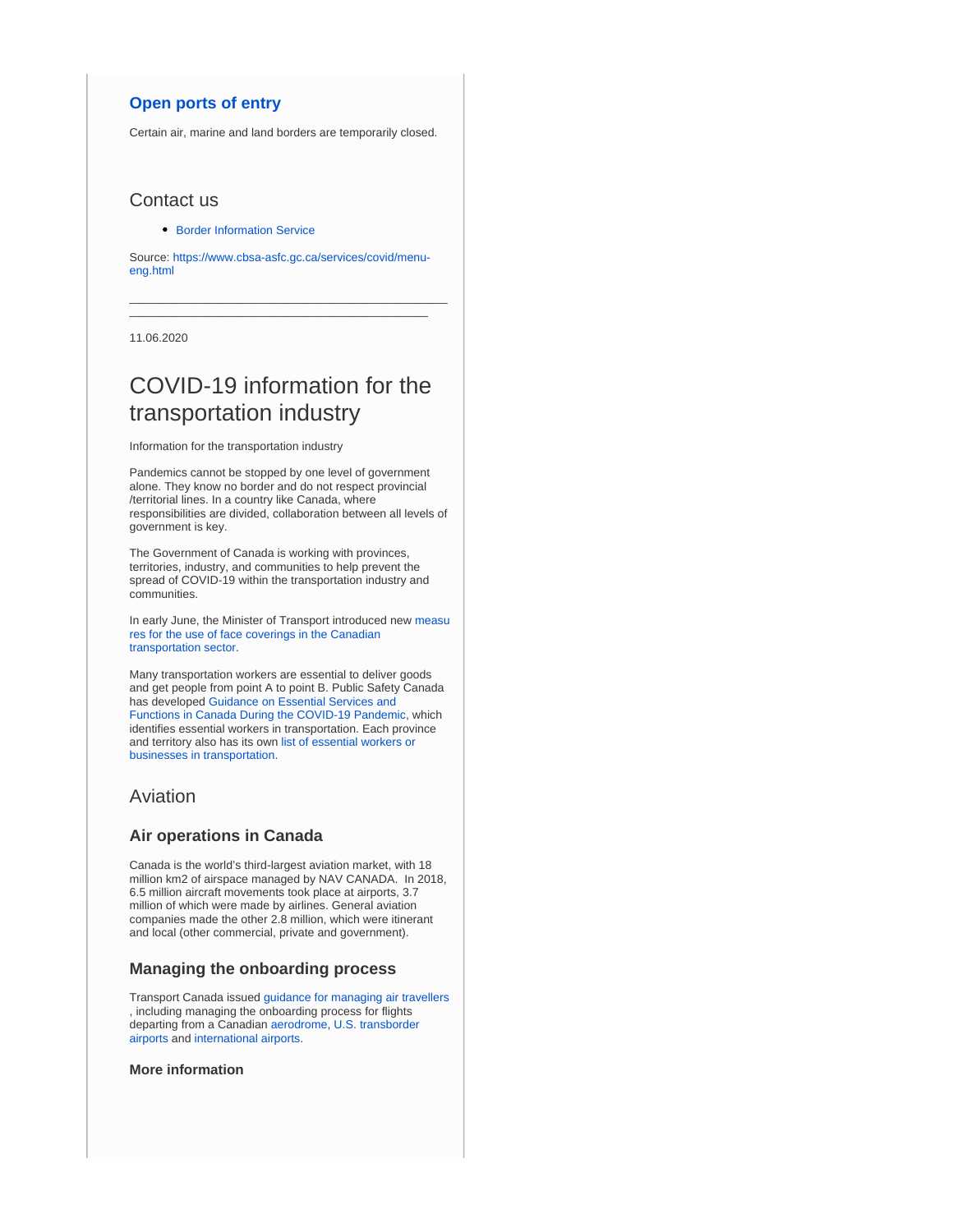- [Aviation measures taken in response to COVID-19](https://tc.canada.ca/en/initiatives/covid-19-measures-updates-guidance-tc/aviation-measures) [Guidance for air operators and crew members and](https://tc.canada.ca/en/initiatives/covid-19-measures-updates-guidance-tc/covid-19-guidance-canadian-aviation-industry)
- [for managing ill persons aboard an aircraft.](https://tc.canada.ca/en/initiatives/covid-19-measures-updates-guidance-tc/covid-19-guidance-canadian-aviation-industry)
- [Guidance to help employees determine when to](https://tc.canada.ca/en/initiatives/covid-19-measures-updates-guidance-issued-transport-canada/backgrounder-new-measures-introduced-use-face-coverings-canadian-transportation-sector)  [wear face coverings at work](https://tc.canada.ca/en/initiatives/covid-19-measures-updates-guidance-issued-transport-canada/backgrounder-new-measures-introduced-use-face-coverings-canadian-transportation-sector).

### Marine

#### **Marine operations in Canada**

The marine transportation sector provides a vital service to all Canadians in ensuring the safe movement of goods (food, medicine, supplies to health care sector, and other essential products) and people. It is also important for resupply and as a transportation link, playing a vital role for coastal and island communities.

#### **Commercial shipping vessels and at ports**

Canada's ports play a key role in the economy and international trade. The marine transportation sectors on the Pacific, Atlantic and Arctic coasts are prepared for the higher risks posed by COVID-19.

We have created a [poster](https://tc.canada.ca/sites/default/files/2020-08/20-AA-35-HEALTH%20REPORTING%20SHIPS%2017X11_EN_v2.pdf) [PDF] and a [guide](https://tc.canada.ca/sites/default/files/2020-07/keeping-you-safe-at-work_acc.pdf) [PDF] showing how the marine community can keep employees safe, while moving goods safely and efficiently through our ports.

We have also introduced these measures for marine industry workers:

- [Extension of Certification period of marine personnel](https://tc.canada.ca/en/marine-transportation/marine-safety/ship-safety-bulletins/temporary-measures-regarding-marine-personnel-certificates-discharge-books-marine-counter-services-ssb-no-13-2020)  [certificates due to COVID-19.](https://tc.canada.ca/en/marine-transportation/marine-safety/ship-safety-bulletins/temporary-measures-regarding-marine-personnel-certificates-discharge-books-marine-counter-services-ssb-no-13-2020)
- [Mobility of asymptomatic workers in the marine](https://tc.canada.ca/en/marine-transportation/marine-safety/ship-safety-bulletins/mobility-asymptomatic-workers-marine-sector-during-covid-19-ssb-no-09-2020)  [sector,](https://tc.canada.ca/en/marine-transportation/marine-safety/ship-safety-bulletins/mobility-asymptomatic-workers-marine-sector-during-covid-19-ssb-no-09-2020) which includes:
	- $\circ$  crew change;
	- o shore leave for seafarers, and
	- o exemption from self-isolation requirements

In addition, [guidance is included to help employees](https://tc.canada.ca/en/initiatives/covid-19-measures-updates-guidance-issued-transport-canada/backgrounder-new-measures-introduced-use-face-coverings-canadian-transportation-sector)  [determine when to wear face coverings at work](https://tc.canada.ca/en/initiatives/covid-19-measures-updates-guidance-issued-transport-canada/backgrounder-new-measures-introduced-use-face-coverings-canadian-transportation-sector).

#### **If a ship heading to Canada has a presumptive or confirmed case of COVID-19**

Read the [Special Marine Security Notification Bulletin 2020-](https://tc.canada.ca/en/marine-transportation/marine-security/operations/special-marine-security-notification-2020-007) [007 on COVID-19,](https://tc.canada.ca/en/marine-transportation/marine-security/operations/special-marine-security-notification-2020-007) which explains the responsibilities in these cases.

Also read [WHO Operational Considerations for Managing](https://www.who.int/publications-detail/operational-considerations-for-managing-covid-19-cases-outbreak-on-board-ships)  [COVID-19 Cases/Outbreak on Board Ships](https://www.who.int/publications-detail/operational-considerations-for-managing-covid-19-cases-outbreak-on-board-ships)

#### **Working at Transport Canada-owned public ports**

[Please see the list of public ports owned by Transport Canada](https://tc.canada.ca/en/marine-transportation/ports-harbours-anchorages/list-ports-owned-transport-canada) . Public ports are following the guidance of their local health authorities.

#### **Canada Port Authorities**

[Canada's Port Authorities](https://tc.canada.ca/en/marine-transportation/ports-harbours-anchorages/list-canada-port-authorities) have also put measures in place. Please check with them for any procedures they put in place. Refer to the [guide on keeping marine workers safe at ports](https://tc.canada.ca/sites/default/files/2020-07/keeping-you-safe-at-work_acc.pdf) [PDF].

#### **Ferries and passenger vessels**

We have introduced measures for cruise ships and other passenger vessels that: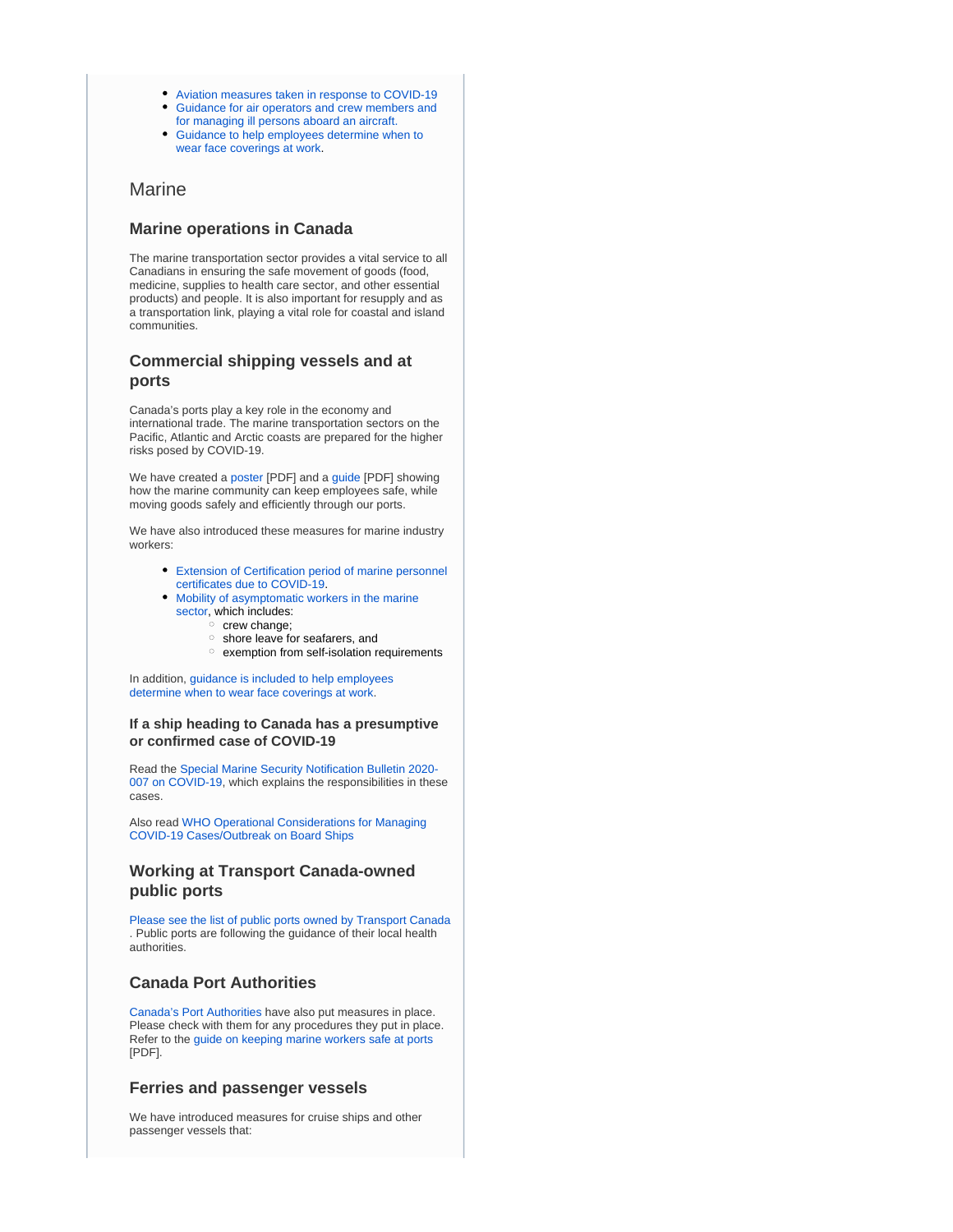- [prohibit cruise ships with overnight accommodations](https://www.tc.gc.ca/en/initiatives/covid-19-measures-updates-guidance-tc/backgrounder-updated-covid-19-measures-cruise-ships-other-passenger-vessels.html)  [allowed to carry more than 100 persons are from](https://www.tc.gc.ca/en/initiatives/covid-19-measures-updates-guidance-tc/backgrounder-updated-covid-19-measures-cruise-ships-other-passenger-vessels.html)  [operating in Canadian waters](https://www.tc.gc.ca/en/initiatives/covid-19-measures-updates-guidance-tc/backgrounder-updated-covid-19-measures-cruise-ships-other-passenger-vessels.html)
- require all other passenger vessels to follow [provincial, territorial, local and regional health](https://www.canada.ca/en/transport-canada/news/2020/05/minister-garneau-announces-updated-measures-for-cruise-ships-and-passenger-vessels-in-canadian-waters-up-to-october-31-2020.html)  [authority requirements for timelines and processes](https://www.canada.ca/en/transport-canada/news/2020/05/minister-garneau-announces-updated-measures-for-cruise-ships-and-passenger-vessels-in-canadian-waters-up-to-october-31-2020.html)  [to resume operations](https://www.canada.ca/en/transport-canada/news/2020/05/minister-garneau-announces-updated-measures-for-cruise-ships-and-passenger-vessels-in-canadian-waters-up-to-october-31-2020.html)
- [prohibit non-essential activities such as tourism or](https://tc.canada.ca/en/covid-19-measures-updates-guidance-issued-transport-canada/backgrounder-covid-19-safety-requirements-commercial-passenger-vessels-ferries)  [recreation on commercial vessels that have a](https://tc.canada.ca/en/covid-19-measures-updates-guidance-issued-transport-canada/backgrounder-covid-19-safety-requirements-commercial-passenger-vessels-ferries)  [capacity of more than twelve passengers](https://tc.canada.ca/en/covid-19-measures-updates-guidance-issued-transport-canada/backgrounder-covid-19-safety-requirements-commercial-passenger-vessels-ferries)
- prohibit or restrict vessels with the capacity to carry [more than 12 passengers from entering or operating](https://www.tc.gc.ca/en/initiatives/covid-19-measures-updates-guidance-tc/backgrounder-updated-covid-19-measures-cruise-ships-other-passenger-vessels.html)  [in certain Arctic coastal waters](https://www.tc.gc.ca/en/initiatives/covid-19-measures-updates-guidance-tc/backgrounder-updated-covid-19-measures-cruise-ships-other-passenger-vessels.html)

#### **More information**

[Marine measures taken in response to COVID-19](https://tc.canada.ca/en/initiatives/covid-19-measures-updates-guidance-issued-transport-canada/covid-19-measures-updates-guidance-marine-transportation-issued-transport-canada) [Guidance for ferries and essential passenger vessel](https://tc.canada.ca/en/initiatives/covid-19-measures-updates-guidance-issued-transport-canada/covid-19-guidance-material-essential-passenger-vessel-ferry-operators)  [operators.](https://tc.canada.ca/en/initiatives/covid-19-measures-updates-guidance-issued-transport-canada/covid-19-guidance-material-essential-passenger-vessel-ferry-operators)

### Rail

#### **Railway operations in Canada**

Canada's rail operations help sustain nearly every part of the Canadian economy, including our manufacturing, agricultural, natural resource, wholesale and retail sectors, transit, and tourism.

The passenger rail sector provides commuter, intercity and tourist transportation services. Passenger rail is either federally or provincially regulated.

#### **Freight and passenger railway companies**

Transport Canada has provided railway companies under federal jurisdiction [guidance on face covering for when](https://tc.canada.ca/en/initiatives/covid-19-measures-updates-guidance-issued-transport-canada/covid-19-information-transportation-industry#_When_Should_I)  [physical distancing cannot be maintained or when local](https://tc.canada.ca/en/initiatives/covid-19-measures-updates-guidance-issued-transport-canada/covid-19-information-transportation-industry#_When_Should_I)  [authorities require it](https://tc.canada.ca/en/initiatives/covid-19-measures-updates-guidance-issued-transport-canada/covid-19-information-transportation-industry#_When_Should_I). We strongly recommend that companies:

- make sure that workers have or have access to a personal face covering
- $\bullet$ use a risk-based approach to decide which workers should wear the face covering, or when local authorities require it.

#### **More information**

- [Rail measures taken in response to COVID-19](https://tc.canada.ca/en/initiatives/covid-19-measures-updates-guidance-issued-transport-canada/covid-19-measures-updates-guidance-rail-issued-transport-canada)
- [Guidance around Managing the Onboarding Process](https://tc.canada.ca/en/rail-transportation/covid-19-health-check-guidance-passenger-railway-companies-managing-travellers-during-boarding-procedure) for federally-regulated Intercity passenger rail.

## Road

#### **Road operations in Canada**

Road transportation is the dominant mode for moving both freight and passengers across Canada. Trucking is the primary form of freight transportation. Our country is linked from the Pacific to Atlantic coasts by a network of connecting highways anchored by the Trans-Canada Highway. Canada also has extensive road networks across its southern, more populated areas.

#### **Keeping commercial drivers safe**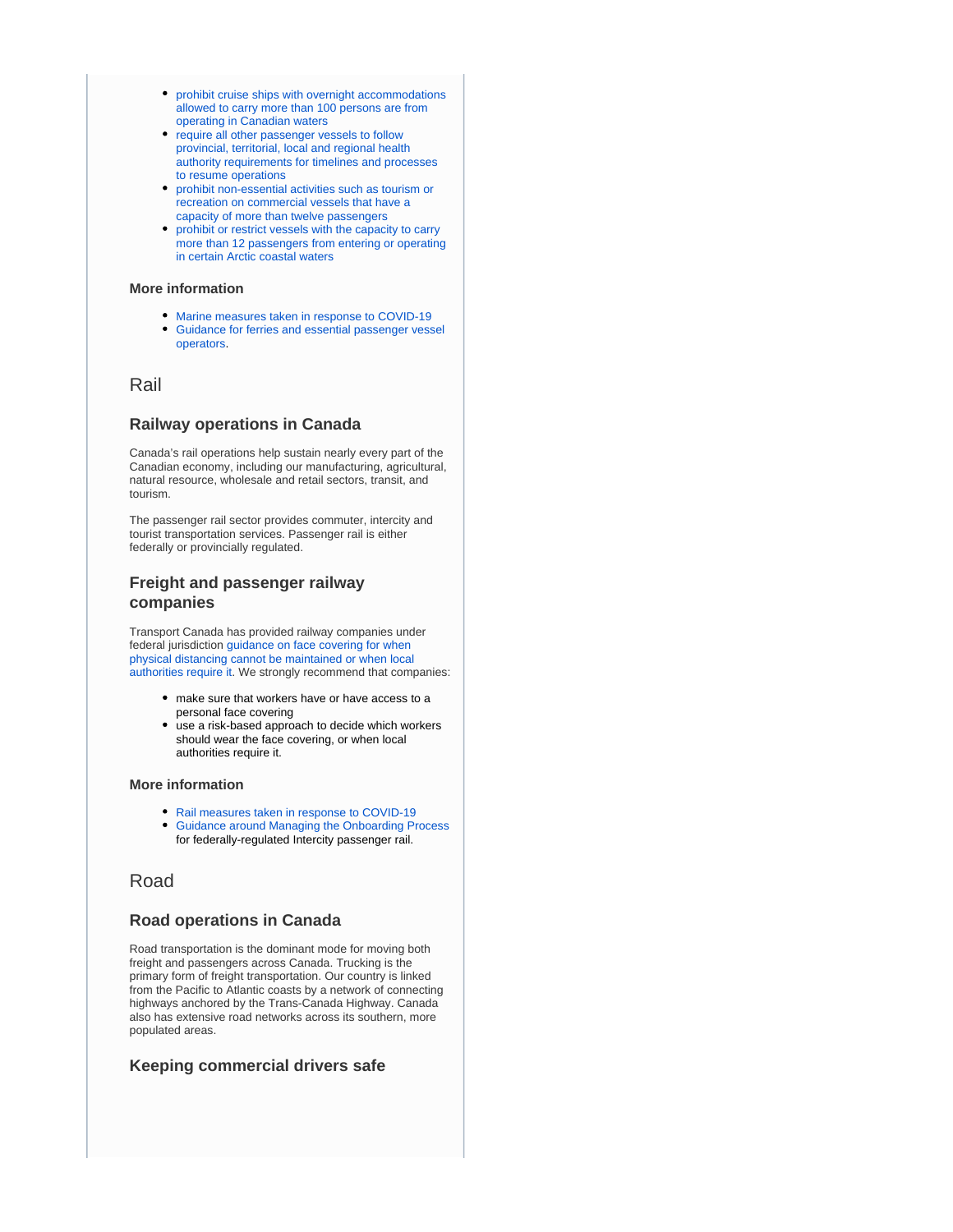Truck drivers move all of the essential products Canadians depend on, including all the medical and sanitation supplies to combat the spread of this virus. They also move emergency relief and food products, as well as materials used to manufacture and process essential goods, the fuels that move them, and a multitude of other items the supply chain depends on.

As an essential service, the trucking industry knows it's being counted on to make sure that goods are being safely transported. In line with this, the Canadian Trucking Alliance has issued a [Resource Document for the Canadian Trucking](http://cantruck.ca/wp-content/uploads/2020/04/CTA-ResourceDoc-TruckingIndustryV2_public.pdf)  [Industry](http://cantruck.ca/wp-content/uploads/2020/04/CTA-ResourceDoc-TruckingIndustryV2_public.pdf) [PDF].

Transport Canada, in collaboration with PHAC and Employment and Social Development Canada, developed guidance to protect drivers and employees working in commercial vehicle operations: [Federal safety guidance to](https://tc.canada.ca/en/covid-19-measures-updates-guidance-issued-transport-canada/federal-safety-guidance-protect-drivers-limit-spread-covid-19-commercial-vehicle-operations)  [protect drivers and limit the spread of COVID-19 in](https://tc.canada.ca/en/covid-19-measures-updates-guidance-issued-transport-canada/federal-safety-guidance-protect-drivers-limit-spread-covid-19-commercial-vehicle-operations)  [commercial vehicle operations](https://tc.canada.ca/en/covid-19-measures-updates-guidance-issued-transport-canada/federal-safety-guidance-protect-drivers-limit-spread-covid-19-commercial-vehicle-operations).

To help commercial vehicle drivers to choose and correctly use different types of personal protective equipment (PPE), we've also issued a guidance document: [Personal Protective](https://tc.canada.ca/en/covid-19-measures-updates-guidance-issued-transport-canada/personal-protective-equipment-their-uses-commercial-vehicle-drivers)  [Equipment and their Use by Commercial Drivers](https://tc.canada.ca/en/covid-19-measures-updates-guidance-issued-transport-canada/personal-protective-equipment-their-uses-commercial-vehicle-drivers)

#### **More information**

[Road measures taken in response to COVID-19](https://tc.canada.ca/en/initiatives/covid-19-measures-updates-guidance-issued-transport-canada/covid-19-measures-updates-guidance-road-issued-transport-canada) • guidance to help employees determine when to [wear face coverings at work](https://tc.canada.ca/en/initiatives/covid-19-measures-updates-guidance-issued-transport-canada/covid-19-information-transportation-industry#_When_Should_I).

Source: [https://tc.canada.ca/en/initiatives/covid-19-measures](https://tc.canada.ca/en/initiatives/covid-19-measures-updates-guidance-issued-transport-canada/covid-19-information-transportation-industry)[updates-guidance-issued-transport-canada/covid-19](https://tc.canada.ca/en/initiatives/covid-19-measures-updates-guidance-issued-transport-canada/covid-19-information-transportation-industry) [information-transportation-industry](https://tc.canada.ca/en/initiatives/covid-19-measures-updates-guidance-issued-transport-canada/covid-19-information-transportation-industry)

#### **Source: WCO/Canada Border Services Agency (CBSA)** O)

#### 31.03.2020

The [annex](https://wiki.unece.org/download/attachments/101548414/best-practices_canada_en.pdf?version=1&modificationDate=1587028179233&api=v2) provides an example of communication material that the CBSA is using to share information with its commercial and industry stakeholders during this time.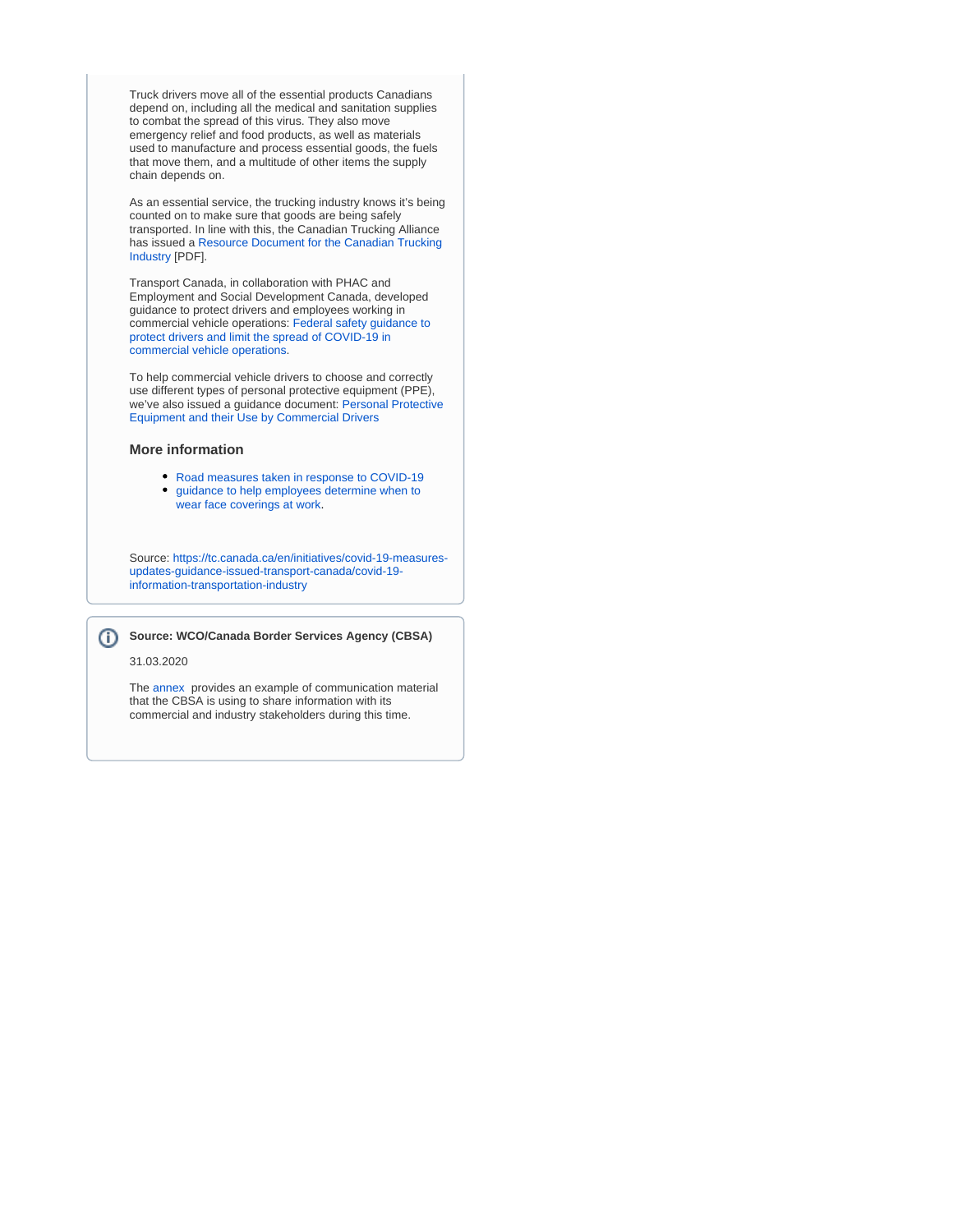#### **Source:WCO/Canada Border Services Agency (CBSA)** (i)

31.03.2020

The World Health Organization declared the COVID-19 outbreak as a pandemic on March 11, 2020, prompting Canada to implement the following responsive measures:

- On March 16, 2020, Canada announced new restrictions to ban the entry of foreign nationals by air travel from all countries except the US. Canada also issued a customs notice for the relief of duty and tax for imported goods required for an emergency by Canadian health care centres and emergency responders.
- On March 19, 2020, the Canada Border Services  $\bullet$ Agency (CBSA) began providing a 45 business days grace period for imported goods requiring account declarations. The CBSA is suspending late accounting penalties released on minimum documentation from the period of 11 March to 14 May 2020. This grace period will be reviewed as the situation evolves.
- On 20 March 2020, Canada further announced restrictions to prohibit the entry of foreign nationals into Canada if they arrive from a foreign country other than the United States.
- On 20 March 2020, in collaboration with our U.S. partners, as a part of Canada's effort toprevent the spread of COVID-19 while safeguarding global supply chain continuity, Canada announced that, effective 21 March 2020, persons providing essential commercial services while in Canada (ex. truck drivers) as part of the global supply chain may enter Canada if they do not exhibit COVID-19 symptoms. Persons exhibiting COVID-19 symptoms are prohibited from entering Canada. Non-essential travel, including tourism, has also been prohibited.
- On 27 March 2020, Canada began allowing businesses to defer payments of the Goods and Services Tax / Harmonized Sales Tax amounts collected on their sales, as well as customs duties owing to their imports until 30 June 2020. Importers must still submit accounting declarations within the required timelines.

While these important initiatives will serve to curtail the spread of the COVID-19 pandemic, Canada is particularly mindful of the need to maintain coordinated regional and international action to ensure the integrity of global trade supply chains.